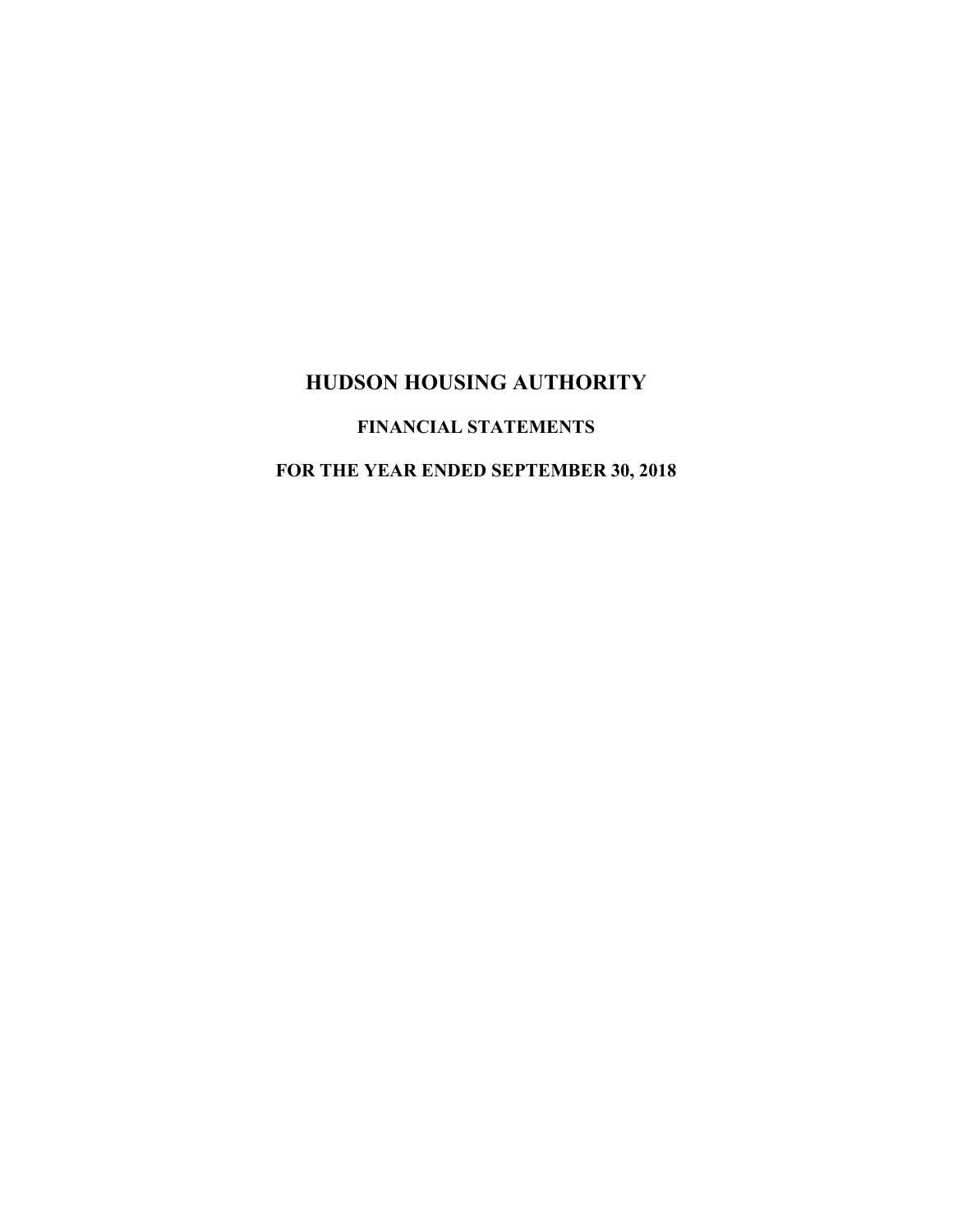## **CONTENTS**

| <b>Basic Financial Statements</b>                                                                                                                                       |  |
|-------------------------------------------------------------------------------------------------------------------------------------------------------------------------|--|
|                                                                                                                                                                         |  |
|                                                                                                                                                                         |  |
|                                                                                                                                                                         |  |
|                                                                                                                                                                         |  |
| <b>Required Supplementary Information</b>                                                                                                                               |  |
|                                                                                                                                                                         |  |
|                                                                                                                                                                         |  |
|                                                                                                                                                                         |  |
|                                                                                                                                                                         |  |
| <b>Supplementary Information</b>                                                                                                                                        |  |
|                                                                                                                                                                         |  |
|                                                                                                                                                                         |  |
|                                                                                                                                                                         |  |
|                                                                                                                                                                         |  |
| Independent Auditors' Report on Internal Control over Financial Reporting and on<br>Compliance and Other Matters Based on an Audit of Financial Statements Performed in |  |
| Independent Auditors' Report on Compliance for Each Major Federal Program and<br>Report on Internal Control over Compliance in Accordance with the Uniform              |  |
|                                                                                                                                                                         |  |
|                                                                                                                                                                         |  |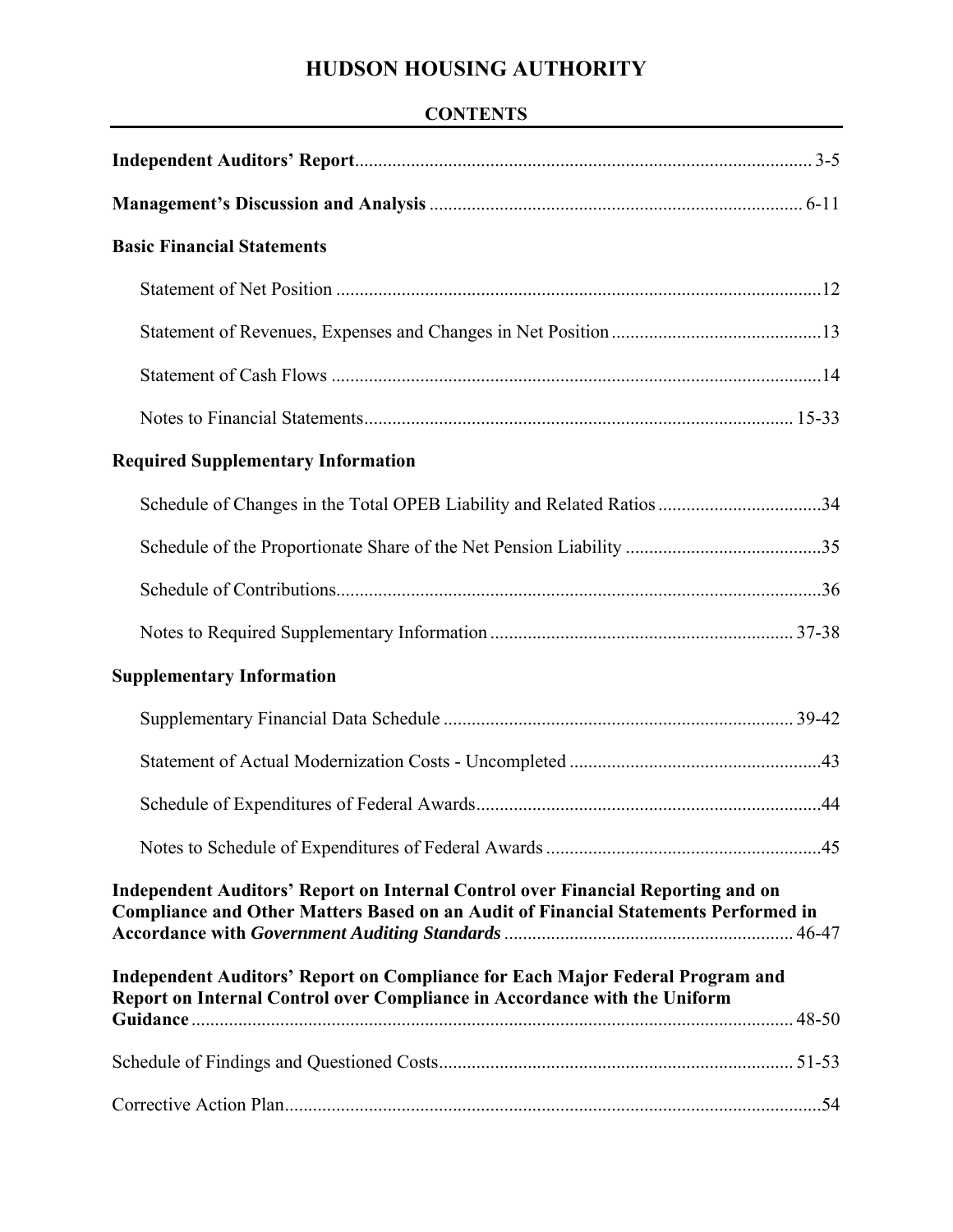

## **INDEPENDENT AUDITORS' REPORT**

To The Board of Commissioners Hudson Housing Authority Hudson, Massachusetts

### **Report on the Financial Statements**

We have audited the accompanying financial statements of the Hudson Housing Authority, as of September 30, 2018, and for the year then ended, and the related notes to the financial statements, which collectively comprise the Hudson Housing Authority's basic financial statements as listed in the table of contents.

#### *Management's Responsibility for the Financial Statements*

Management is responsible for the preparation and fair presentation of these financial statements in accordance with accounting principles generally accepted in the United States of America; this includes the design, implementation, and maintenance of internal control relevant to the preparation and fair presentation of financial statements that are free from material misstatement, whether due to fraud or error.

#### *Auditors' Responsibility*

Our responsibility is to express an opinion on these financial statements based on our audit. We conducted our audit in accordance with auditing standards generally accepted in the United States of America and the standards applicable to financial audits contained in *Government Auditing Standards*, issued by the Comptroller General of the United States. Those standards require that we plan and perform the audit to obtain reasonable assurance about whether the financial statements are free from material misstatement.



Marcum LLP = 53 State Street = 17th Floor = Boston, Massachusetts 02109 = Phone 617.807.5000 = Fax 617.807.5001 = marcum llp.com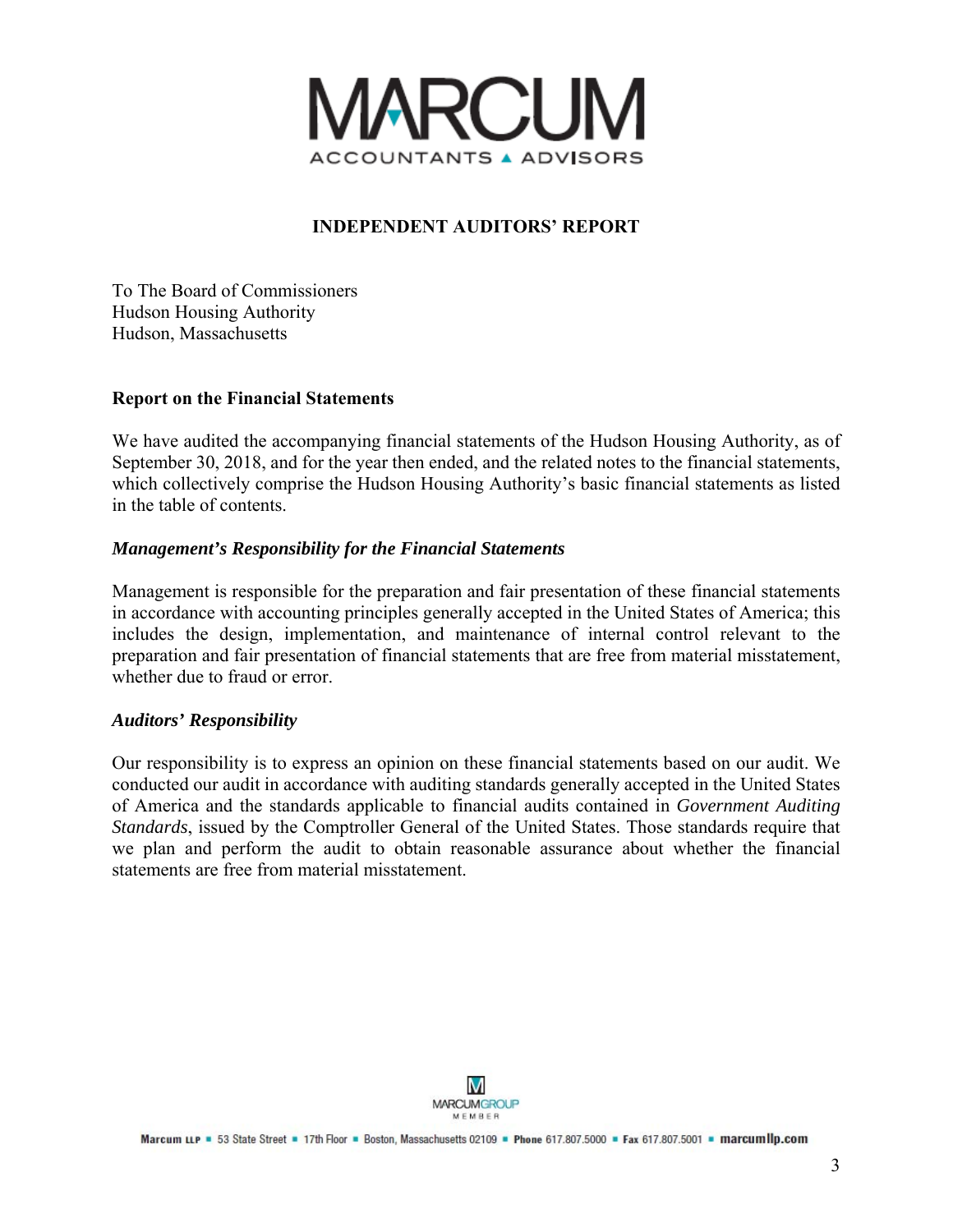An audit involves performing procedures to obtain audit evidence about the amounts and disclosures in the financial statements. The procedures selected depend on the auditors' judgment, including the assessment of the risks of material misstatement of the financial statements, whether due to fraud or error. In making those risk assessments, the auditor considers internal control relevant to the entity's preparation and fair presentation of the financial statements in order to design audit procedures that are appropriate in the circumstances, but not for the purpose of expressing an opinion on the effectiveness of the entity's internal control. Accordingly, we express no such opinion. An audit also includes evaluating the appropriateness of accounting policies used and the reasonableness of significant accounting estimates made by management, as well as evaluating the overall presentation of the financial statements.

We believe that the audit evidence we have obtained is sufficient and appropriate to provide a basis for our audit opinion.

## *Opinion*

In our opinion, the financial statements referred to above present fairly, in all material respects, the financial position of the Hudson Housing Authority, as of September 30, 2018, and the changes in financial position and cash flows for the year then ended in accordance with accounting principles generally accepted in the United States of America.

## *Emphasis of Matter*

As discussed in Notes 9 and 12 to the financial statements, the Authority adopted new accounting pronouncement, Government Accounting Standards Board Statement 75*, Accounting and Financial Reporting for Postemployment Benefits other than Pensions*. Our opinion is not modified with respect to this matter

### *Required Supplementary Information*

Accounting principles generally accepted in the United States of America require that Management's Discussion and Analysis and the required supplementary information presented on pages 37 through 40, as listed in the table of contents, be presented to supplement the basic financial statements. Such information, although not a part of the basic financial statements, is required by the Governmental Accounting Standards Board, who considers it to be an essential part of financial reporting for placing the basic financial statements in an appropriate operational, economic, or historical context. We have applied certain limited procedures to the required supplementary information in accordance with auditing standards generally accepted in the United States of America, which consisted of inquiries of management about the methods of preparing the information and comparing the information for consistency with management's responses to our inquiries, the basic financial statements, and other knowledge we obtained during our audits of the basic financial statements. We do not express an opinion or provide any assurance on the information because the limited procedures do not provide us with evidence sufficient to express an opinion or provide any assurance.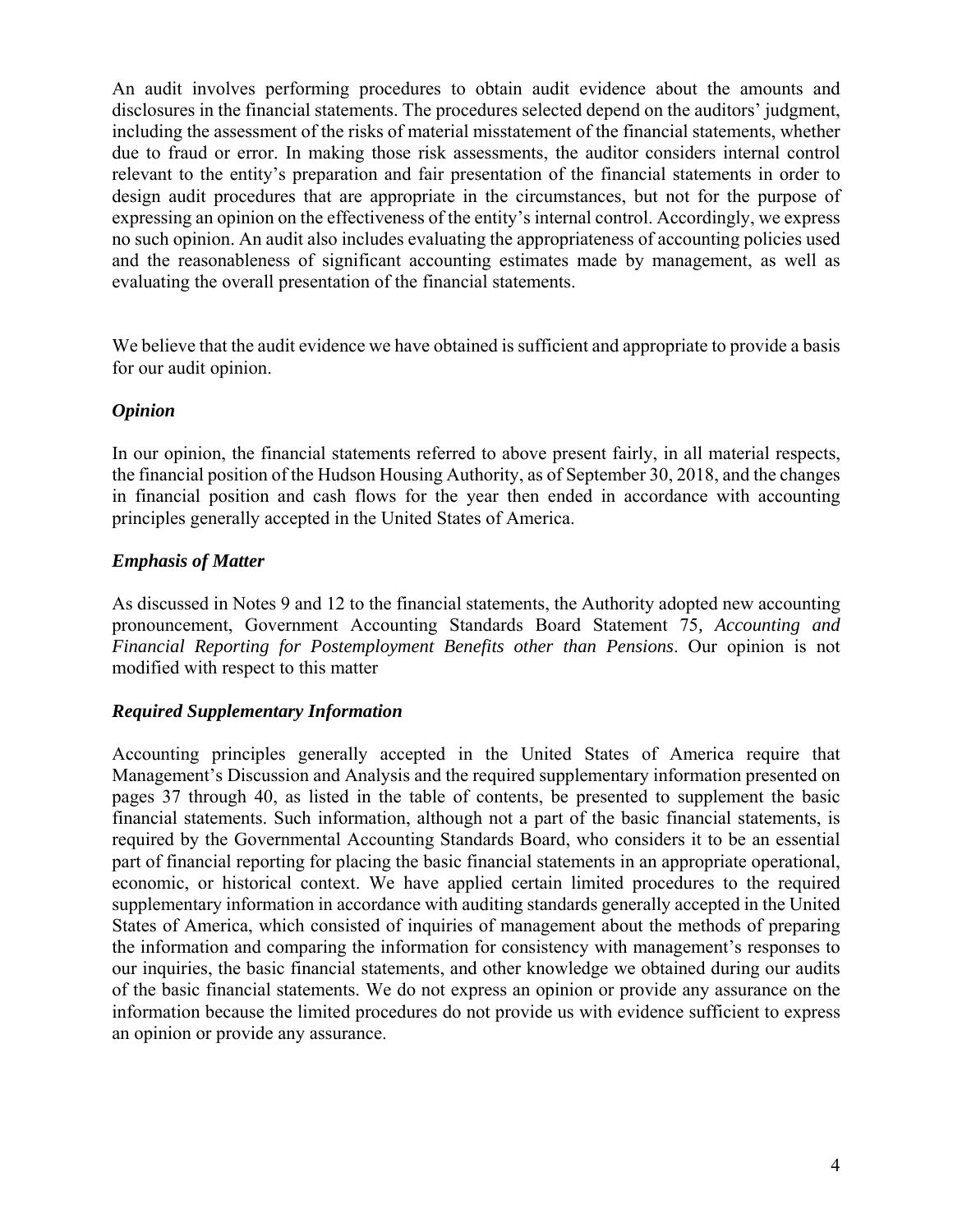### *Other Information*

Our audit was conducted for the purpose of forming an opinion on the financial statements that collectively comprise the Hudson Housing Authority's basic financial statements. The supplementary information presented on pages 42 through 46, as listed in the table of contents, and the Schedule of Expenditures of Federal Awards, as required by the audit requirements of *Title 2 U.S.* Code of Federal Regulations (CFR) Part 200, Uniform Administrative Requirements, Cost Principles, and Audit Requirements for Federal Awards (Uniform Guidance), are presented for purposes of additional analysis and are not a required part of the basic financial statements.

The supplementary information presented on pages 42 through 46 and the Schedule of Expenditures of Federal Awards are the responsibility of management and was derived from and relates directly to the underlying accounting and other records used to prepare the basic financial statements. Such information has been subjected to the auditing procedures applied in the audit of the basic financial statements and certain additional procedures, including comparing and reconciling such information directly to the underlying accounting and other records used to prepare the basic financial statements or to the basic financial statements themselves, and other additional procedures in accordance with auditing standards generally accepted in the United States of America. In our opinion, the supplemental information presented on pages 42 through 46 and the Schedule of Expenditures of Federal Awards is fairly stated, in all material respects, in relation to the basic financial statements as a whole.

### *Other Reporting Required by Government Auditing Standards*

In accordance with Government Auditing Standards, we have issued our report dated June 25, 2019 on our consideration of the Hudson Housing Authority's internal control over financial reporting and our tests of its compliance with certain provisions of laws, regulations, contracts and grant agreements, and other matters. The purpose of that report is solely to describe the scope of our testing of internal control over financial reporting and compliance and the results of that testing, and not to provide an opinion on the effectiveness of the Hudson Housing Authority's internal control over financial reporting or on compliance. That report is an integral part of an audit performed in accordance with Government Auditing Standards in considering Hudson Housing Authority's internal control over financial reporting and compliance.

Marcum LLP

Boston, Massachusetts June 25, 2019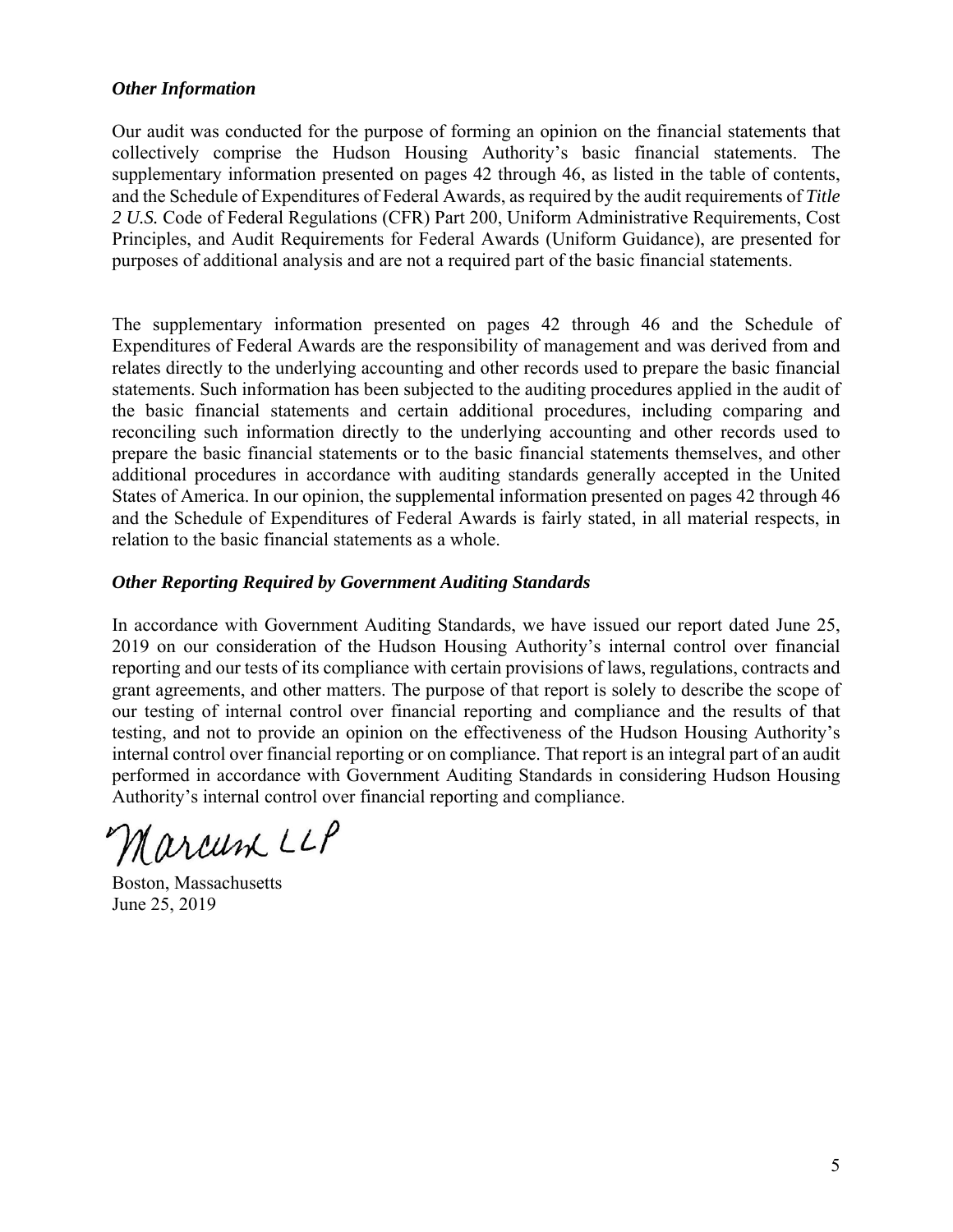## **MANAGEMENT'S DISCUSSION & ANALYSIS**

### **September 30, 2018**

As management of the Hudson Housing Authority (the Authority), we offer readers of the Authority's financial statements this narrative overview and analysis of the financial activities of the Authority for the fiscal year ended September 30, 2018. We encourage readers to consider the information presented here in conjunction with the Authority's financial statements.

## **FINANCIAL HIGHLIGHTS**

- The assets of the Authority exceeded its liabilities at the close of the most recent fiscal year by \$2,496,548 (net position).
- The net position of the Authority consisted of Net Invested in Capital Assets in the amount of \$3,550,878, Unrestricted Net Position in the amount of \$(1,069,828), and Restricted Net Position of \$15,498.
- The Authority's cash and investments at September 30, 2018 was \$1,392,195.
- The Authority had total revenue of \$2,716,125, and program expenses (inclusive of depreciation expense) of \$2,165,386 for the year ended September 30, 2018.

## **OVERVIEW OF THE AUTHORITY**

The Authority was created in 1962 to provide and promote safe and sanitary housing for lowincome persons residing in Hudson, MA. The Authority is a municipal corporation located in Hudson, MA as was established under Chapter 121B of the State Statutes.

## **OVERVIEW OF THE FINANCIAL STATEMENTS**

The Authority's financial statements consist of two parts -1) management's discussion and analysis, which is intended to serve as an introduction to the Authority's basic financial statements, and 2) the Authority's basic financial statements which are comprised of four components: 1) statement of net position, 2) statement of revenues, expenses and changes in net position, 3) statement of cash flows, and 4) notes to the financial statements. This report also contains the schedule of expenditures of federal awards as supplementary information in addition to the basic financial statements themselves.

The Authority is considered by accounting principles generally accepted in the United States of America (GAAP) to be a special purpose government accounted for as enterprise funds. Its chartered purpose is the housing of low and moderate income families and elderly individuals. All of the activities, programs and grants administered by the Authority are focused for that purpose.

As a single purpose enterprise fund government the Authority is permitted to issue combined entity level and fund level financial statements. These statements report financial information for each of the Authority's funds and a combined total of all funds that represents the Authority wide financial position. The following is a brief description of each financial statement.

The government-wide financial statements are designed to provide readers with a broad overview of the Authority's finances, in a manner similar to a private-sector business.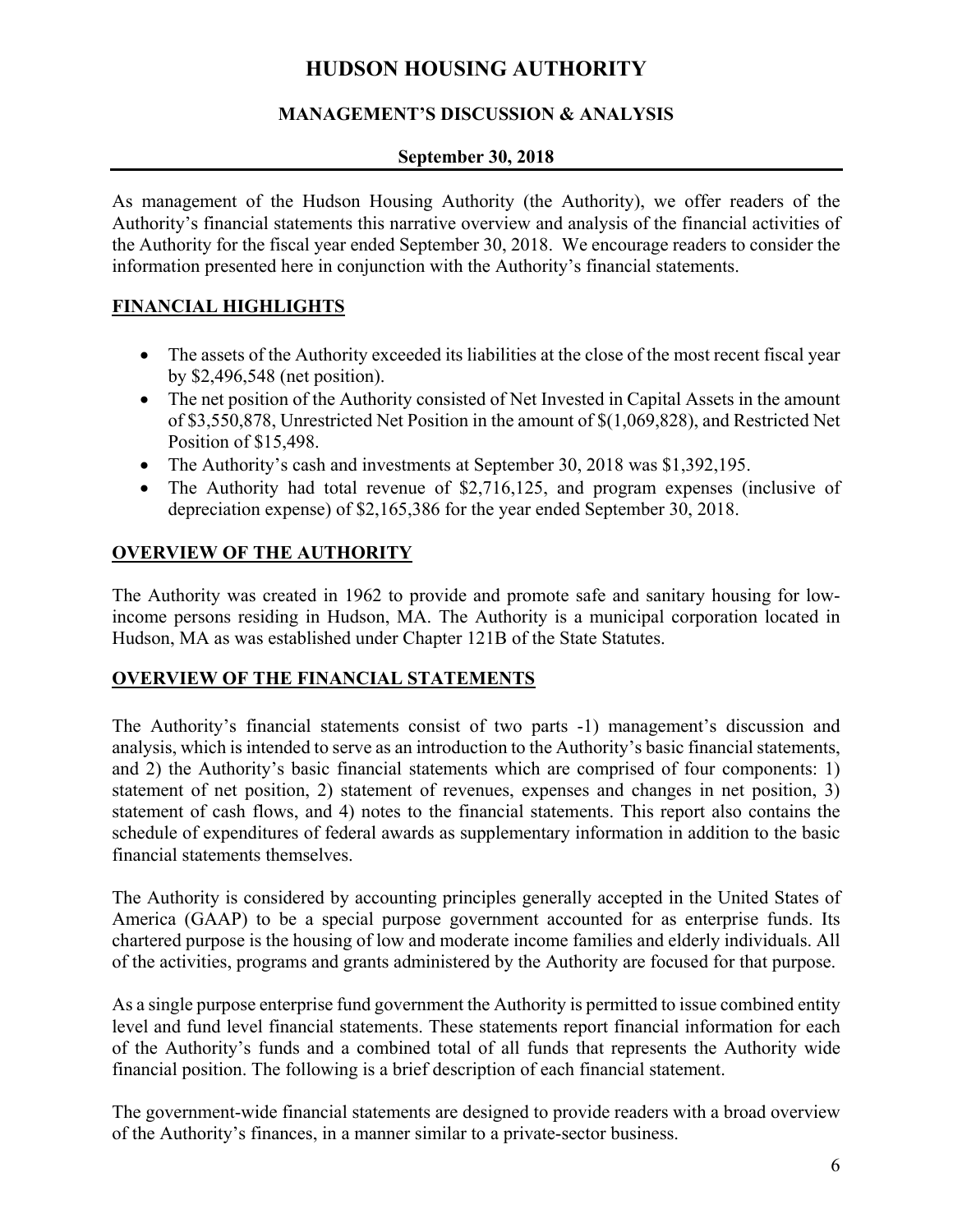## **MANAGEMENT'S DISCUSSION & ANALYSIS**

#### **September 30, 2018**

#### **Statement of Net Position**

- The Statement of Net Position is prepared using the accrual basis of accounting and provides information relating to all financial and capital resources for the Authority as of the reporting date and related debts and other liabilities. The Statement of Net Position is presented in a format where assets equal liabilities plus net position. Assets and liabilities are presented in order of liquidity, and are classified as "Current*"* (those which are reasonably expected to be realized in cash or sold or consumed during the normal operating cycle of the business), and "Non-current."
- Net position (formerly equity) represent the cumulative effect of revenue and expenses. It is also the difference between assets and liabilities. Net position is reported in three broad categories:

Unrestricted Net Position is designed to represent the net available liquid (noncapital) assets, net of liabilities, for the entire Authority.

Net Investment in Capital Assets consists of all Capital Assets, reduced by the outstanding balances of any bonds, mortgages, notes or other borrowing that are attributable to the acquisition, construction, or improvement of those assets.

Restricted Net Position consists of restricted assets, when constraints are placed on the assets by creditors (such as debt covenants), grantors, contributors, laws, regulations, etc.

### **Statement of Revenue, Expenses and Changes in Fund Net Position**

- This statement is similar to an Income Statement. This statement includes operating revenue, such as rental income; operating expenses, such as administrative, utilities, maintenance and depreciation; and non-operating revenue and expenses, such as grant revenue, investment income and interest expense and capital contributions and operating transfers.
- The focus of this Statement of Revenue, Expenses and Changes in Fund Net Position is the "Change in Net Position," which is similar to Net Income or Loss.

### **Statement of Cash Flows**

• The Statement of Cash Flows shows the sources and amounts from which the Authority received cash such as income from tenants, income from grants, loans, etc. and the items and amounts for which cash was used such as payments to vendors and contractors, payments to employees, repayment of loans, etc. The statement is divided into four major sections: operating activities, non-capital financing activities, capital and related financing activities and investing activities. The statement functions down to the net increase or decrease in the Authority's cash accounts for the reporting period.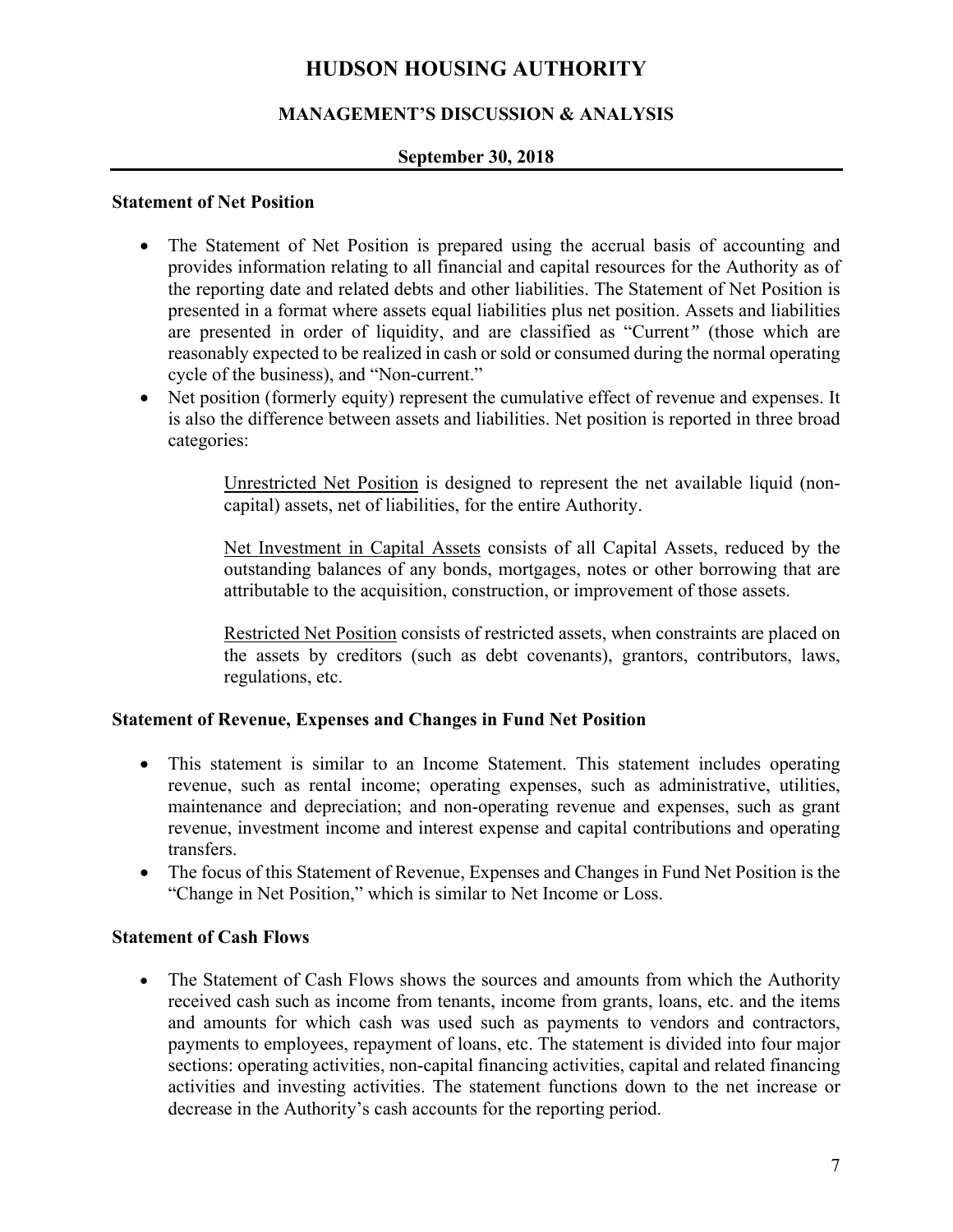## **MANAGEMENT'S DISCUSSION & ANALYSIS**

#### **September 30, 2018**

#### **Authority Funds**

A *fund* is a grouping of related accounts that is used to maintain control over resources that have been segregated for specific activities or objectives. The Authority, like other state and local governments, uses fund accounting to ensure and demonstrate compliance with finance-related legal requirements. The programs of the Authority has one business–type fund and the programs supporting this fund are as follows:

Low Rent Public Housing – Under this program the Authority owns, operates and maintains rental housing acquired with grants from The U.S. Department of Housing and Urban Development (HUD). Dwelling units are leased to low income tenants at rates based on their ability to pay. Operations are supported by the HUD via operating grants.

Public Housing Capital Fund – HUD provides grant funds to authorities with Low Rent Public Housing units on a formula basis. The funds are predominantly used to make physical improvements to buildings and dwelling units owned by the Authority under the Low Rent Public Housing Program. A portion of Capital funds may also be used to support operations and to make improvements in the management and operation of the Authority.

Section 8 Housing Choice Voucher – HUD provides grants to the Authority to subsidize rents paid by low income families and individuals who rent dwelling units from private landlords. Under this program qualified applicants are issued vouchers which may be used by the applicant to obtain housing in the private rental market. The Authority will subsidize the landlord for the difference between the rent requested and the tenant's share of the rent not to exceed a predetermined payment standard.

State and Local Programs – The Authority operates the following state and local programs:

State Consolidated Housing and State Chapter 705 Housing – Under these programs the Authority owns, operates and maintains rental housing acquired with grants from Massachusetts Department of Housing & Community Development (DHCD). Dwelling units are leased to low income tenants at rates based on their ability to pay. Operations are supported by the DHCD via operating grants.

State Chapter 689 Housing – Under this program the Authority owns operates and maintains rental housing acquired with grants from DHCD. The building is generally rented to a non-profit corporation who provides health and human resource needs to mentally disabled individuals.

Massachusetts Rental Voucher Program - DHCD provides grants to the Authority to subsidize rents paid by low income families and individuals who rent dwelling units from private landlords. Under this program, qualified applicants are issued vouchers which may be used by the applicant to obtain housing in the private rental market. The Authority will subsidize the landlord for the difference between the rent requested and the tenants share of the rent not to exceed a contract amount.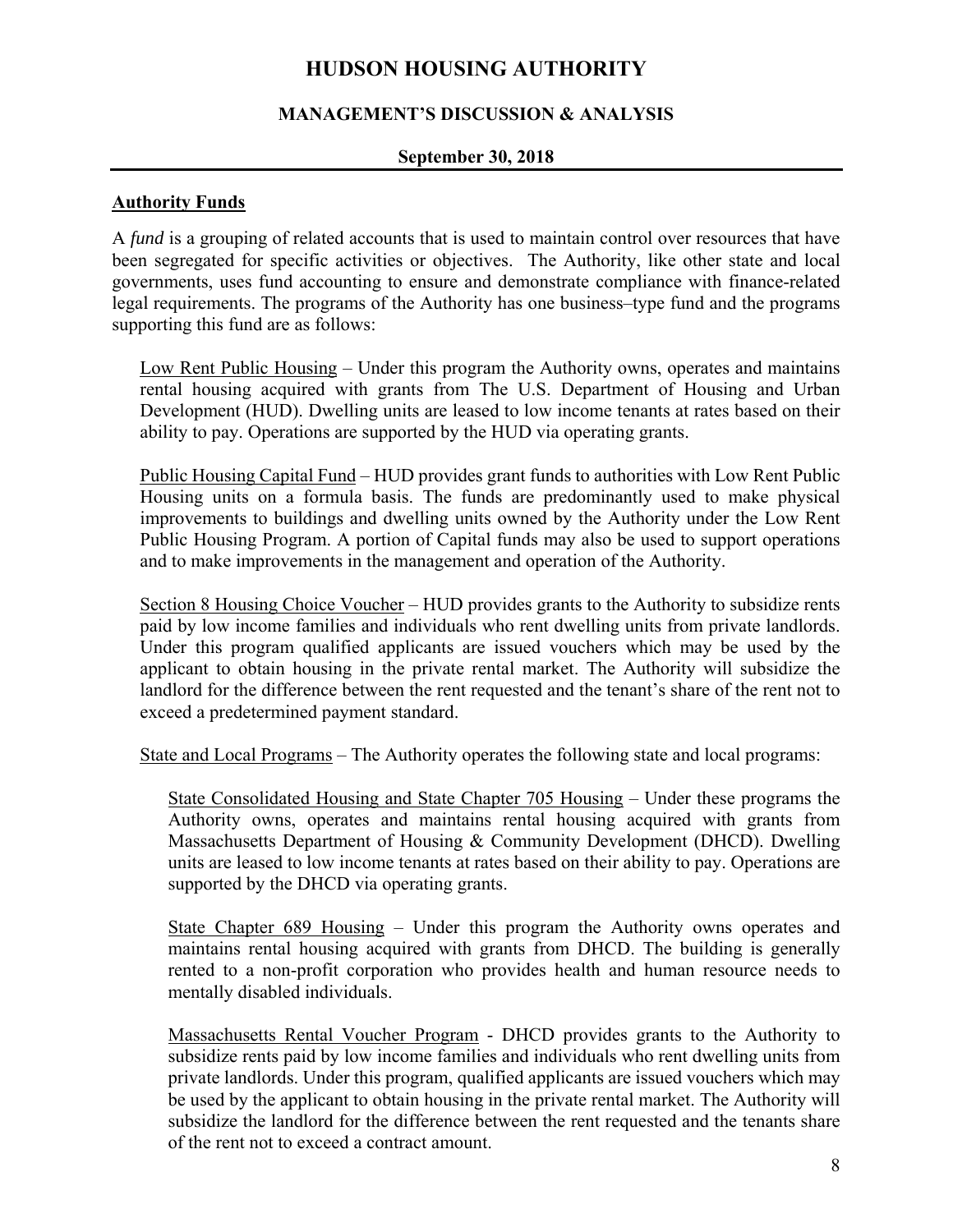## **MANAGEMENT'S DISCUSSION & ANALYSIS**

#### **September 30, 2018**

State Modernization Program – DHCD provides grant funds to authorities with State Consolidated units based on the Authority's application and determination of need. The funds are predominantly used to make physical improvements to buildings and dwelling units owned by the Authority under the State Consolidated Housing Program.

## **AN OVERVIEW OF THE AUTHORITY – WIDE FINANCIAL POSITION AND OPERATIONS**

The Authority's overall financial position and operations for the past two years are summarized on the following pages based on the information included in the current and prior financial statements.

The Authority's total financial position at September 30, 2018 was \$2,496,548.

## **CAPITAL ASSETS**

As of September 30, 2018, the Authority's investment in capital assets for its governmental activities was \$3,550,878 (net of accumulated depreciation). This investment in capital assets includes land, buildings, furniture and equipment, and construction in progress. As of September 30, 2018 there was \$301,276 in construction in progress that is expected to be placed in service in entirety in fiscal year 2019.

#### **CAPITAL ASSET ANALYSIS September 30, 2018 and 2017**

|                                                    | 2018          |    | 2017        | Change     | % <b>Change</b> |
|----------------------------------------------------|---------------|----|-------------|------------|-----------------|
| Land                                               | \$<br>314,195 | \$ | 314,195     | \$         | $0.00\%$        |
| <b>Buildings</b>                                   | 12,567,478    |    | 12,567,478  |            | $0.00\%$        |
| Furniture and equipment                            | 144,703       |    | 144,703     |            | $0.00\%$        |
| Construction in progress                           | 301,276       |    | 113,158     | 188,118    | 166.24%         |
| Total capital assets                               | 13,327,652    |    | 13,139,534  | 188,118    | 1.43%           |
| Accumulated depreciation                           | (9,776,774)   |    | (9,526,024) | (250, 750) | 2.63%           |
| Capital assets, net of accumulated<br>depreciation | 3,550,878     | -S | 3,613,510   | (62, 632)  | $-1.73%$        |

## **LONG-TERM DEBT**

The Authority had no outstanding debt as of September 30, 2018.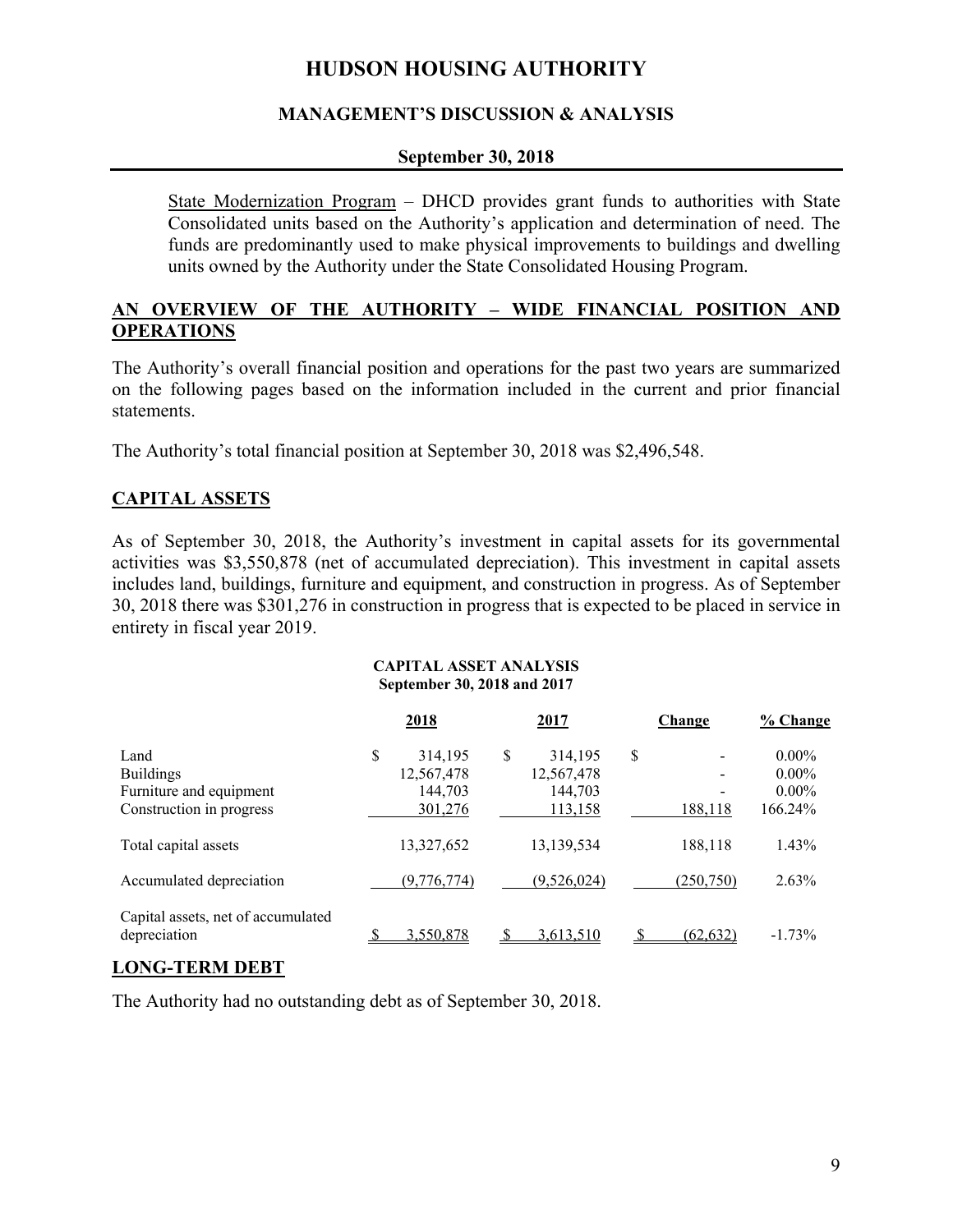## **MANAGEMENT'S DISCUSSION & ANALYSIS**

#### **September 30, 2018**

## **ECONOMIC FACTORS AFFECTING NEXT YEAR'S BUDGET**

The following factors were considered in preparing the Authority's budget for the 2019 fiscal year:

- Administrative Fee Subsidies for the Housing Choice Voucher Program are expected to only be funded at 79%.
- Increased costs of Employer Health Insurance, Employer Retirement Contributions, Workers Compensation and Fire and Liability Insurance, continue to rise at unprecedented rates.
- The allowable spending "cap" by DHCD is 4% increase.

## **FUTURE EVENTS THAT WILL FINANCIALLY IMPACT THE AUTHORITY**

Funding cuts during the next fiscal year by the Department of Housing and Community Development (DHCD) along with sharp cost increases will have an impact on the State Housing in the future.

### **REQUEST FOR INFORMATION**

The financial report is designed to provide a general overview of the Authority's finances for all those with an interest. Questions concerning any of the information provided in this report or requests for additional financial information should be addressed to the Executive Director, Hudson Housing Authority, 8 Brigham Circle, Hudson, MA 01749.

#### **STATEMENTS OF NET POSITION September 30, 2018 and 2017**

|                                                                           | 2018                                   | 2017                                   | Change                             | % Change                       |
|---------------------------------------------------------------------------|----------------------------------------|----------------------------------------|------------------------------------|--------------------------------|
| <b>Current Assets</b><br>Capital Assets<br><b>Other Noncurrent Assets</b> | \$<br>1,417,141<br>3,550,878<br>68,645 | \$<br>1,332,332<br>3,613,510<br>60,980 | \$<br>84,809<br>(62, 632)<br>7,665 | 6.37%<br>$-1.73\%$<br>12.57%   |
| <b>Total Assets</b>                                                       | 5,036,664                              | 5,006,822                              | 29,842                             | $0.60\%$                       |
| Deferred Outflows of Resources                                            | 259,471                                | 244,452                                | 15,019                             | 6.14%                          |
| <b>Current Liabilities</b><br>Noncurrent Liabilities                      | 284,253<br>2,198,206                   | 388,086<br>1,816,563                   | (103, 833)<br>381,643              | $-26.76%$<br>21.01%            |
| <b>Total Liabilities</b>                                                  | 2,482,459                              | 2,204,649                              | 277,810                            | 12.60%                         |
| Deferred Inflows of Resources                                             | 317,128                                | 108,751                                | 208,377                            | 191.61%                        |
| Net Invested in Capital Assets<br>Restricted<br>Unrestricted (Deficit)    | 3,550,878<br>15,498<br>(1,069,828)     | 3,613,510<br>4,527<br>(680, 163)       | (62, 632)<br>10,971<br>(389, 665)  | $-1.73\%$<br>242.35%<br>57.29% |
| <b>Total Net Position</b>                                                 | 2,496,548                              | 2,937,874                              | (441, 326)                         | $-15.02\%$                     |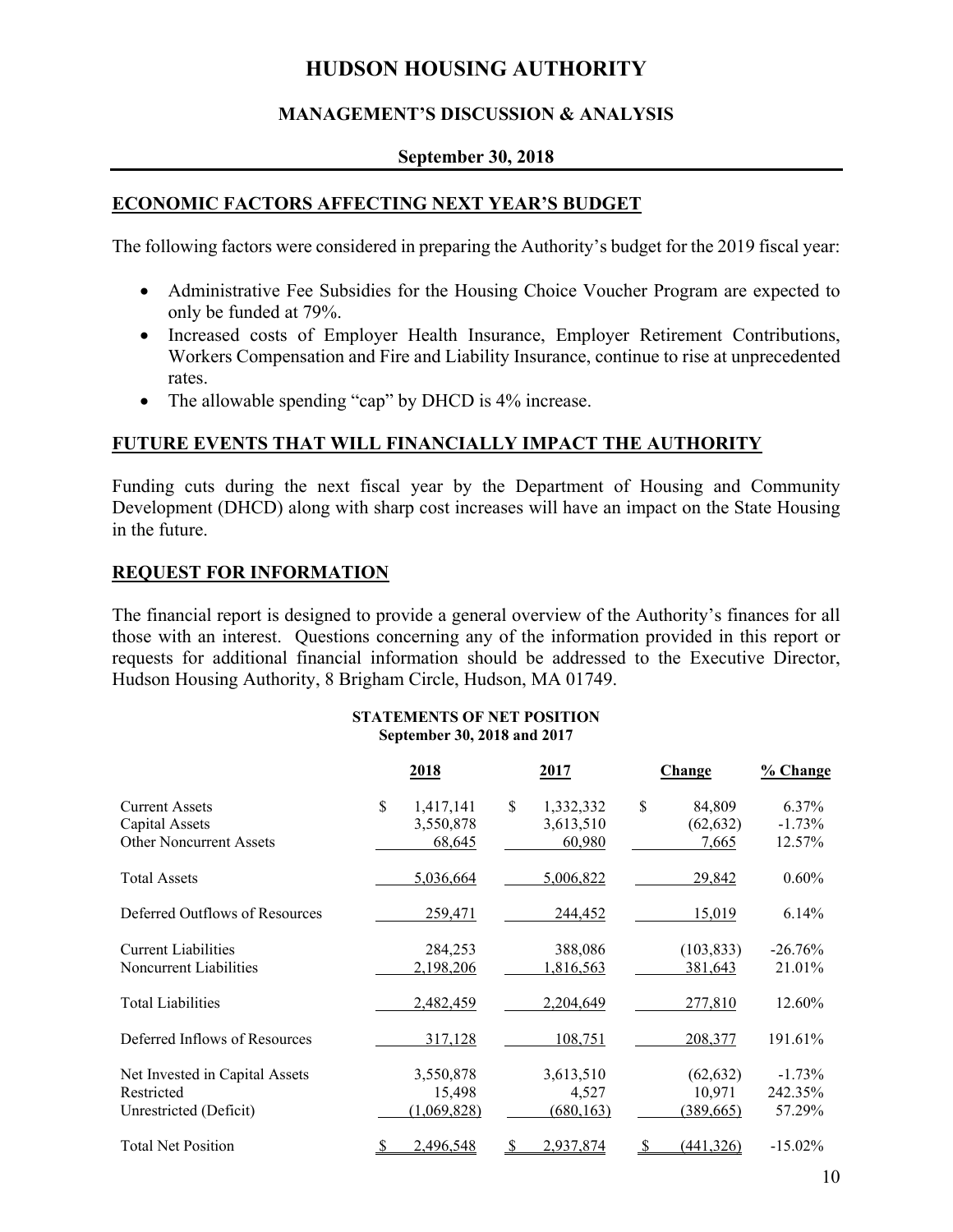## **MANAGEMENT'S DISCUSSION & ANALYSIS**

#### **September 30, 2018**

- Other Noncurrent Assets increased due to increase in Pension Outflows increase
- Restricted net position increased due to HAP activity.
- Current Liabilities decreased due to less accrued liabilities and wages payable.
- Non-current liabilities increased due to GASB 68**.**
- Unrestricted Net Position increased due to Pension and OPEB.
- Deferred Inflows increased due to Pension accruals.

#### **STATEMENTS OF REVENUE, EXPENSES AND CHANGES IN NET POSITION For the years ended September 30, 2018 and 2017**

|                                                              | 2018                       |    | 2017                 | Change                     | % Change           |
|--------------------------------------------------------------|----------------------------|----|----------------------|----------------------------|--------------------|
| Revenue<br><b>Operating Revenue</b><br>Non-operating Revenue | \$<br>2,324,687<br>391,438 | \$ | 2,384,608<br>206,023 | \$<br>(59, 921)<br>185,415 | $-2.51%$<br>90.00% |
| Total Revenue                                                | 2,716,125                  |    | 2,590,631            | 125,494                    | 4.84%              |
| <b>Expenses</b>                                              |                            |    |                      |                            |                    |
| Housing assistance payments                                  | 1,088,608                  |    | 1,012,991            | 75,617                     | 7.46%              |
| Administration                                               | 262,881                    |    | 480,231              | (217,350)                  | $-45.26%$          |
| Repair and maintenance                                       | 487,938                    |    | 537,838              | (49,900)                   | $-9.28%$           |
| Depreciation expense                                         | 250,750                    |    | 427,777              | (177, 027)                 | $-41.38%$          |
| Utilities                                                    | 233,045                    |    | 222,026              | 11,019                     | 4.96%              |
| Insurance expense                                            | 50,101                     |    | 48,998               | 1,103                      | 2.25%              |
| Other general expenses                                       | 42,813                     |    | 41,253               | 1,560                      | 3.78%              |
| <b>Total Expenses</b>                                        | 2,416,136                  |    | 2,771,114            | (354,978)                  | $-12.81%$          |
| Change in Net Position                                       | 299,989                    |    | (180, 483)           | 480,472                    | $-266.21\%$        |
| Net Position - Beginning of Year                             | 2,937,874                  |    | 3,118,357            | (180, 483)                 | $-5.79%$           |
| Prior Period Adjustments                                     | (741, 315)                 |    |                      | (741, 315)                 |                    |
| Net Position - End of Year                                   | 2,496,548                  | S  | 2,937,874            | (441, 326)                 | $-15.02\%$         |

 Non-Operating Revenues increased due to increase federal/state grants received for capital improvements in 2018.

Administration decreased due to decrease in administrative benefits due to pension.

Depreciation decreased due to items being fully depreciated.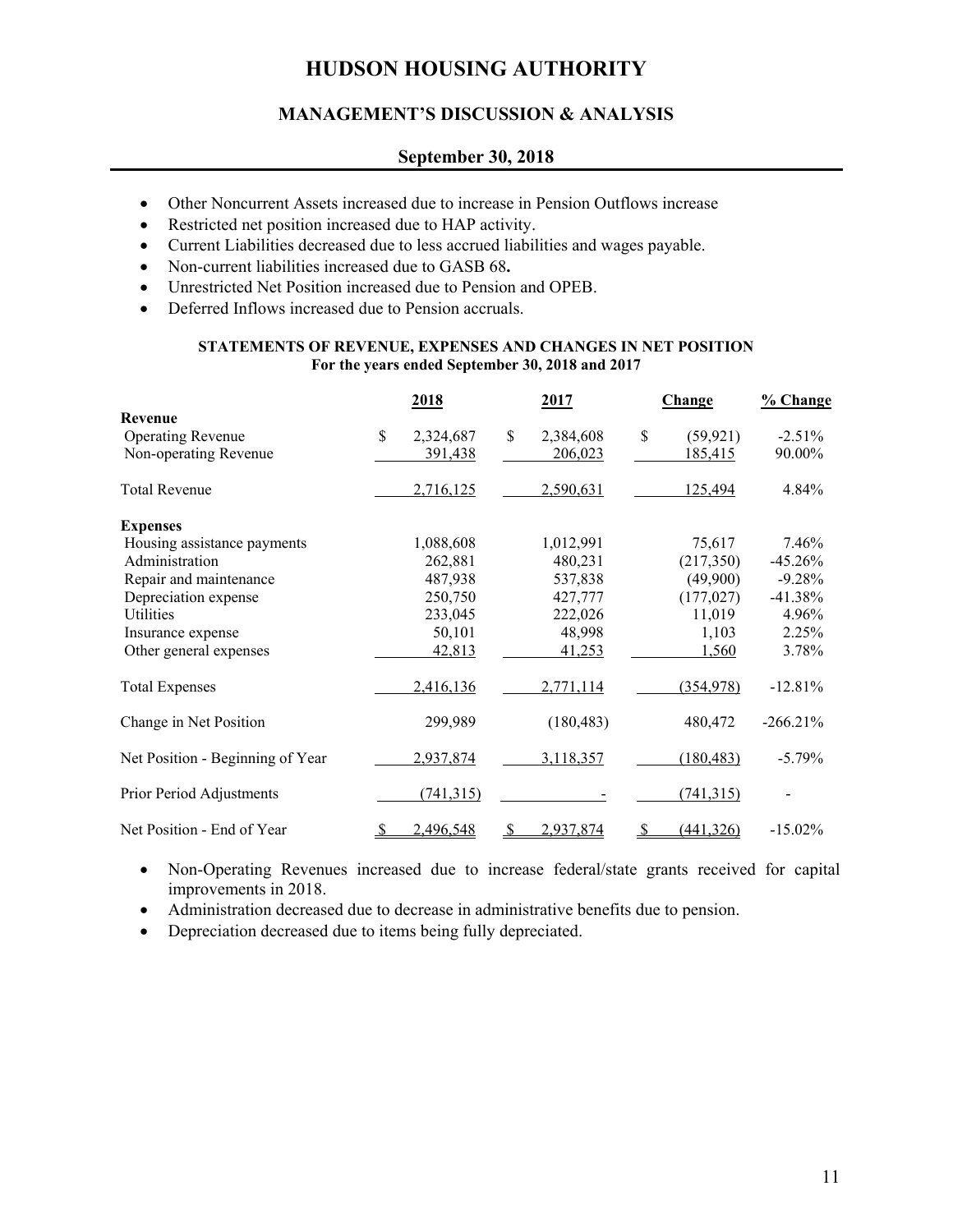## **STATEMENT OF NET POSITION**

# **September 30, 2018**

| <b>ASSETS</b>                                             |                            |
|-----------------------------------------------------------|----------------------------|
| <b>Current Assets:</b>                                    |                            |
| Cash and cash equivalents                                 | \$<br>1,314,628            |
| Restricted cash and cash equivalents                      | 8,922                      |
| Accounts receivable, net                                  | 57,161                     |
| Prepaid expenses and other current assets                 | 36,430                     |
| <b>Total Current Assets</b>                               | 1,417,141                  |
|                                                           |                            |
| Noncurrent Assets:                                        |                            |
| Restricted cash and cash equivalents                      | 68,645                     |
| Capital assets, net of accumulated depreciation           | 3,550,878                  |
| <b>Total Noncurrent Assets</b>                            | 3,619,523                  |
|                                                           |                            |
| <b>Total Assets</b>                                       | 5,036,664                  |
| <b>DEFERRED OUTFLOWS OF RESOURCES</b>                     | 259,471                    |
| <b>LIABILITIES</b>                                        |                            |
| <b>Current Liabilities:</b>                               |                            |
| Accounts payable                                          | 2,000                      |
| Accounts payable, other government                        | 76,463                     |
| Accrued wages and current portion of compensated absences | 23,696                     |
| Accrued attorney fees                                     | 78,595                     |
| Other accrued expenses                                    | 57,929                     |
| Unearned revenue                                          |                            |
|                                                           | 36,648                     |
| Tenant security deposits                                  | 8,922                      |
| <b>Total Current Liabilities</b>                          | 284,253                    |
| Noncurrent Liabilities:                                   |                            |
| Other noncurrent liabilities                              | 53,147                     |
| Accrued pension                                           | 1,155,541                  |
| <b>OPEB</b> liability                                     | 989,518                    |
| <b>Total Noncurrent Liabilities</b>                       | 2,198,206                  |
|                                                           |                            |
| <b>Total Liabilities</b>                                  | 2,482,459                  |
| <b>DEFERRED INFLOWS OF RESOURCES</b>                      | 317,128                    |
| <b>NET POSITION</b>                                       |                            |
| Net investment in capital assets                          | 3,550,878                  |
| Restricted:                                               |                            |
| Housing assistance payments                               | 15,498                     |
| Unrestricted (deficit)                                    | (1,069,828)                |
|                                                           |                            |
| <b>Total Net Position</b>                                 | 2,496,548<br>$\mathcal{S}$ |

*The accompanying notes are an integral part of these financial statements.*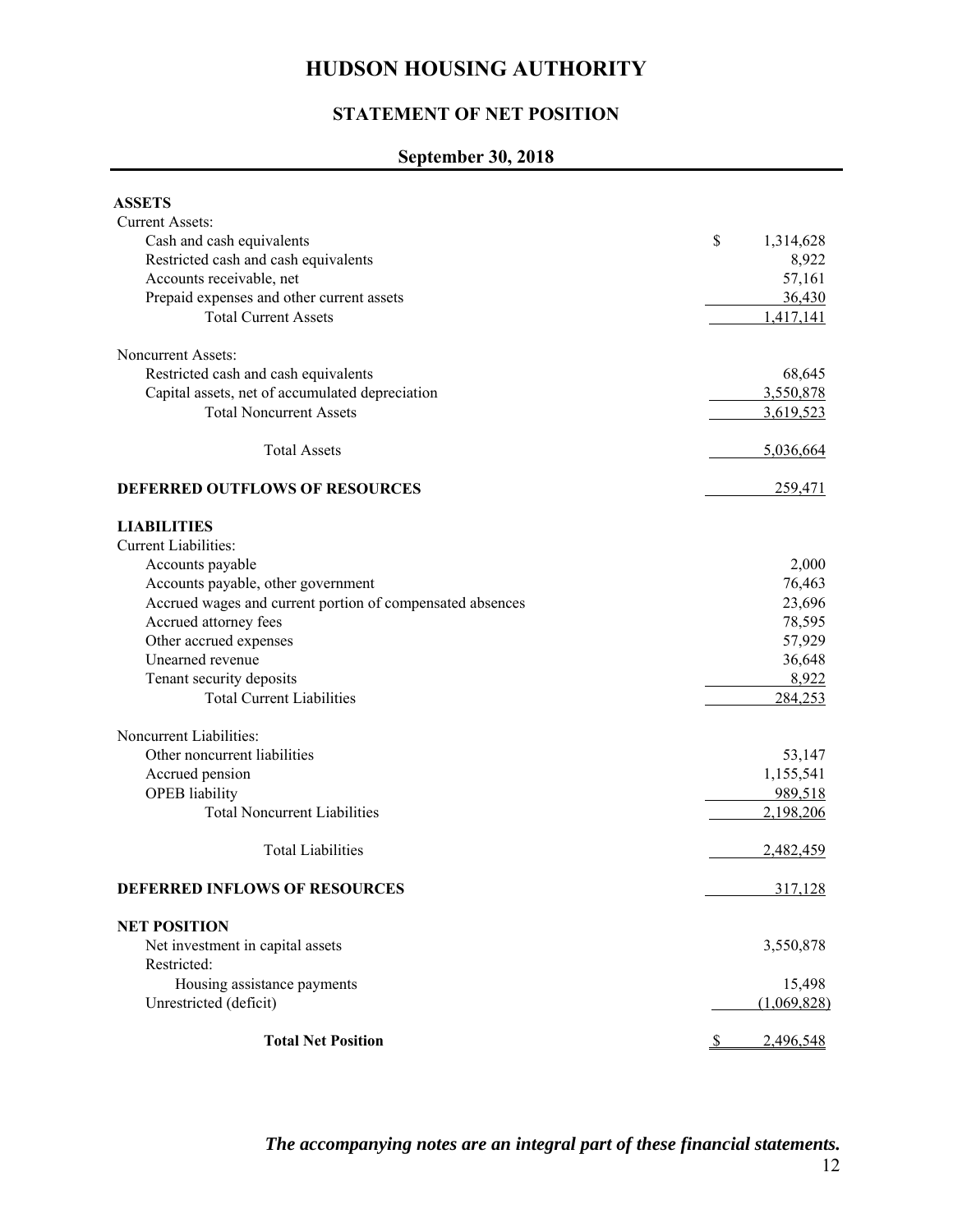## **STATEMENT OF REVENUE, EXPENSES AND CHANGES IN NET POSITION**

# **For the year ended September 30, 2018**

| <b>OPERATING REVENUE</b>                       |                            |
|------------------------------------------------|----------------------------|
| HUD grants and contributions                   | \$<br>1,102,524            |
| Tenant rental income                           | 1,034,958                  |
| Other government grants and contributions      | 141,401                    |
| Other revenue                                  | 45,804                     |
| <b>Total Operating Revenue</b>                 | 2,324,687                  |
| <b>OPERATING EXPENSES</b>                      |                            |
| Housing assistance payments                    | 1,088,608                  |
| Repair and maintenance                         | 487,938                    |
| Depreciation expense                           | 250,750                    |
| Administration                                 | 262,881                    |
| <b>Utilities</b>                               | 233,045                    |
| Insurance expense                              | 50,101                     |
| Other general expenses                         | 42,813                     |
| <b>Total Operating Expenses</b>                | 2,416,136                  |
| <b>Operating Loss</b>                          | (91, 449)                  |
| <b>NONOPERATING REVENUES</b>                   |                            |
| Interest and investment revenue                | 105                        |
| Gain/Loss on sale of capital assets            | 100                        |
| <b>Total Nonoperating Revenues</b>             | 205                        |
| <b>Loss before Capital Contributions</b>       | (91, 244)                  |
| <b>CAPITAL CONTRIBUTIONS</b>                   |                            |
| Other government capital grants                | 298,519                    |
| HUD capital grants                             | 92,714                     |
| <b>Total Capital Contributions</b>             | 391,233                    |
| <b>Change in Net Position</b>                  | 299,989                    |
| Net Position - Beginning of Year - As restated | 2,196,559                  |
| Net Position - End of Year                     | $\frac{1}{2}$<br>2,496,548 |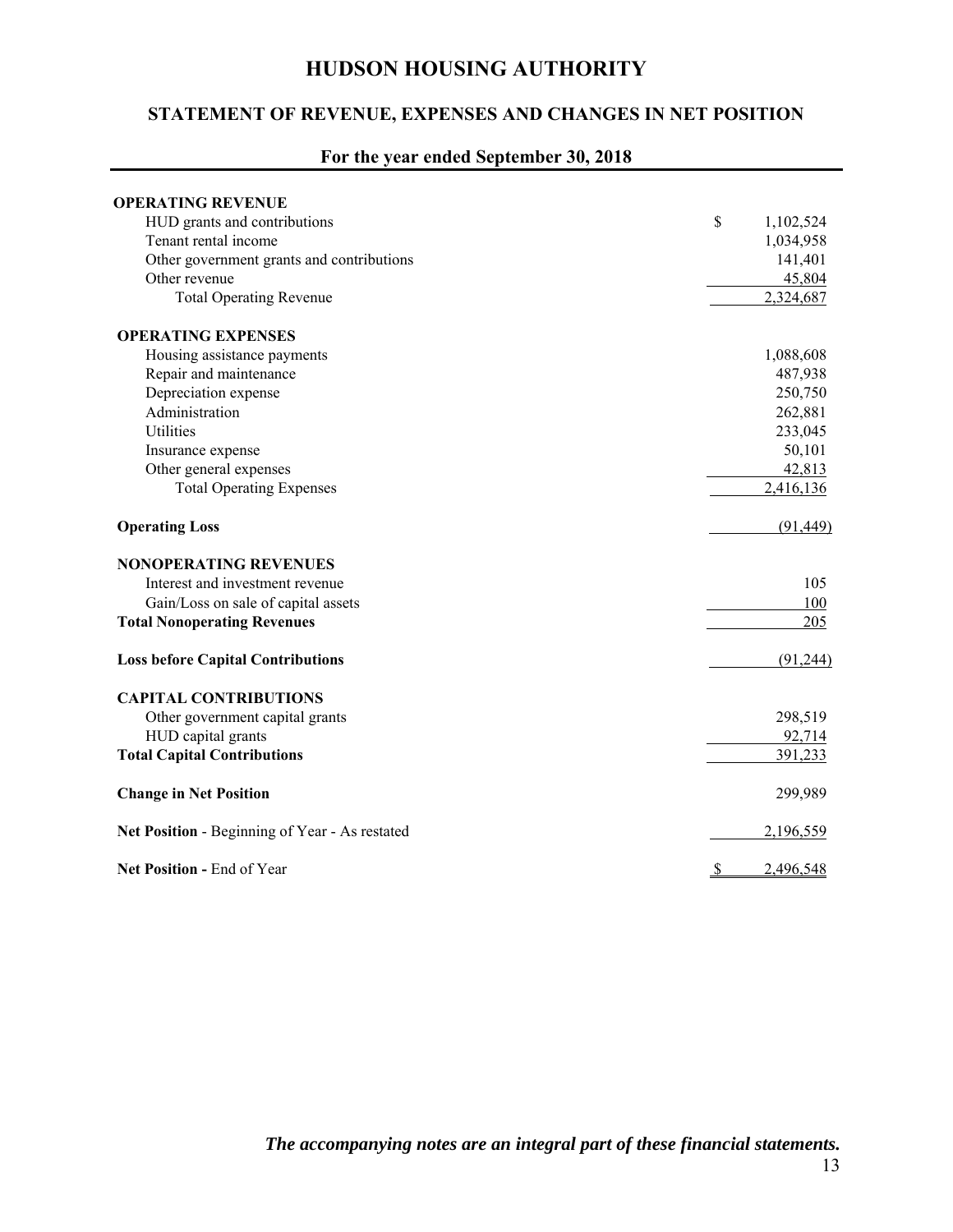## **STATEMENT OF CASH FLOWS**

# **For the year ended September 30, 2018**

| <b>CASH FLOWS FROM OPERATING ACTIVITIES</b>                                |               |             |
|----------------------------------------------------------------------------|---------------|-------------|
| HUD grants                                                                 | \$            | 1,102,524   |
| Other government grants                                                    |               | 144,628     |
| Receipts from tenants                                                      |               | 1,038,849   |
| Other operating receipts                                                   |               | 45,690      |
| Payments to employees                                                      |               | (574,091)   |
| Payments to suppliers                                                      |               | (1,849,813) |
| Net cash used in operating activities                                      |               | (92,213)    |
| <b>CASH FLOWS FROM CAPITAL AND RELATED FINANCING ACTIVITIES</b>            |               |             |
| Other government capital grants                                            |               | 338,373     |
| HUD capital grants                                                         |               | 59,756      |
| Proceeds from the sale of capital assets                                   |               | 100         |
| Acquisitions of capital assets                                             |               | (188, 118)  |
| Net cash provided by capital and related financing activities              |               | 210,111     |
|                                                                            |               |             |
| <b>CASH FLOWS FROM INVESTING ACTIVITIES</b>                                |               |             |
| Interest and dividends received                                            |               | 105         |
| Net cash provided by investing activities                                  |               | 105         |
| Net increase in cash and cash equivalents                                  |               | 118,003     |
| Cash and cash equivalents at beginning of year                             |               | 1,274,192   |
| Cash and cash equivalents at end of year                                   | <sup>8</sup>  | 1,392,195   |
| Reconciliation of operating loss to net cash used in operating activities: |               |             |
| <b>Operating Loss</b>                                                      | \$            | (91, 449)   |
| Adjustments:                                                               |               |             |
| Depreciation                                                               |               | 250,750     |
| Change in assets and liabilities:                                          |               |             |
| (Increase) decrease in accounts receivable, tenants                        |               | 3,529       |
| (Increase) decrease in accounts receivable, other                          |               | 2,106       |
| (Increase) decrease in accounts receivable, other government               |               | 13,412      |
| (Increase) decrease in prepaid expenses and other current assets           |               | (414)       |
| (Decrease) increase in accounts payable                                    |               | (802)       |
| (Decrease) increase in accounts payable, other government                  |               | (49, 797)   |
| (Decrease) increase in compensated absences and accrued wages              |               | (5,281)     |
| (Decrease) increase in accrued pension and OPEB liabilities                |               | (163,008)   |
| (Decrease) increase in accrued expenses and other current liabilities      |               | (58, 121)   |
| (Decrease) increase in tenant security deposits                            |               | 561         |
| (Decrease) increase in unearned revenue                                    |               | 6,301       |
| Net cash used in operating activities                                      | $\mathcal{S}$ | (92, 213)   |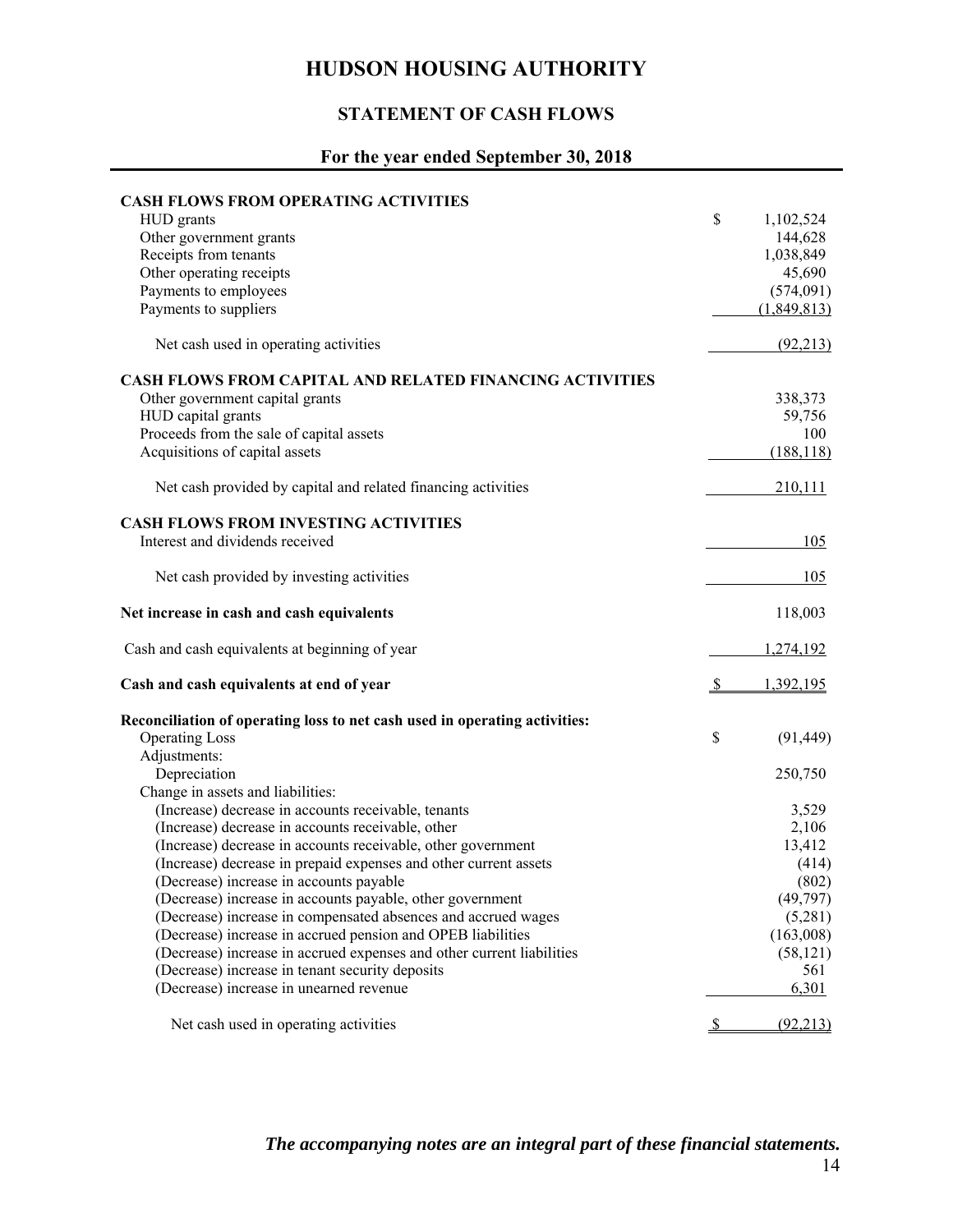### **NOTES TO FINANCIAL STATEMENTS September 30, 2018**

#### **NOTE 1 – ORGANIZATION**

The Hudson Housing Authority (the Authority) was incorporated under the laws of the Commonwealth of Massachusetts. The Authority operates under a board of commissioner form of government to provide safe and decent housing to low and moderate-income families and elderly individuals.

The Authority maintains its accounting records by program and operates the following programs:

Low Rent Public Housing – This program accounts for all activities relating to the leasing and operation of apartments in buildings that were constructed and are owned by the Authority. These units are rented to low income families and low-income elderly, disabled, and special needs individuals. The properties were constructed with grants and or loans provided by the U.S. Department of Housing and Urban Development (HUD). The Authority receives grants from HUD to subsidize operating deficits. Tenants are charged rents based on a percentage of their income.

Public Housing Capital Fund – HUD provides grant funds to authorities with Low Rent Public Housing units on a formula basis. The funds are predominantly used to make physical improvements to buildings and dwelling units owned by the Authority under the Low Rent Public Housing Program. A portion of these funds may also be used to support operations and to make improvements in the management and operation of the Authority.

Section 8 Housing Choice Voucher – HUD provides grants to the Authority to subsidize rents paid by low income families and individuals who rent dwelling units from private landlords. Under this program, qualified applicants are issued vouchers which may be used by the applicant to obtain housing in the private rental market. The Authority will subsidize the landlord for the difference between the rent requested and the tenant's share of the rent not to exceed a predetermined payment standard.

State and Local Programs – The Authority operates the following state and local programs:

State Consolidated and State Chapter 705 Housing – Under these programs, the Authority owns, operates and maintains rental housing acquired with grants from Massachusetts Department of Housing & Community Development (DHCD). Dwelling units are leased to low income tenants at rates based on their ability to pay. Operations are supported by DHCD via operating grants.

State Chapter 689 Housing – Under this program, the Authority owns operates and maintains rental housing acquired with grants from DHCD. The building is generally rented to a non-profit corporation who provides health and human resource needs to mentally disabled individuals.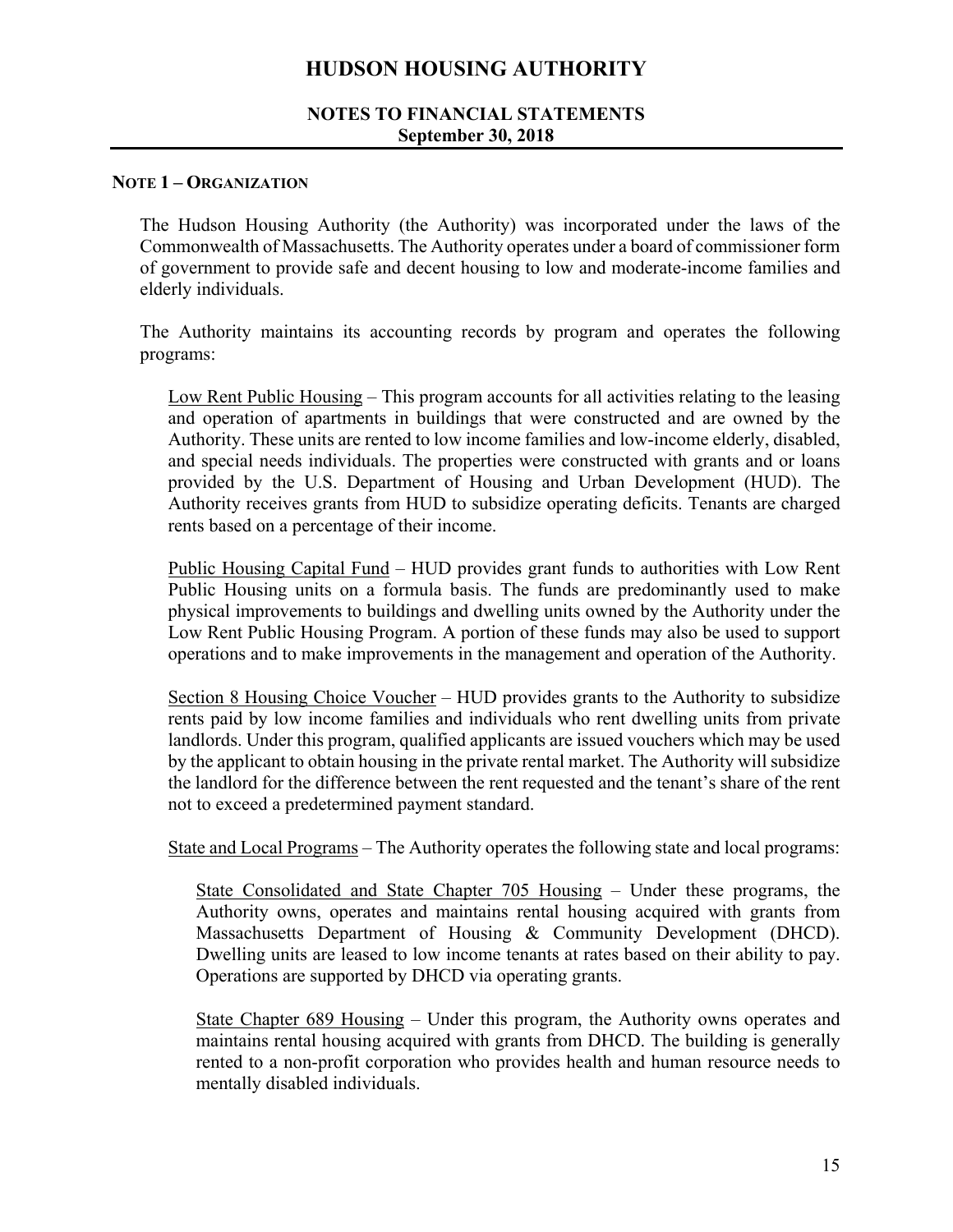## **NOTES TO FINANCIAL STATEMENTS September 30, 2018**

#### **NOTE 1 – ORGANIZATION (CONTINUED)**

Massachusetts Rental Voucher Program (MRVP) – DHCD provides grants to subsidize rents paid by low income families and individuals who rent dwelling units from private landlords. Qualified applicants are issued vouchers which may be used by the applicant to obtain housing in the private rental market. The Authority subsidizes the landlord for the difference between the rent requested and the tenant's share of the rent not to exceed a contract amount.

State Modernization Program – DHCD provides grant funds to authorities with State Consolidated units based on the Authority's application and determination of need. The funds are predominantly used to make physical improvements to buildings and dwelling units owned by the Authority under the State Consolidated Housing Program.

Business Activities – This program was established in order for the Authority to own, rehabilitate and rent residential dwelling units to low and moderate income families.

### **NOTE 2 – SUMMARY OF SIGNIFICANT ACCOUNTING POLICIES**

### **FINANCIAL REPORTING ENTITY**

The Authority's financial statements include the accounts of all of the Authority's operations. The criteria for including organizations as component units within the Authority's reporting entity, as set forth in Section 2100 of GASB's Codification of Governmental Accounting and Financial Reporting Standards, include whether:

- the organization is legally separate (can sue and be sued in their own name)
- the Authority holds the corporate powers of the organization
- the Authority appoints a voting majority of the organization's board
- the Authority is able to impose its will on the organization
- the organization has the potential to impose a financial benefit/burden on the Authority
- there is fiscal dependency by the organization on the Authority

Based on the aforementioned criteria, the Authority has no component units.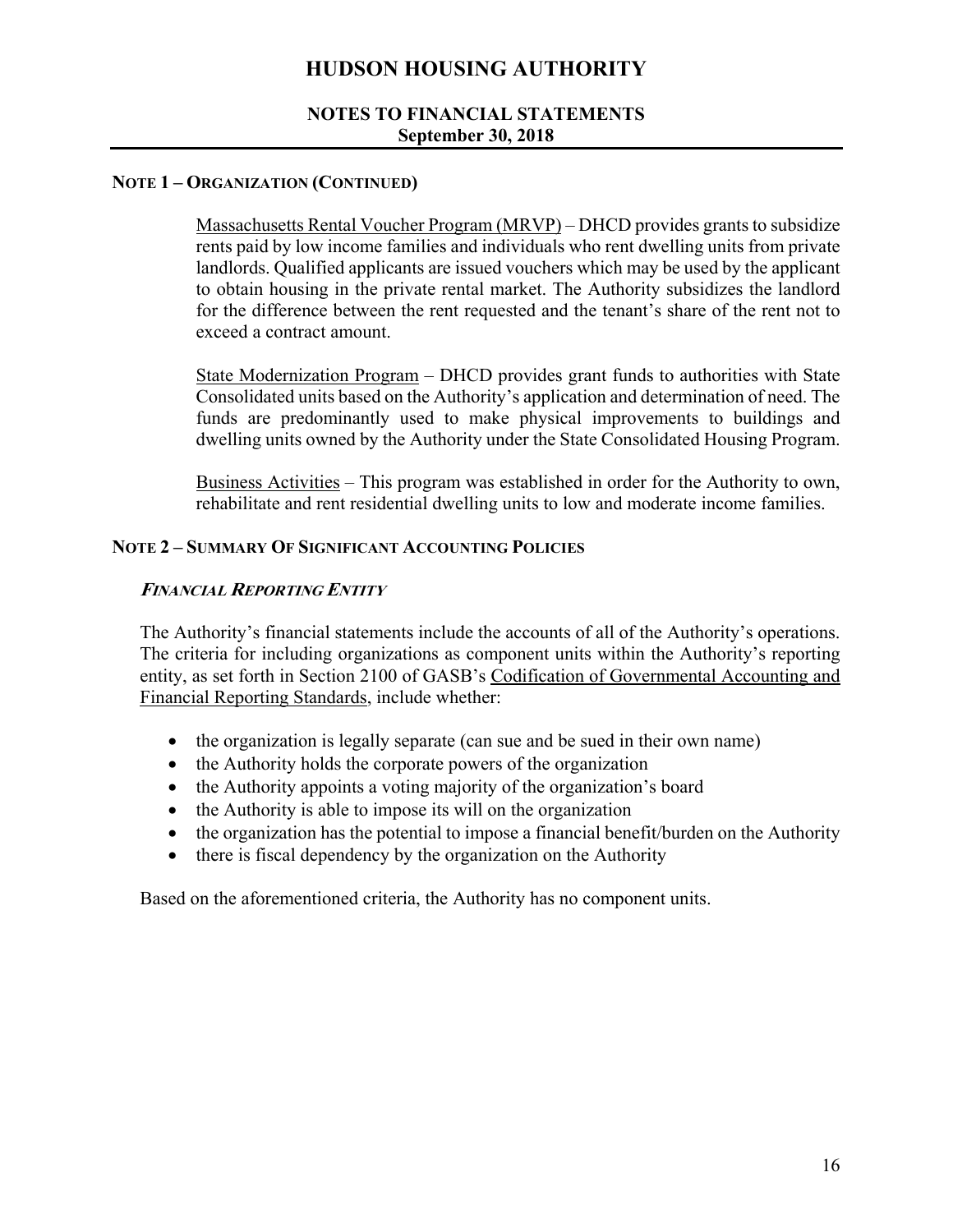### **NOTES TO FINANCIAL STATEMENTS September 30, 2018**

#### **NOTE 2 – SUMMARY OF SIGNIFICANT ACCOUNTING POLICIES (CONTINUED)**

#### **BASIS OF PRESENTATION AND ACCOUNTING**

The Authority is a special-purpose government entity engaged only in business-type activities and, as such, the financial statements are presented as a single enterprise fund.

The Authority's financial statements are prepared in accordance with Governmental Accounting Standards Board (GASB) Statement No. 34, *Basic Financial Statements and Management's Discussion and Analysis for State and Local Governments* ("GASB 34") and GASB Statement No. 63, *Financial Reporting of Deferred Outflows of Resources, Deferred Inflows of Resources, and Net Position* ("GASB 63"). GASB 34 and GASB 63 require the basic financial statements to be prepared using the economic resources measurement focus and the accrual basis of accounting and requires the presentation of a Statement of Net Position, a Statement of Revenues, Expenses, and Changes in Net Position, and a Statement of Cash Flows. GASB 34 requires the Authority to include Management's Discussion and Analysis as part of the Required Supplementary Information. GASB 63 requires the Authority to report deferred outflows of resources, deferred inflows of resources, and net position in a statement of financial position and related disclosures.

The Authority's primary source of nonexchange revenue relates to grants and subsidies. Grants and subsidies revenue is recognized at the time eligible program expenditures occur and/or the Authority has complied with the grant and subsidy requirements, in accordance with GASB Statement No. 33, *Accounting and Financial Reporting for Nonexchange Transactions.* Grants received in advance of expenditures are recorded as a liability until earned.

#### **New Accounting Standard Adopted**

During 2018, the Authority adopted the following accounting standards:

GASB Statement No. 75, *Accounting and Financial Reporting for Postemployment Benefits Other Than Pensions (OPEB)*, addresses accounting and financial reporting for OPEB that is provided to employees of state and local governmental employers. The provisions of this Statement are effective for periods beginning after June 15, 2017. The adoption of this accounting standard resulted in an increase in the accrual for Postemployment Benefits other than Pensions of \$624,954. Refer to Notes 8, 11, and 15.

GASB Statement No. 81, *Irrevocable Split-Interest Agreements*, which is required to be implemented in 2018. There is no impact on the Authority's financial statements as a result of this standard.

GASB Statement No. 82, *Pension Issues*, will address certain issues that have been raised regarding GASB Statements No. 67, No. 68, and No. 73. The requirements of this statement are effective for periods beginning after June 15, 2017. There is no impact on the Authority's financial statements as a result of this standard.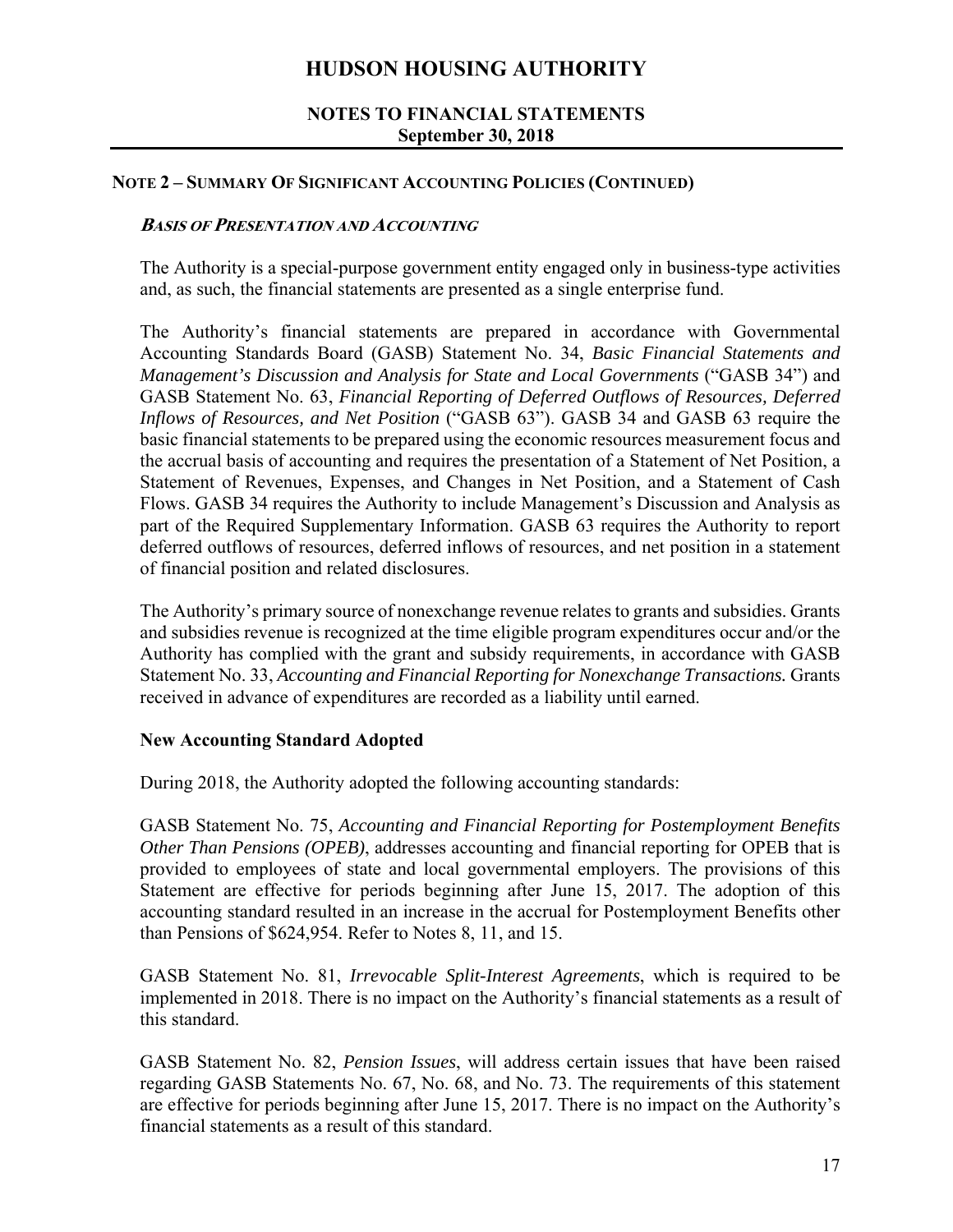## **NOTES TO FINANCIAL STATEMENTS September 30, 2018**

#### **NOTE 2 – SUMMARY OF SIGNIFICANT ACCOUNTING POLICIES (CONTINUED)**

#### **BASIS OF PRESENTATION AND ACCOUNTING – (CONTINUED)**

GASB Statement No. 85, *Omnibus 2017*, will address certain issues that have been raised regarding other GASB Statements. This statement addresses a variety of topics including issues related to blending component units, goodwill, fair value measurement and application, and postemployment benefits.

GASB Statement No. 86, *Certain Debt Extinguishment Issues*, will improve consistency in accounting and financial reporting for in-substance defeasance of debt.

#### **New Accounting Standards to be Adopted in Future Years**

GASB Statement No. 83, *Certain Asset Retirement Obligations*, which is required to be implemented in 2019.

GASB Statement No. 84, *Fiduciary Activities*, which is required to be implemented in 2020.

GASB Statement No. 87, *Leases*, which is required to be implemented in 2021.

GASB Statement No. 88, *Certain Disclosures Related to Debt*, which is required to be implemented in 2019.

GASB Statement No. 89, *Accounting for Interest Cost Incurred before the End of a Construction Period*, which is required to be implemented in 2020.

GASB Statement No. 90, *Majority Equity Interests*, which is required to be implemented in 2019.

The Authority's management is currently evaluating these new standards to determine what impact they will have on the Authority.

### **USE OF ESTIMATES**

The preparation of financial statements in accordance with accounting principles generally accepted in the United States of America requires the use of estimates that affect reported amounts of assets, liabilities, revenues and expenses and related disclosures. Actual amounts could differ from those estimates.

### **CASH AND CASH EQUIVALENTS**

Cash and cash equivalents consist of cash on deposit with financial institutions and other debt securities that are readily convertible into cash and purchased with original maturities of three months or less. Also included in cash equivalents are non-negotiable certificates of deposits, recorded at cost in accordance with GASB 31.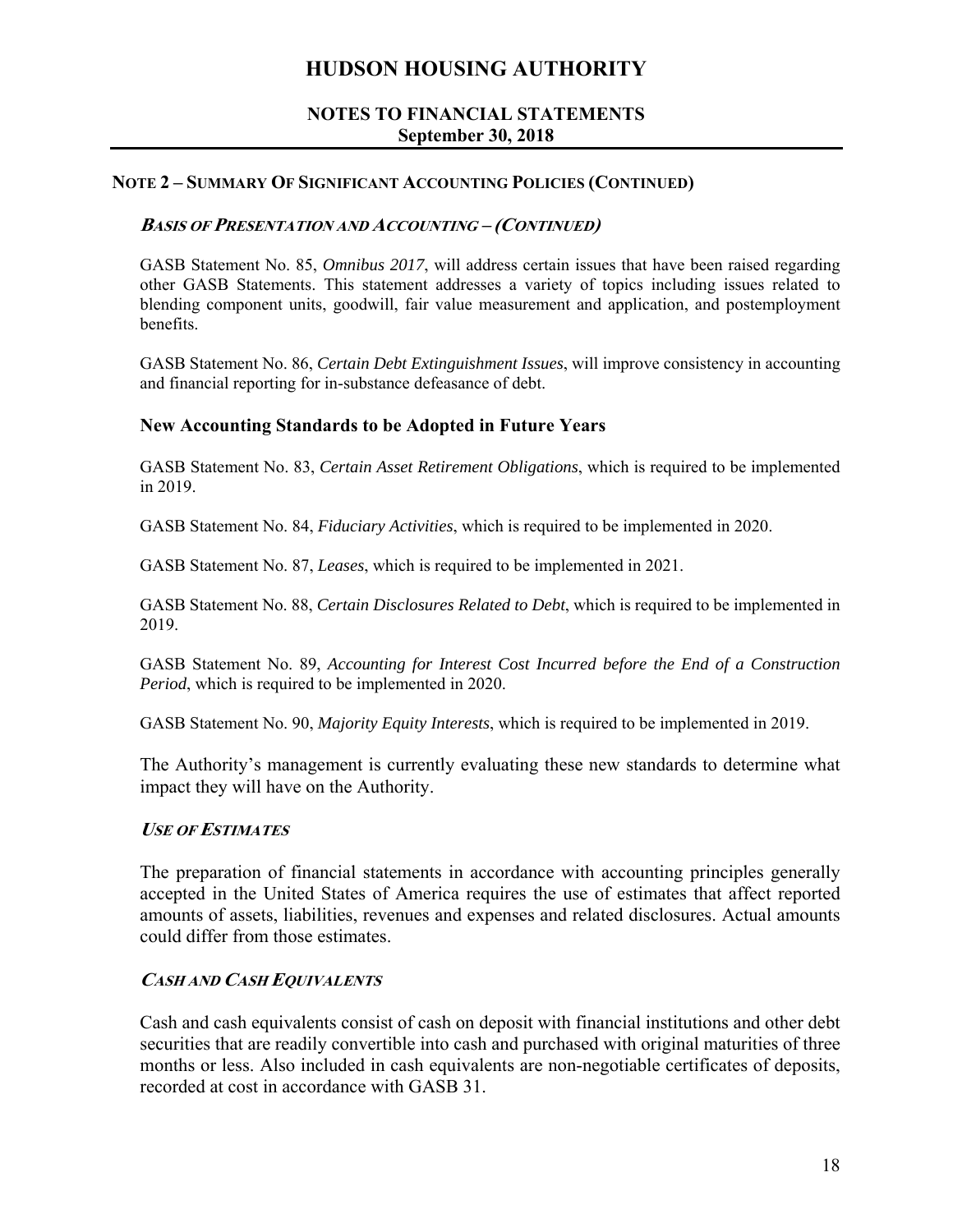### **NOTES TO FINANCIAL STATEMENTS September 30, 2018**

#### **NOTE 2 – SUMMARY OF SIGNIFICANT ACCOUNTING POLICIES (CONTINUED)**

#### **ACCOUNTS RECEIVABLE**

Accounts receivable from tenants are carried at the original amount billed less an estimate made for doubtful accounts based on a review of all outstanding amounts on a monthly basis. Management determines the allowance for doubtful accounts by using historical experience applied to an aging of accounts receivable. Accounts receivable from tenants are written off with board approval when deemed uncollectible. Recoveries of accounts receivable previously written off are recorded when received. Allowances for other non-tenant receivables are reviewed annually. See Note 6 for details of accounts receivable and allowances at year end.

#### **CAPITAL ASSETS**

Capital assets include land, buildings, furniture and equipment, and construction in progress with initial, individual costs that equal or exceed \$5,000 and estimated useful lives of more than one year. Capital assets are recorded at historical cost or estimated historical cost if purchased or constructed. Donated capital assets are recorded at fair value at the date of donation. Major outlays for capital assets and improvements are capitalized as projects are constructed. Interest incurred during the construction phase of capital assets is included as part of the capitalized value of the assets constructed. Capital assets are depreciated using the straight-line method over the following estimated useful lives:

| <b>Buildings</b>                   | $30-40$ years |
|------------------------------------|---------------|
| Land and Building Improvements     | $15-20$ years |
| Furniture, Equipment and Machinery | $3-10$ years  |

#### **COMPENSATED ABSENCES**

Vacation leave accrues from 2 to 5 weeks per year based on years of service. An employee may carry unused vacation leave to the following year of up to 5 days. The Authority's policy does not allow employees to accumulate any sick leave. Total accrued compensated absences at September 30, 2018 aggregated \$8,755.

#### **OPERATING REVENUE AND EXPENSES**

GASB 34 paragraph 102 requires governments to establish a policy that defines operating revenue and expenses. The Authority uses the criteria prescribed in GASB 9 paragraphs 17 and 18 for cash flows to determine operating revenue and expenses. Operating revenue includes operating grants and subsidies, rental income, management services provided and all other revenue relating to the provision of safe, decent and affordable housing services that do not result from transactions defined as capital and related financing, non-capital and related financing or investing activities.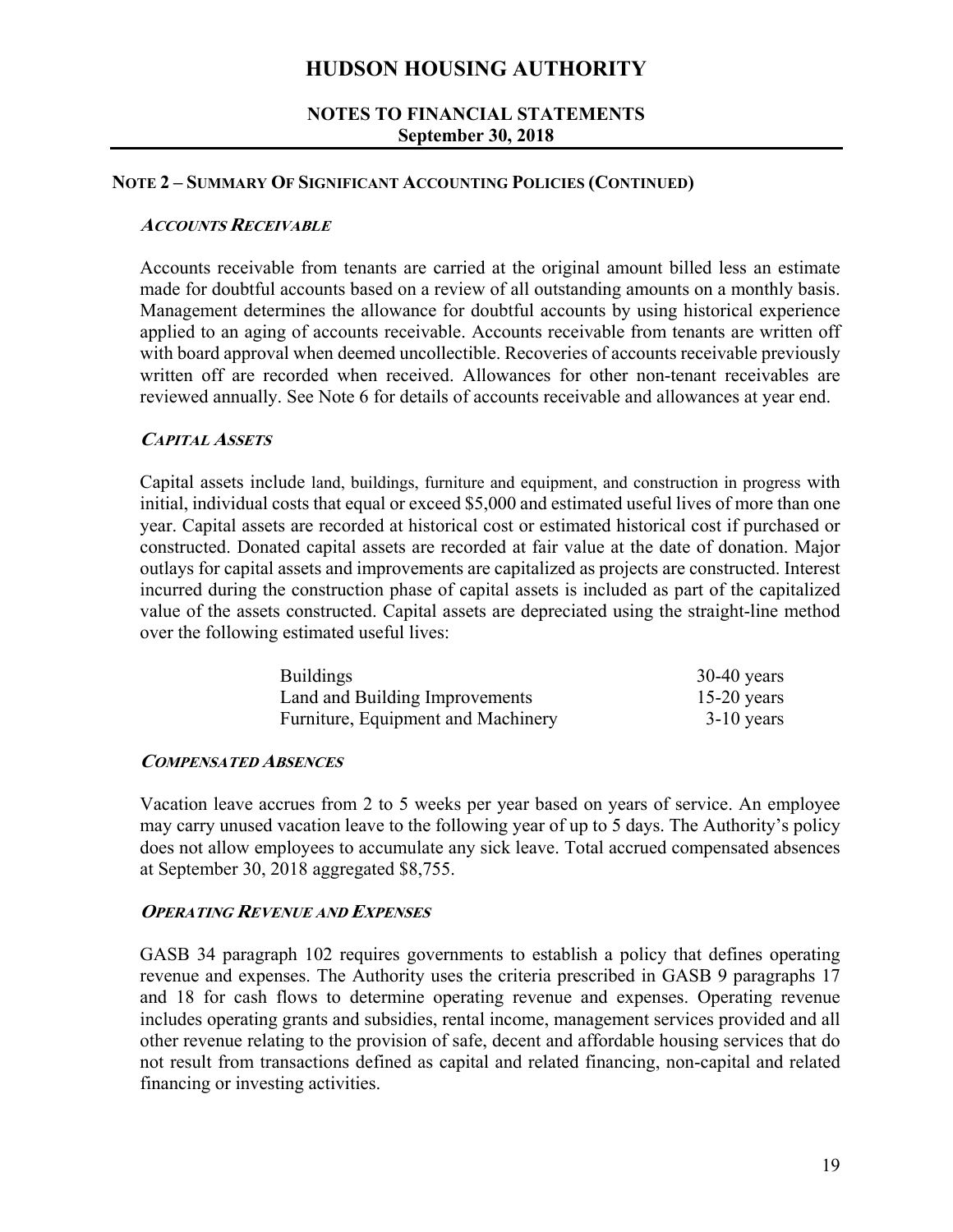## **NOTES TO FINANCIAL STATEMENTS September 30, 2018**

#### **NOTE 2 – SUMMARY OF SIGNIFICANT ACCOUNTING POLICIES (CONTINUED)**

### **OPERATING REVENUE AND EXPENSES – (CONTINUED)**

Operating expenses include wages, housing assistance payments, utilities, maintenance, depreciation of capital assets, administrative expenses and all other expenses relating to the provision of safe, decent and affordable housing services that do not result from transactions defined as capital and related financing, non-capital and related financing or investing activities.

#### **NON-OPERATING REVENUE AND EXPENSE**

The Authority's nonoperating revenue relate primarily to capital grants provided by HUD and the Commonwealth of Massachusetts, donations of capital assets, and interest income. For reporting purposes, capital grant revenue is recognized when expenditures are incurred, and advance receipts are initially recorded as unearned revenue. Nonoperating expenses are expenditures derived from transactions other than those associated with the Authority's primary housing operations and are reported as incurred.

### **PENSIONS**

For purposes of measuring the net pension liability, deferred outflows of resources and deferred inflows of resources related to pensions, and pension expense, information about the fiduciary net position of the retirement system and additions to/deductions from the system's fiduciary net position have been determined on the same basis as they are reported by the retirement system. For this purpose, benefit payments (including refunds of employee contributions) are recognized when due and payable in accordance with the benefit terms. Investments are reported at fair value.

### **POSTEMPLOYMENT BENEFITS OTHER THAN PENSIONS (OPEB)**

For purposes of measuring the net OPEB liability, deferred outflows of resources and deferred inflows of resources related to OPEB, and OPEB expense, have been determined on the same basis as they are reported by the Authority's Other Postemployment Benefits Plan (OPEB plan). For this purpose, the OPEB plan recognizes benefit payments when due and payable in accordance with the benefit terms.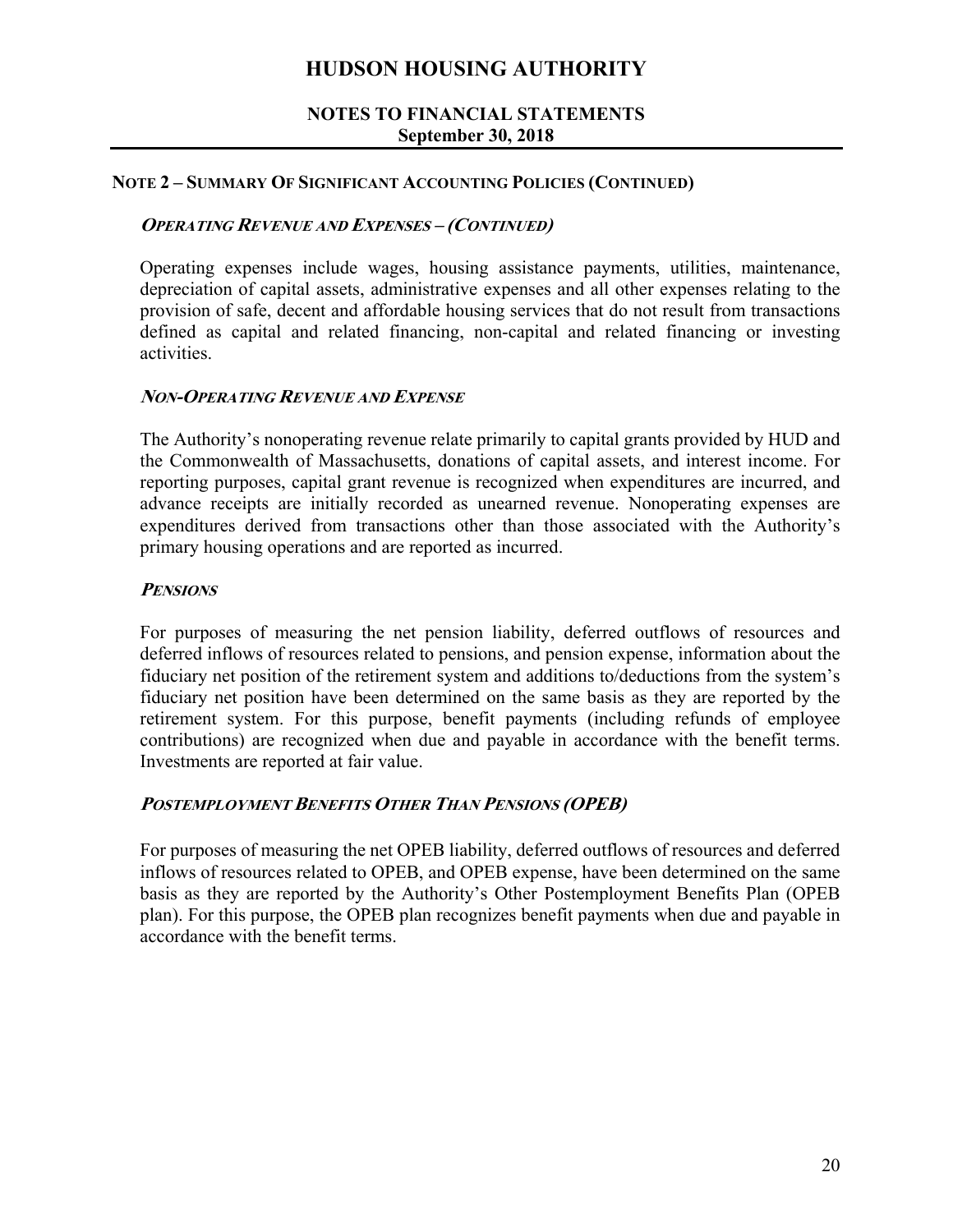### **NOTES TO FINANCIAL STATEMENTS September 30, 2018**

#### **NOTE 2 – SUMMARY OF SIGNIFICANT ACCOUNTING POLICIES (CONTINUED)**

#### **DEFERRED OUTFLOWS AND INFLOWS OF RESOURCES**

Deferred outflows of resources are the consumption of net position by the government that is applicable to a future reporting period. Deferred inflows of resources are the acquisition of net position by the government that is applicable to a future reporting period. These consist of the deferral of the recognition of revenue and expenses until the future period to which the outflows and inflows are related. The Authority's deferred outflows of resources are either related to pension (See Note 11), related to OPEB (See Note 12), or related to another source. The following is a summary of deferred outflows and inflows of resources at September 30, 2018:

|                                        | <b>Deferred Outflows</b><br>of Resources | <b>Deferred Inflows</b><br>of Resources |    |         |
|----------------------------------------|------------------------------------------|-----------------------------------------|----|---------|
| Related to Pensions<br>Related to OPEB | -S                                       | 227,264<br>32,207                       | -S | 317,128 |
| Total                                  |                                          | 259.471                                 |    |         |

#### **NOTE 3 – NET POSITION: RESTRICTED**

At September 30, 2018, restrictions of \$15,498, represent the net position restricted by HUD related to the Housing Choice Voucher Program to be used for future housing assistance payments (HAP).

## **NOTE 4 – CASH AND INVESTMENT DEPOSITS**

The Authority has adopted HUD's Investment Regulation PIH 1996-33 as its investment policy. HUD regulations require that all HUD deposits in financial institutions and investments be fully insured or collateralized, by U.S. Government obligations that have a market value of not less than the principal amount of the deposits. The policy also requires that investments not have a maturity period longer than three years.

#### Custodial Credit Risk – Cash Deposits

In the case of cash deposits, this is the risk that in the event of a bank failure, the Authority's deposits may not be returned to it. The Authority does not have a formal policy for custodial credit risk, except ensuring that it follows the HUD regulations for federal deposits. At September 30, 2018, the Authority's cash deposits in excess of the FDIC insured limit were \$1,045,685. As of September 30, 2018, the Authority has suffered no losses in connection with its banking activity.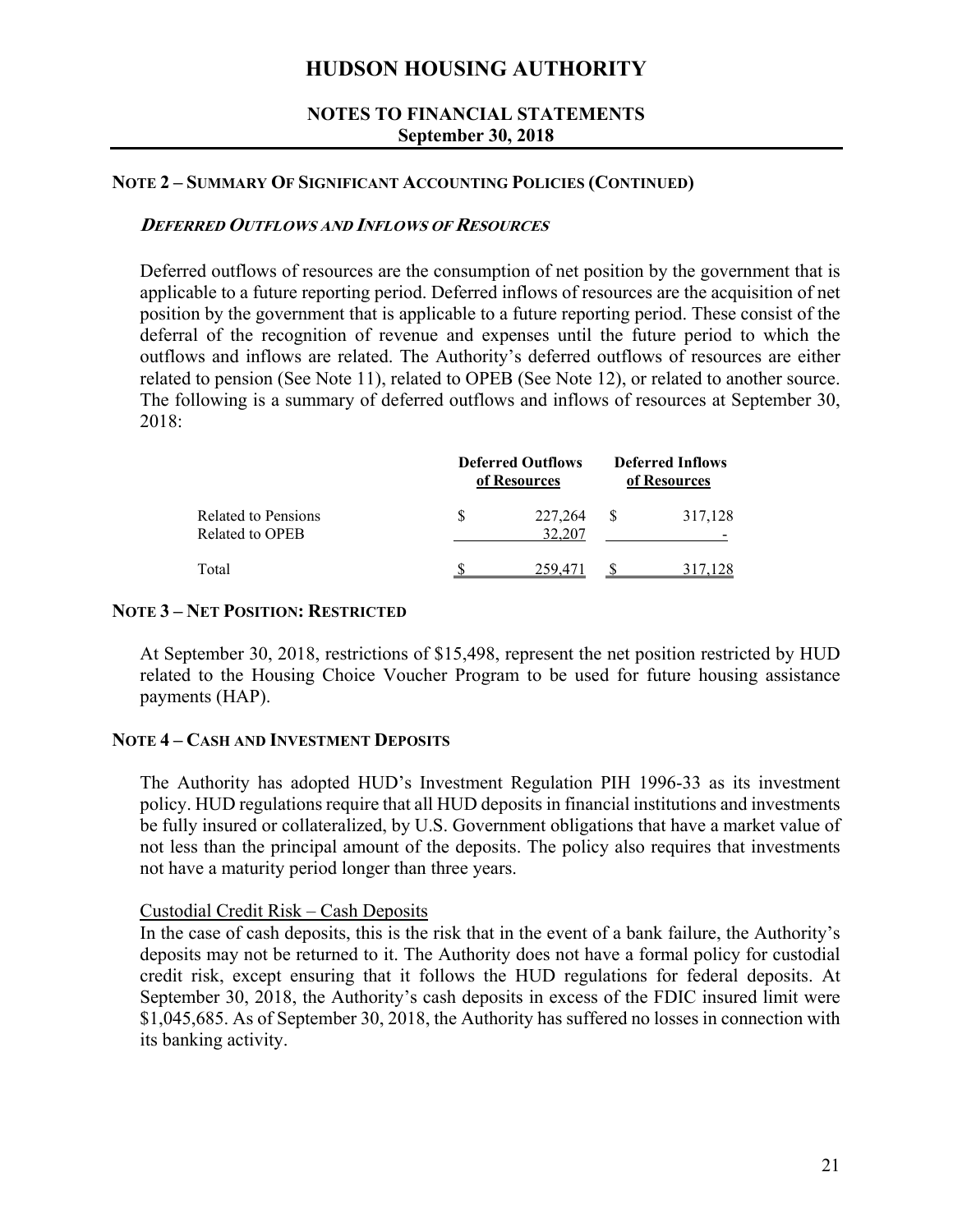### **NOTES TO FINANCIAL STATEMENTS September 30, 2018**

#### **NOTE 5 – RESTRICTIONS ON CASH, CASH EQUIVALENTS AND INVESTMENTS**

The Authority's restricted cash and cash equivalents balance consists of funds restricted for future HAP payments, funds held in escrow for tenant organizations, as well as funds designated for tenant security deposits. These amounts support either a corresponding liability or restricted net position. At September 30, 2018, restricted cash was categorized as follows:

#### Category of Restriction

| Housing assistance payments<br>Program restrictions<br>Tenant security deposits | 15,498<br>53,147 |
|---------------------------------------------------------------------------------|------------------|
| Total                                                                           |                  |

### **NOTE 6 – ACCOUNTS RECEIVABLE**

The following is a listing of receivables for the Authority including the applicable allowances for uncollectible accounts at September 30, 2018.

#### Category of Receivable

| HUD                  | S | 32,958     |
|----------------------|---|------------|
| Other Government     |   | 20,302     |
| Miscellaneous        |   | 2,306      |
| Judgement Receivable |   | 858,515    |
| Tenants              |   | 5,707      |
| Gross Receivables    |   | 919,788    |
| Allowance - Tenants  |   | (4,112)    |
| Allowance - Other    |   | (858, 515) |
|                      |   |            |
| Net Receivables      |   |            |

In July of 2013, a judgment was made in favor of the Authority in a breach of contract action against Coolidge Greene, LLC (the Company). The Authority, in its role as monitoring agent, had sought damages related to noncompliance in the Company's development of the 30 unit property known as Coolidge Greene Apartments. In a written stipulation dated July 16, 2013, the Authority was awarded \$616,543 in damages, with interest from May 2, 2011 to July 16, 2013 in the amount of \$163,377, together with attorney's fees in the sum of \$63,152 and additional expenses of \$15,443. The Authority has recorded a receivable of \$858,515, has fully reserved against the entire balance due to the uncertainty of collection, and has recorded a current liability of \$78,595 for the fees owed to the attorney. As of September 30, 2018, the Authority has not received payments related to this judgment.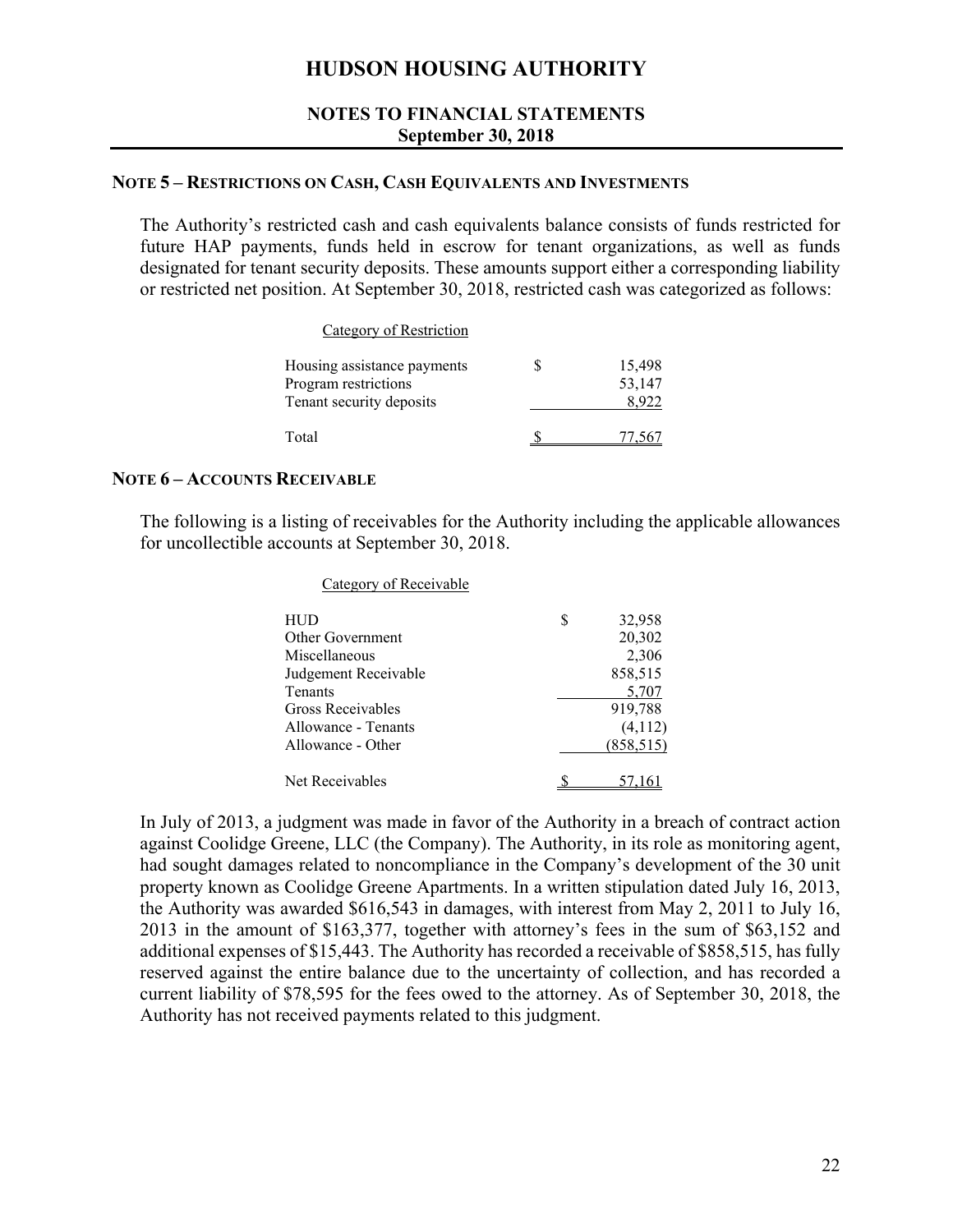## **NOTES TO FINANCIAL STATEMENTS September 30, 2018**

## **NOTE 7 – CAPITAL ASSETS**

The following is a summary of changes in capital assets and related accumulated depreciation. Construction in progress in the amount of \$301,276 is made up if various building improvements to the Authority's Federal and State projects. These projects are expected to be placed in service in fiscal year 2019.

|                                            | 9/30/2017     | Increases | Decreases | 9/30/2018    |
|--------------------------------------------|---------------|-----------|-----------|--------------|
| Capital assets not being depreciated       |               |           |           |              |
| Land                                       | \$<br>314,195 | \$        | S         | 314,195<br>S |
| Construction in Progress                   | 113,158       | 188,118   |           | 301,276      |
| Total capital assets not being depreciated | 427,353       | 188,118   |           | 615,471      |
| Other Capital Assets                       |               |           |           |              |
| <b>Buildings</b>                           | 12,567,478    |           |           | 12,567,478   |
| Furniture, equipment & machinery           | 144,703       |           |           | 144,703      |
| Total other capital assets                 | 12,712,181    |           |           | 12,712,181   |
| Less accumulated depreciation              |               |           |           |              |
| <b>Buildings</b>                           | 9,458,288     | 231,504   |           | 9,689,792    |
| Furniture, equipment & machinery           | 67,736        | 19,246    |           | 86,982       |
| Total accumulated depreciation             | 9,526,024     | 250,750   |           | 9,776,774    |
| Capital Assets Net                         | 3,613,510     | (62, 632) |           | 3,550,878    |
| Depreciation expense was charged to:       |               |           |           |              |
| <b>Asset Managed Projects (PIH)</b>        |               | 255.273   |           |              |
| State/Local                                |               | (13, 186) |           |              |
| <b>Business Activities</b>                 |               | 8,663     |           |              |

#### **NOTE 8 – NONCURRENT LIABILITIES**

Noncurrent liability activity for the year ended September 30, 2018 is as follows:

|                                                                    | 9/30/2017                        |   | Additions      |       | Reductions                       | 9/30/2018                      |   | Amount due<br>within one year |
|--------------------------------------------------------------------|----------------------------------|---|----------------|-------|----------------------------------|--------------------------------|---|-------------------------------|
| <b>Tenant Services</b><br>Pension Accrual<br><b>OPEB</b> Liability | 56,453<br>1,432,642<br>1,068,783 | S | $\overline{a}$ | $- S$ | (3,306)<br>(277,101)<br>(79,265) | 53,147<br>1,155,541<br>989,518 | S |                               |
| Total                                                              | <u>2,557,878</u>                 |   |                |       | (359,672)                        | 2,198,206                      |   |                               |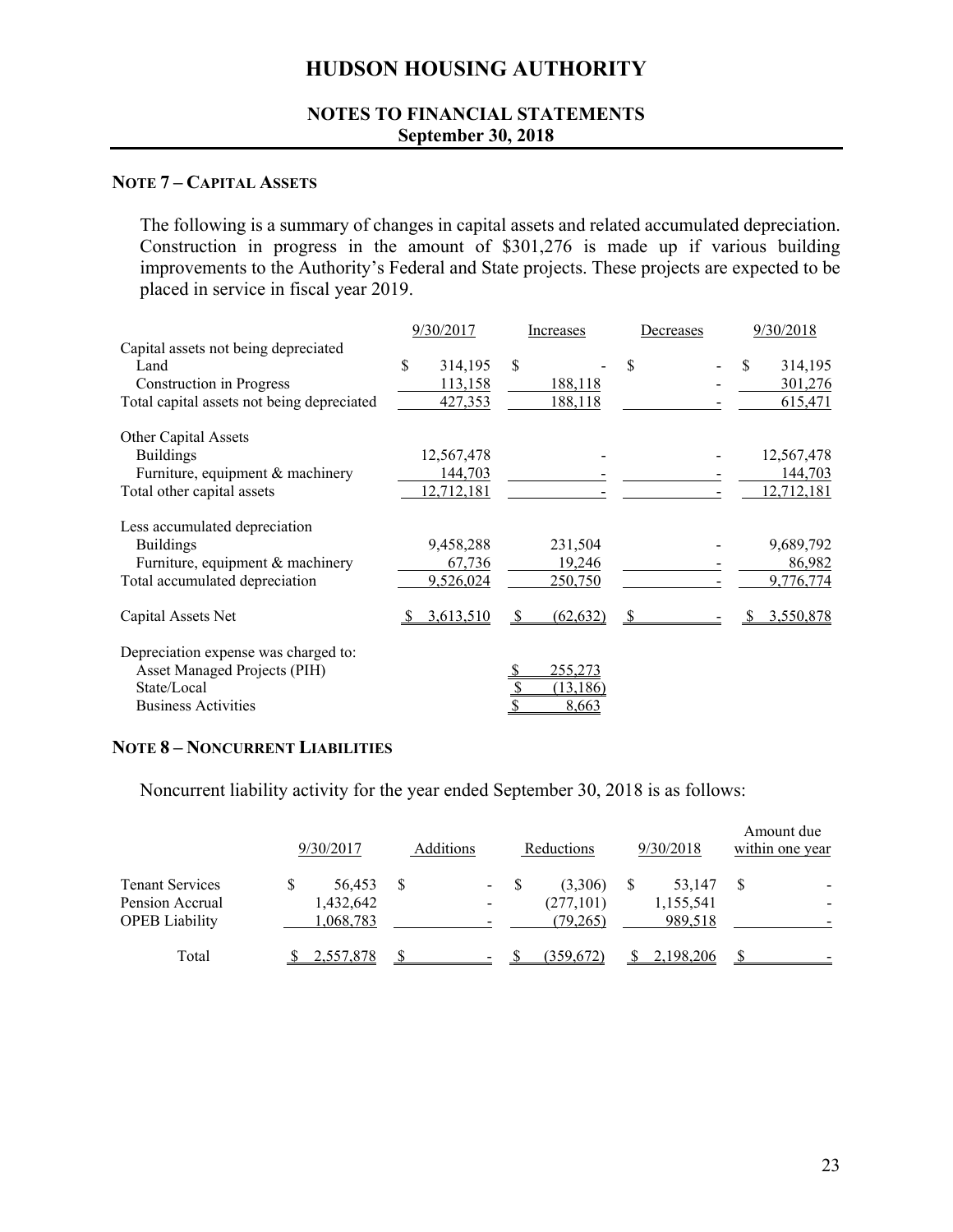### **NOTES TO FINANCIAL STATEMENTS September 30, 2018**

### **NOTE 9 – REAL ESTATE TAXES**

Property owned by the Authority is exempt from local real estate taxes. The Authority makes a payment in lieu of taxes equal to 10% of rental income charged less utility expenses annually for all of its properties constructed with and funded by HUD. State funded scattered site units make payments in lieu of real estate taxes equal to one half of the Municipality's tax rate plus \$100 multiplied by the number of available bedrooms. State funded family properties make payments in lieu of real estate taxes equal to \$3 per unit per month. The payment in lieu of taxes for the year ended September 30, 2018 aggregated \$38,106.

#### **NOTE 10 – COST-SHARING DEFINED BENEFIT PENSION PLAN**

#### **PLAN DESCRIPTION AND MEMBERSHIP**

The Authority provides pension benefits to certain employees through the Middlesex County Retirement System (MCRS), a cost-sharing, multiple-employer public employee retirement system regulated by Public Employee Retirement Administration Commission (PERAC) of the Massachusetts Public Pension System. The plan is a defined benefit plan. Participation is mandatory for all full time employees of the Authority. The retirement plan is a pooled risk type of plan. Under this type of plan, funding is determined based on all employees covered for all employing units. The funding liabilities are shared by each employing unit pro-rata based on the number of employees in the employing unit. Since the Authority's share of pension liability is not based on their employees, pension expense is determined by the total required payment to be made to the retirement plan for the year. The MCRS issues a publicly available financial report that includes financial statements and required supplementary information. This report may be obtained by writing to MCRS, 25 Linnell Circle, Billerica, MA 01865 or by calling (978) 439-3000.

#### **SIGNIFICANT PLAN PROVISIONS AND REQUIREMENTS**

State law establishes benefit provisions and contribution requirements of the MCRS. Employees who have at least 10 years of longevity and have attained 55 years of age are eligible to receive retirement benefits. Retired employees receive an allowance based upon the average of their three highest consecutive salary years of service multiplied by (1) the number of years and full months of creditable service at the time of retirement and (2) a percentage based on age at retirement in accordance with a schedule provided by state law. Assuming normal retirement at age 65, this percentage is 2.5%, which is reduced for individuals who retire prior to age 65 to reflect the longer payout period. Employees may elect early retirement after 20 years of service or at any time after attaining age 55 with 10 years of eligible service. Plan members who become permanently and totally disabled may be eligible to receive a disability retirement allowance. The amount of benefits to be received depends on several factors, including the member's age, compensation, veteran status, years of creditable service, and whether or not the disability is work-related. In addition, certain death benefits exist for beneficiaries of employees who die in active service.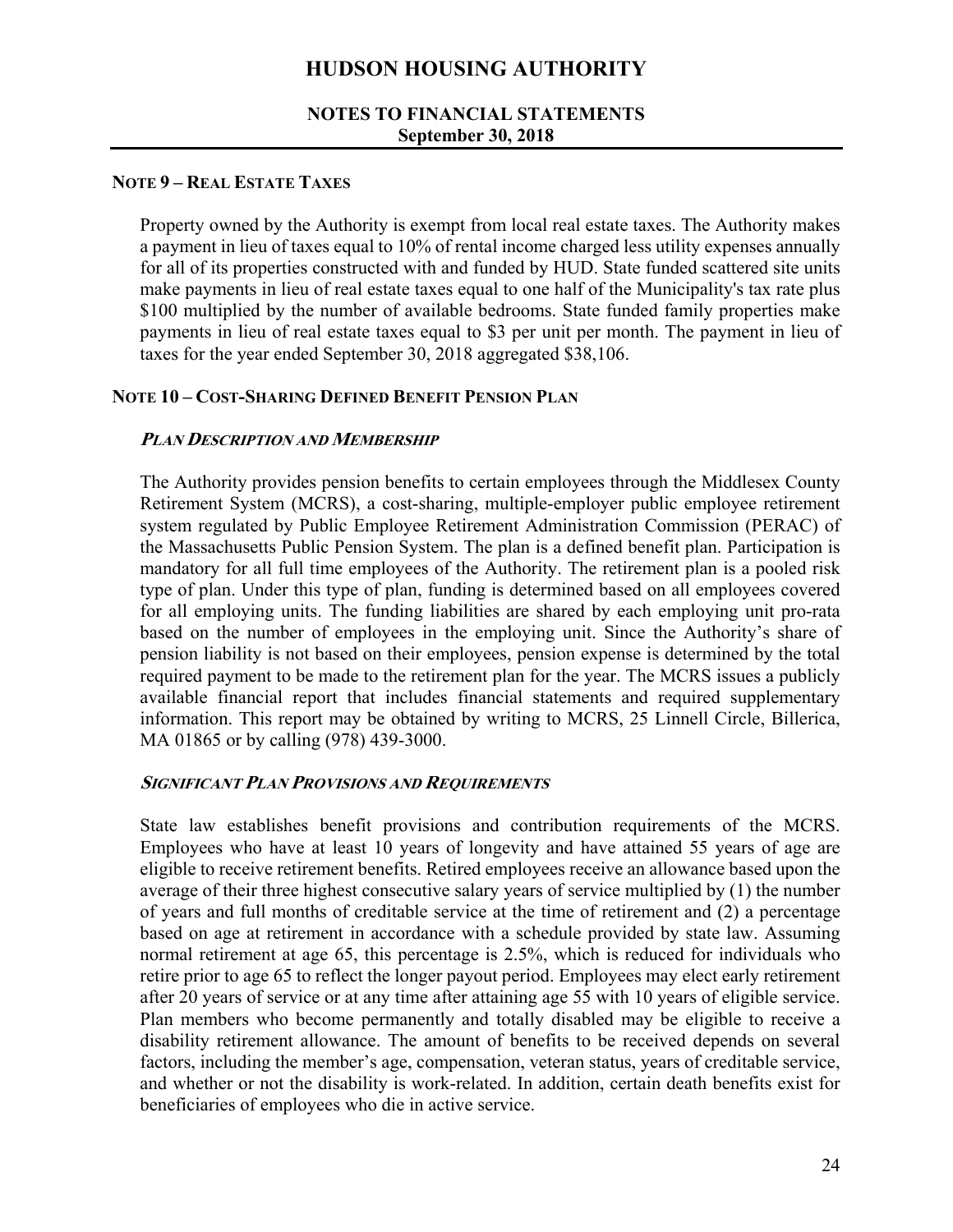### **NOTES TO FINANCIAL STATEMENTS September 30, 2018**

#### **NOTE 10 – COST-SHARING DEFINED BENEFIT PENSION PLAN (CONTINUED)**

### **PLAN MEMBERSHIP**

At September 30, 2018, there are 5 active employees and 5 retired employees enrolled in the plan.

## **FUNDING POLICY**

Depending on their employment date, active Plan members must contribute either 5%, 7%, 8%, or 9% of their gross regular compensation. Members hired after December 31, 1978 must contribute an additional 2% of regular compensation in excess of \$30,000. These deductions earn interest at a rate determined by PERAC that vests based upon years of service. Member employers are required to contribute the remaining amounts necessary to finance benefits, except for certain cost-of-living adjustments (COLAs) granted before July 1, 1998, which are reimbursed by the Commonwealth. The current and two preceding years' apportionment of the annual pension cost between the employers required the Authority to contribute approximately .081% of the total. The Authority's required and actual contributions to MCRS for the year ended September 30, 2018 were \$100,489. Employee contributions for the same period were \$31,505.

## **PENSION LIABILITIES**

At September 30, 2018, the Authority reported a liability of \$1,155,541 for its proportionate share of the net pension liability. The net pension liability was measured as of December 31, 2017, and the total pension liability used to calculate the net pension liability was determined by an actuarial valuation as of that date. The Authority's proportion of the net pension liability was based on a projection of the Authority's long-term share of contributions to the pension plan relative to the projected contributions of all participating employers, actuarially determined.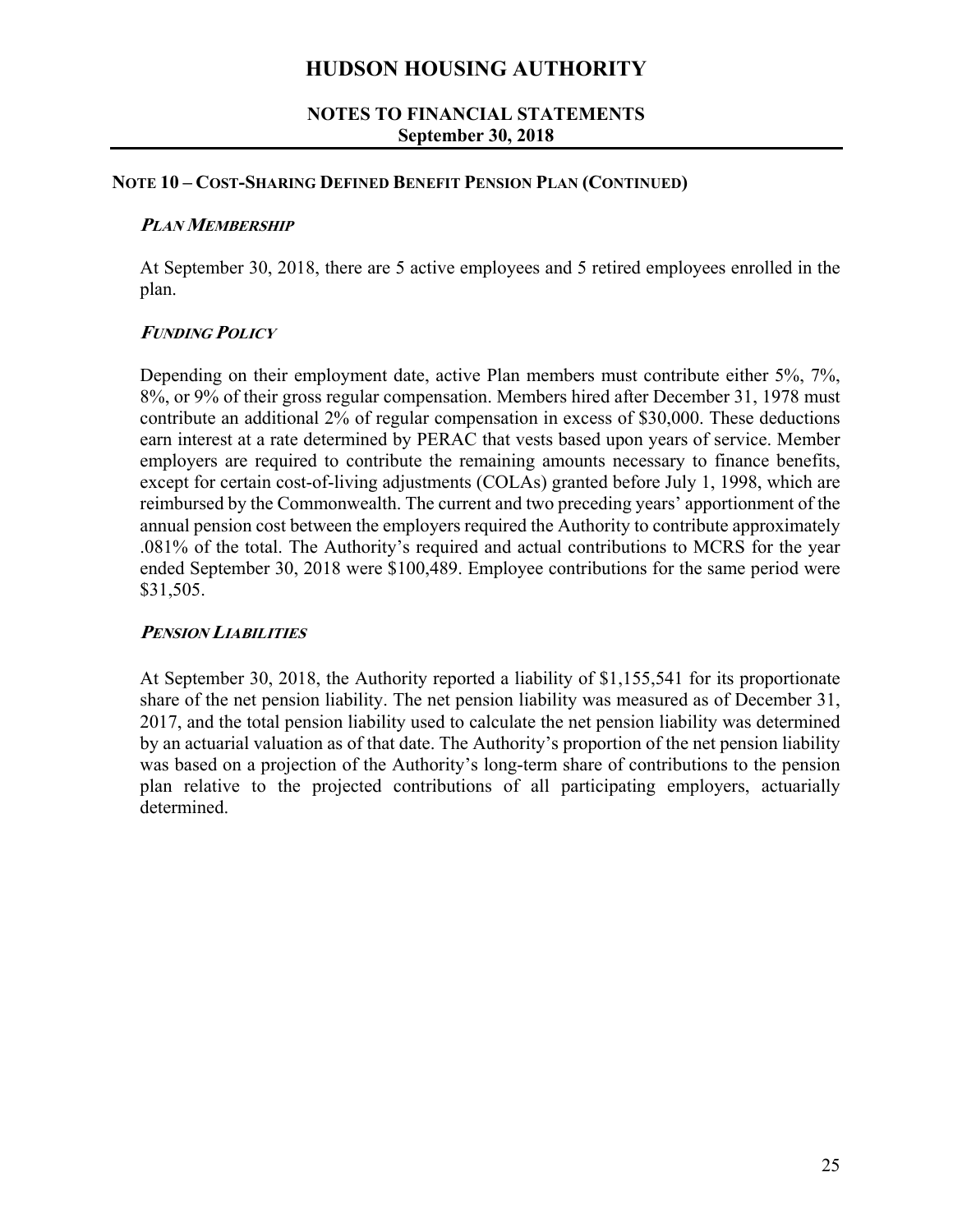## **NOTES TO FINANCIAL STATEMENTS September 30, 2018**

## **NOTE 10 – COST-SHARING DEFINED BENEFIT PENSION PLAN (CONTINUED)**

### **PENSION EXPENSE AND DEFERRED INFLOWS AND OUTFLOWS OF RESOURCES**

For the year ended September 30, 2018, the Authority recognized pension expense of \$56,253. At September 30, 2018, the Authority reported deferred outflows of resources and deferred inflows of resources related to pensions from the following sources:

|                                                         |   | <b>Deferred</b><br><b>Outflows of</b><br><b>Resources</b> | <b>Deferred</b><br>Inflows of<br><b>Resources</b> |         |  |
|---------------------------------------------------------|---|-----------------------------------------------------------|---------------------------------------------------|---------|--|
| Differences between expected and actual experience      | S | 3,897                                                     | S                                                 | 5,901   |  |
| Changes of assumptions                                  |   | 110,456                                                   |                                                   |         |  |
| Net difference between projected and actual earnings on |   |                                                           |                                                   |         |  |
| pension plan investments                                |   |                                                           |                                                   | 31,387  |  |
| Changes in proportion and differences between           |   |                                                           |                                                   |         |  |
| contributions and proportionate share of contributions  |   | 5,430                                                     |                                                   | 279,840 |  |
| Contributions subsequent to the measurement date        |   | 107,481                                                   |                                                   |         |  |
| Total                                                   |   |                                                           |                                                   |         |  |

These amounts will be recognized as expense, or as a (reduction) of expense, as follows:

| Year ending<br><u>September 30</u> |   |                                               |
|------------------------------------|---|-----------------------------------------------|
| 2019<br>2020<br>2021<br>2022       | S | 60,288<br>(48, 019)<br>(51, 781)<br>(50, 352) |
| Total                              |   |                                               |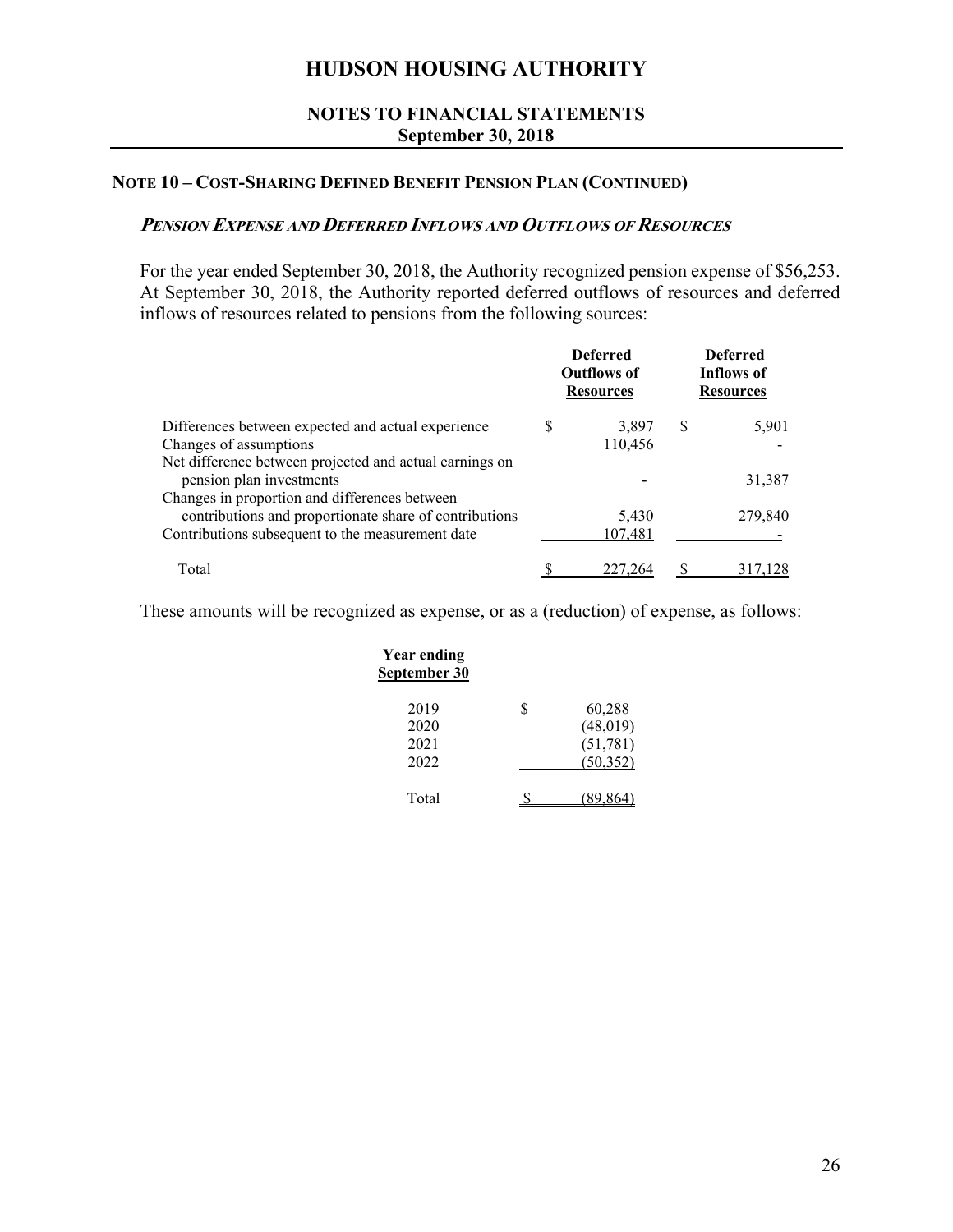## **NOTES TO FINANCIAL STATEMENTS September 30, 2018**

### **NOTE 10 – COST-SHARING DEFINED BENEFIT PENSION PLAN (CONTINUED)**

#### **PENSION EXPENSE AND DEFERRED INFLOWS AND OUTFLOWS OF RESOURCES – (CONTINUED)**

#### **ACTUARIAL METHODS AND ASSUMPTIONS**

The total pension liability in the January 1, 2018 actuarial valuation was determined using the following actuarial methods and assumptions, applied to all periods included in the measurement:

| Valuation date             | January 1, 2018                                                                                          |
|----------------------------|----------------------------------------------------------------------------------------------------------|
| Actuarial cost method      | Entry Age Normal Cost Method                                                                             |
| Investment rate of return  | 7.50%                                                                                                    |
| Discount rate              | 7.50%                                                                                                    |
| Inflation                  | 3.25%                                                                                                    |
| Salary increases           | 4.00\% to 4.50\%                                                                                         |
| Cost of living adjustments | 3.00% on first \$14,000 of retirement income                                                             |
| Mortality rates            | Based on the RP-2014 Blue Collar Employee Mortality<br>Table projected generationally with Scale MP-2017 |

The long-term expected rate of return on pension plan investments was determined using a building-block method in which best-estimate ranges of expected future real rates of return (expected returns, net of pension plan investment expense and inflation) are developed for each major asset class. These ranges are combined to produce the long-term expected rate of return by weighting the expected future real rates of return by the target asset allocation percentage and by adding expected inflation. The target allocation and best estimates of arithmetic real rates of return for each major asset class are summarized in the following table:

|                                        | <b>Target</b>     | <b>Expected</b>       |
|----------------------------------------|-------------------|-----------------------|
| <b>Asset Class</b>                     | <b>Allocation</b> | <b>Rate of Return</b> |
|                                        |                   |                       |
| Domestic equity                        | 6.15%             | 17.50%                |
| International developed markets equity | 7.11\%            | 15.50%                |
| International emerging markets equity  | 9.41%             | $6.00\%$              |
| Core fixed income                      | 1.68%             | 12.00%                |
| High-yield fixed income                | 4.13%             | 10.00%                |
| Real estate                            | 4.90%             | 10.00%                |
| Commodities                            | 4.71%             | $4.00\%$              |
| Hedge funds, GTAA, risk parity         | 3.94%             | 13.00%                |
| Private equity                         | 10.28%            | 12.00%                |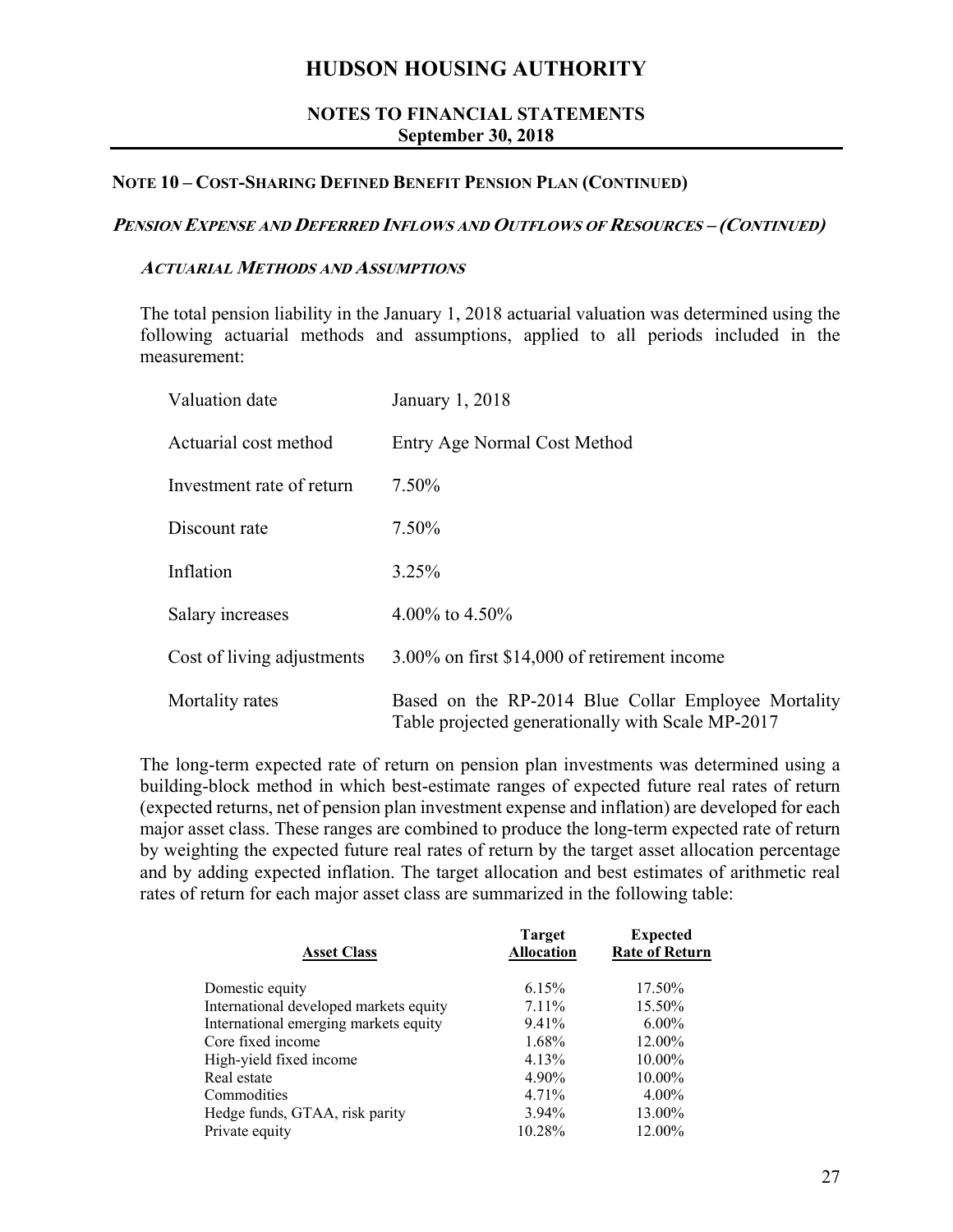### **NOTES TO FINANCIAL STATEMENTS September 30, 2018**

#### **NOTE 10 – COST-SHARING DEFINED BENEFIT PENSION PLAN (CONTINUED)**

#### **DISCOUNT RATE**

The discount rate used to measure the total pension liability was 7.50 percent. The projection of cash flows used to determine the discount rate assumed that employee contributions will be made at the current contribution rate and that contributions from the Authority will be made at contractually required rates, actuarially determined. Based on those assumptions, the pension plan's fiduciary net position was projected to be available to make all projected future benefit payments of current active and inactive employees. Therefore, the long-term expected rate of return on pension plan investments was applied to all periods of projected benefit payments to determine the total pension liability.

#### **SENSITIVITY OF THE NET PENSION LIABILITY TO CHANGES IN THE DISCOUNT RATE**

The following presents the Authority's proportionate share of the net pension liability calculated using the discount rate of 7.50 percent, as well as what the Authority's proportionate share of the net pension liability would be if it were calculated using a discount rate that is 1 percentage-point lower (6.50 percent) or 1-percentage-point higher (8.50 percent) than the current rate:

|                       | 1% Decrease<br>$6.50\%$ |  | Current<br><b>Discount</b><br>7.50% |  | 1% Increase<br>8.50% |  |
|-----------------------|-------------------------|--|-------------------------------------|--|----------------------|--|
| Net pension liability | .418.236                |  | .155.541                            |  | 934.058              |  |

### **PENSION PLAN FIDUCIARY NET POSITION**

Detailed information about the pension plan's fiduciary net position is available in the separately issued MCRS financial report.

### **PAYABLES TO THE PENSION PLAN**

As of September 30, 2018, the Authority had no outstanding payables to MCRS.

#### **NOTE 11 – POST-EMPLOYMENT BENEFITS OTHER THAN PENSIONS (OPEB)**

#### **PLAN DESCRIPTION AND BENEFITS PROVIDED**

The Authority's defined benefit OPEB plan provides OPEB for all permanent full-time employees of the Authority. The OPEB plan is a single employer defined benefit OPEB plan administered by the Authority. No assets are accumulated in a trust that meets the criteria in paragraph 4 of GASB statement 75.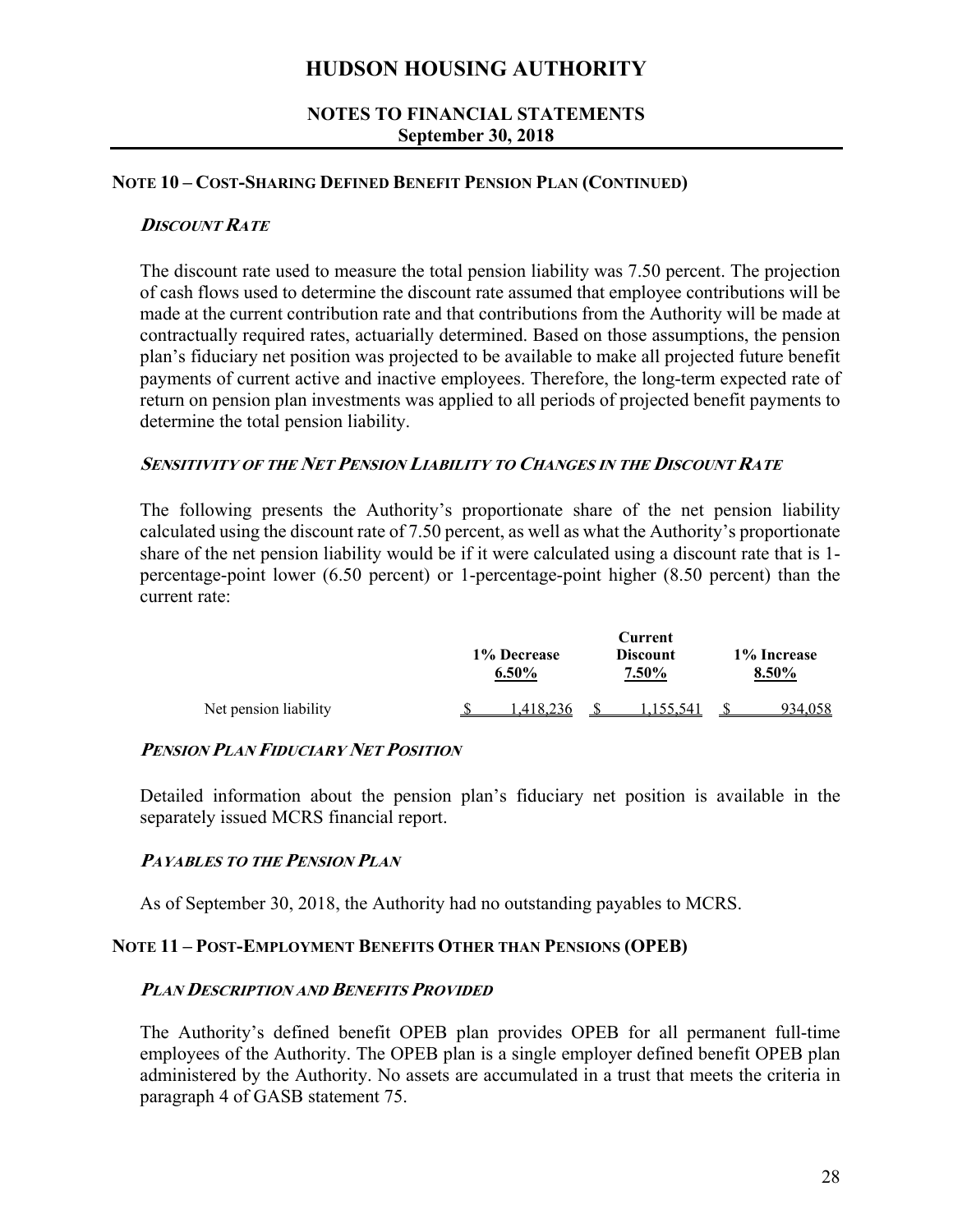## **NOTES TO FINANCIAL STATEMENTS September 30, 2018**

### **NOTE 11 – POST-EMPLOYMENT BENEFITS OTHER THAN PENSIONS (OPEB) (CONTINUED)**

### **PLAN DESCRIPTION AND BENEFITS PROVIDED (CONTINUED)**

The Authority provides comprehensive medical insurance, both with and without Medicare coordination, and life insurance to its employees who meet certain eligibility requirements. Employees are eligible for postretirement benefits if he/she has reached the age of 55 as an active employee and completed 10 years of service.

All active employees who retire from the Authority and meet the eligibility criteria will receive these benefits. The duration of these benefits is for the employee's lifetime. Under this cost sharing plan, these benefits cover 80% of premiums for Medical for those who retire on or after October 1, 2009 (85% for those who retired after July 1, 1994 but before October 1, 2009, and 90% for all others) for both individuals and family members (percentages represent the employees' portion).

The face value of each life insurance policy is \$5,000. Life insurance benefits do not apply to family members. This benefit covers 20% of premiums for Medical for those who retire on or after October 1, 2009 (15% for those who retired after July 1, 1994 but before October 1, 2009, and 10% for all others) for individuals.

## **PLAN MEMBERSHIP**

At September 30, 2018, there are 6 active employees and 8 retired employees enrolled in the plan.

## **TOTAL OPEB LIABILITY**

The Authority's total OPEB liability of \$989,518 was measured as of September 30, 2018 and was determined by an actuarial valuation as of October 1, 2017.

### **ACTUARIAL METHODS AND ASSUMPTIONS**

The total OPEB liability was determined by an actuarial valuation as of October 1, 2017, using the following actuarial assumptions, applied to all periods included in the measurement, unless otherwise specified.

Valuation Date: Actuarially Determined Contribution was calculated as of October 1, 2017.

Actuarial Cost Method: Individual Entry Age Normal

Investment Rate of Return**:** 6.50%, net of OPEB plan investment, including inflation

Municipal Bond Rate: 3.35% as of October 1, 2017 (Source: S&P Municipal Bond 20-Year High Grade Index – SAPIHG)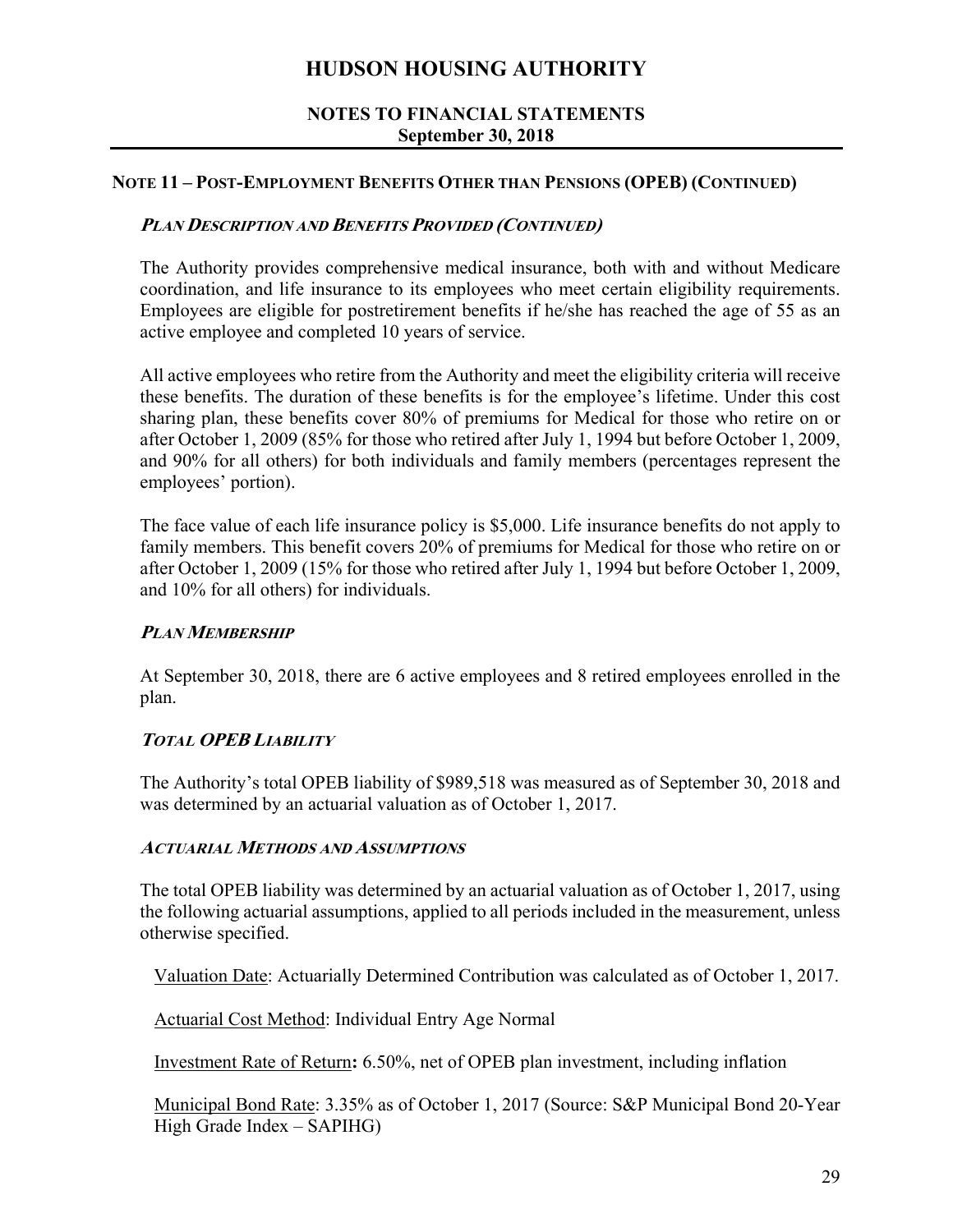## **NOTES TO FINANCIAL STATEMENTS September 30, 2018**

### **NOTE 11 – POST-EMPLOYMENT BENEFITS OTHER THAN PENSIONS (OPEB) (CONTINUED)**

### **ACTUARIAL METHODS AND ASSUMPTIONS (CONTINUED)**

Discount Rate: 3.50%, net of OPEB plan investment expense, including inflation.

Inflation: 2.75 % as of October 1, 2017 and for future periods

Salary Increase: 3.00% annually as of October 1, 2017 and for future periods

Cost of Living Adjustment: Not Applicable

Pre-Retirement Mortality: RP 2000 Employees Mortality Table projected generationally with scale BB and a base year 2009 for males and females.

Post-Retirement Mortality: RP 2000 Healthy Annuitant Mortality Table projected generationally with scale BB and a base year 2009 for males and females.

Disabled Mortality: RP 2000 Healthy Annuitant Mortality Table projected generationally with scale BB and a base year 2012 for males and females.

Mortality Experience Study: The mortality assumptions reflect PERAC's recent experience analysis published in 2014 (based on the years 2006-2011), updated to reflect data through January 1, 2015 for post-retirement mortality, and professional judgement. As such, mortality assumptions reflect observed current mortality as well as expected mortality improvements.

Healthcare Trend: It is assumed that healthcare costs will increases at a rate of 5.0% per annum

Withdrawal Rates*:* Plan participants are expected to withdraw from the plan at a decreasing rate, based on years of service and age, from 27.0% at age 20 and 0-4 years of service to 3.50% at age 60 and 10+ years of service.

Retirement Rates: Plan participants are expected to retire at an increasing rate based on age and gender. Males are expected to retire at a rate of 1% for those aged 50 years, to 100% for those aged 70 years. Females are expected to retire at a rate of 1.5% for those aged 50 years, to 100% for those aged 70 years.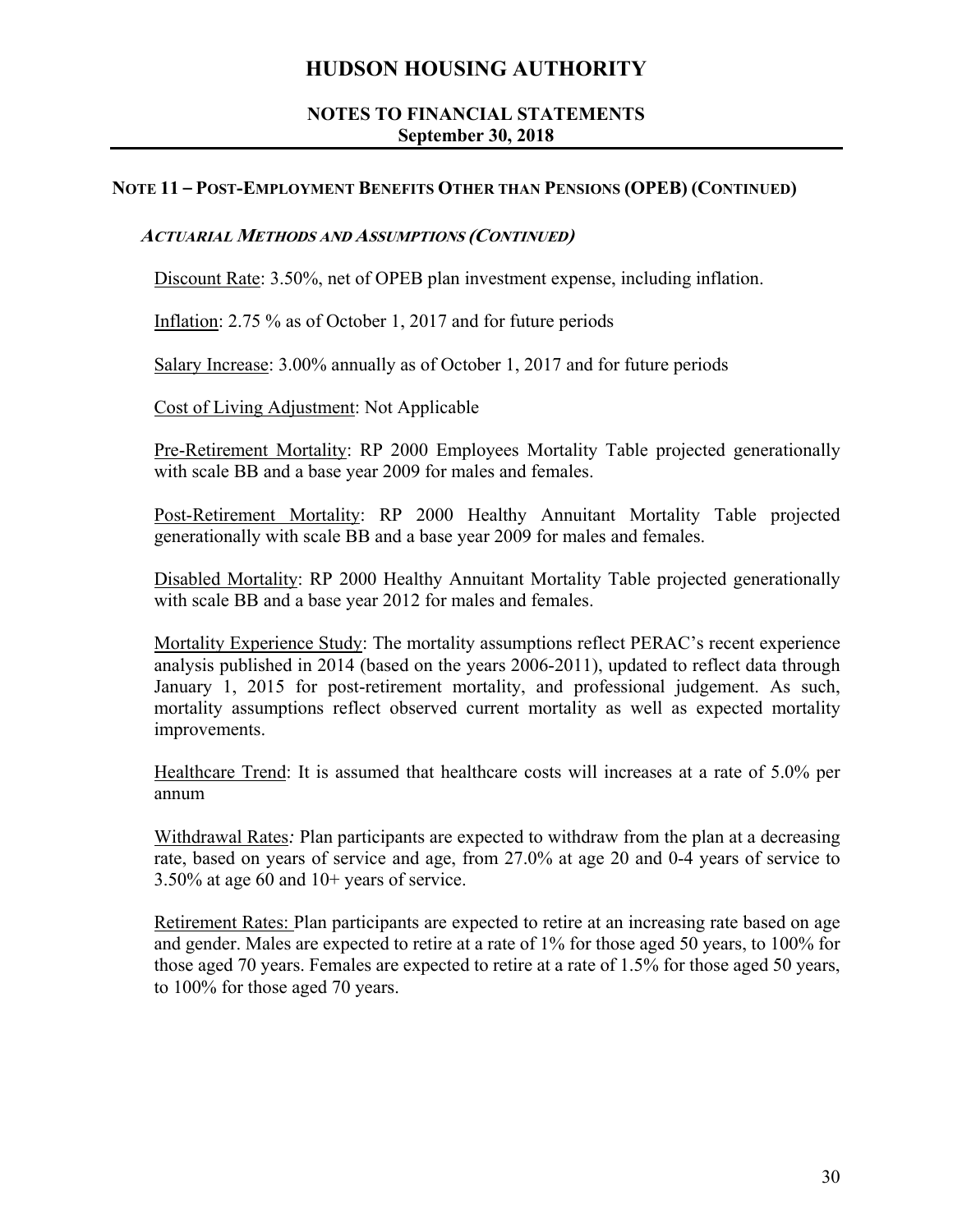## **NOTES TO FINANCIAL STATEMENTS September 30, 2018**

#### **NOTE 11 – POST-EMPLOYMENT BENEFITS OTHER THAN PENSIONS (OPEB) (CONTINUED)**

## **CHANGES IN THE TOTAL OPEB LIABILITY**

| <b>Balance at beginning of year</b>     | S | 327,468   |
|-----------------------------------------|---|-----------|
| Adoption of GASB 75                     |   | 741,315   |
| Balance at beginning of year - restated | S | 1,068,783 |
| Changes for the year:                   |   |           |
| Service cost                            |   | 38,150    |
| Interest                                |   | 34,011    |
| Changes of benefit terms                |   | (119,218) |
| Benefit payments                        |   | (32, 208) |
| Net Changes                             |   | 79,265    |
| <b>Balance at end of year</b>           | S | 989,518   |

### **SENSITIVITY OF THE TOTAL OPEB LIABILITY TO CHANGES IN THE DISCOUNT RATE**

The following table presents the Plan's total OPEB liability, calculated using the discount rate of 3.50% as well as what the total OPEB liability would be if it were calculated using a discount rate that is 1-percentage point lower (2.50%) or 1 percentage-point higher (4.50%) than the current rate.

|                      | 1% Decrease<br>2.50% |         |  | Current<br><b>Discount</b><br>$3.50\%$ |  | 1% Increase<br>4.50% |  |
|----------------------|----------------------|---------|--|----------------------------------------|--|----------------------|--|
| Total OPEB liability |                      | 150.694 |  | 989.518                                |  |                      |  |

### **SENSITIVITY OF THE TOTAL OPEB LIABILITY TO CHANGES IN THE HEALTHCARE TREND RATE**

The following table presents the net other postemployment benefit liability, calculated the healthcare trend rate if it was 1 percentage-point lower (4.00%) or 1 percentage-point higher (6.00%) than the current rate.

|                      |                      |  | Current           |  |                         |  |
|----------------------|----------------------|--|-------------------|--|-------------------------|--|
|                      | 1% Decrease<br>4.00% |  | Trend<br>$5.00\%$ |  | 1% Increase<br>$6.00\%$ |  |
| Total OPEB liability | 821.654              |  | 989.518           |  | .203,556                |  |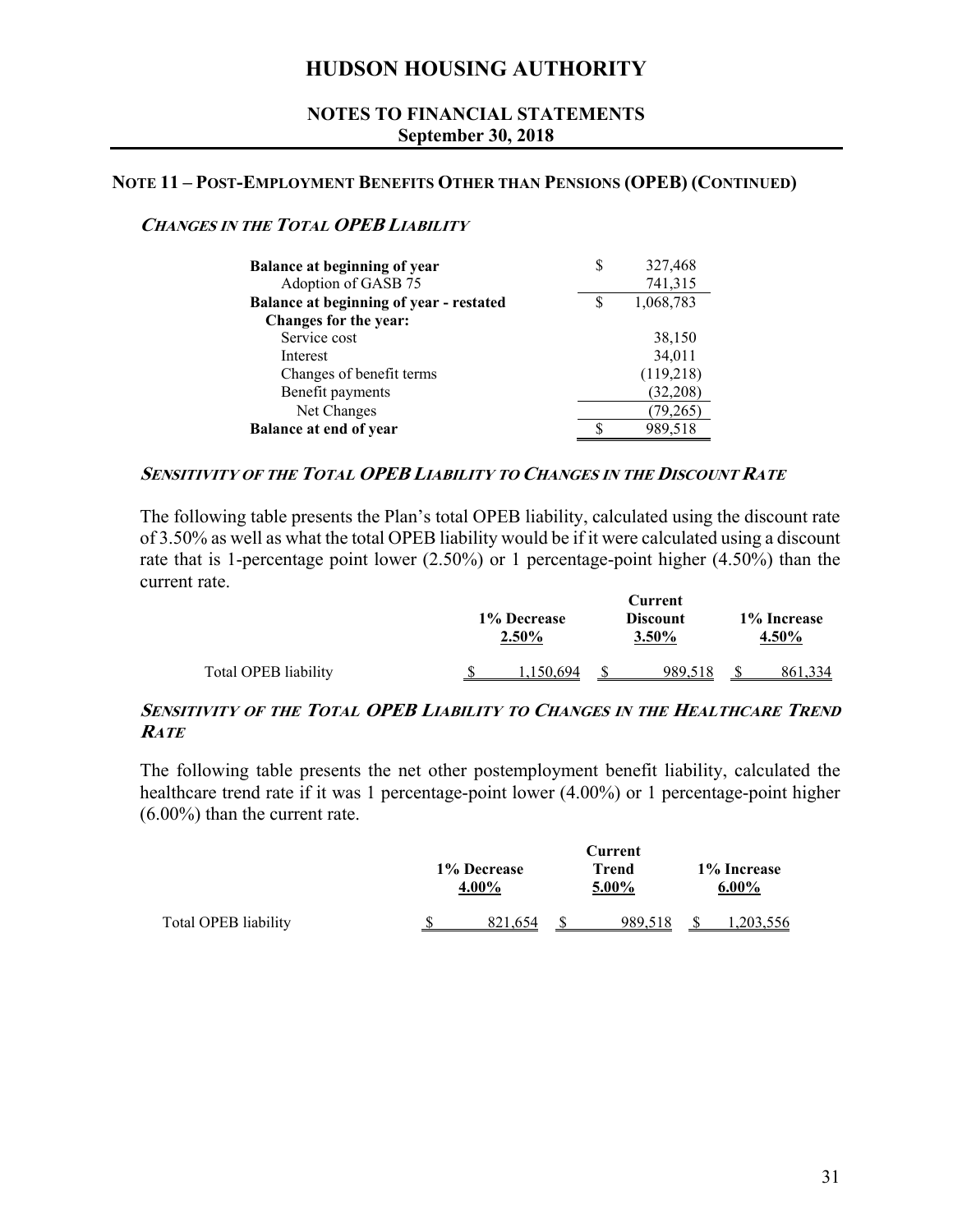### **NOTES TO FINANCIAL STATEMENTS September 30, 2018**

#### **NOTE 11 – POST-EMPLOYMENT BENEFITS OTHER THAN PENSIONS (OPEB) (CONTINUED)**

### **OPEB EXPENSE AND DEFERRED OUTFLOWS AND INFLOWS OF RESOURCES RELATED TO OPEB**

For the year ended September 30, 2018, the Authority recognized OPEB expenses of \$72,161. At September 30, 2018, the Authority reported deferred outflows of resources related to OPEB from the following sources:

|                                                  | <b>Deferred Outflows</b><br>of Resources |        |  |  |
|--------------------------------------------------|------------------------------------------|--------|--|--|
| Contributions subsequent to the measurement date |                                          | 32.207 |  |  |
| Total                                            |                                          |        |  |  |

Amounts reported as deferred outflows of resources and deferred inflows of resources related to OPEB will be recognized in OPEB expense in 2019.

#### **NOTE 12 – RISK MANAGEMENT**

#### **LITIGATION**

The Authority is contingently liable with respect to lawsuits and other claims incidental to the ordinary course of its operations. Claims covered by the risk management program are reviewed and losses are accrued as required in the judgment of management. In the opinion of management, based on the advice of legal counsel, the ultimate disposition of lawsuits and claims will not have a material adverse effect on the financial position of the Authority.

### **GRANTS**

Amounts received or receivable from the grantor agencies are subject to audit and adjustment by grantor agencies. If expenditures are disallowed as a result of these audits, the claims for reimbursement to the grantor agency would become a liability of the Authority. In the opinion of management, any such adjustments would not be significant.

#### **NOTE 13 – IMPAIRMENT OF CAPITAL ASSETS**

Government Accounting Standards Board's, Statement No. 42, *Accounting and Financial Reporting for Impairment of Capital Assets and for Insurance Recoveries* requires certain note disclosures regarding impairments of capital assets. The Authority did not recognize any impairments of capital assets in fiscal year 2018.

### **NOTE 14 – ECONOMIC DEPENDENCY**

The Authority's state and federal programs are economically dependent on grants and annual contributions from DHCD and HUD, respectively. These programs operate at a loss prior to receiving these grants and contributions.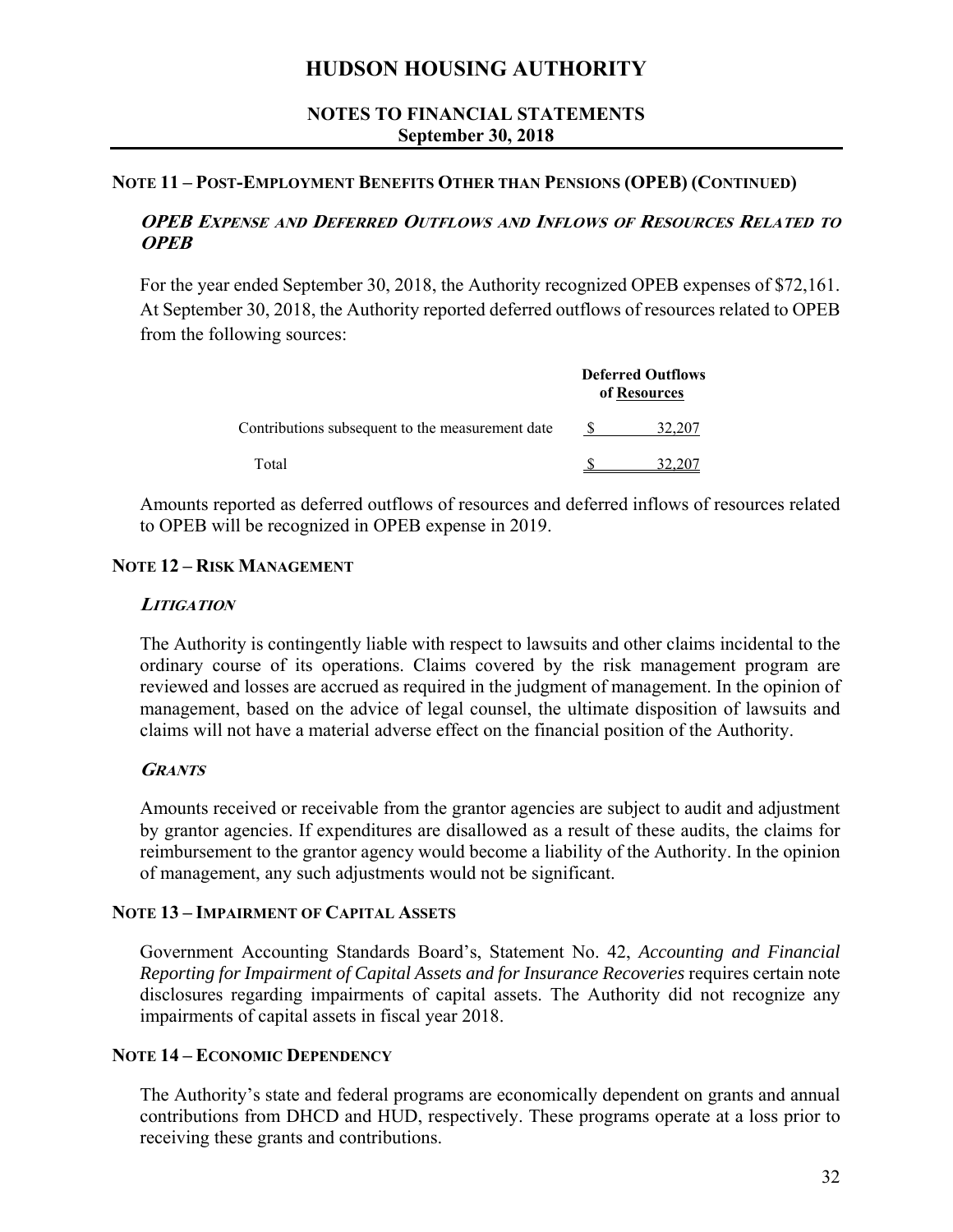### **NOTES TO FINANCIAL STATEMENTS September 30, 2018**

#### **NOTE 15 – RESTATEMENT OF BEGINNING NET POSITION**

Effective October 1, 2017, the Authority adopted Governmental Accounting Standards Board No. 75, *Accounting and Financial Reporting for Postemployment Benefits Other Than Pensions*, which replaces GASB 45, *Accounting and Financial Reporting by Employers for Postemployment Benefits Other Than Pensions*, for measuring and reporting other postemployment benefits (OPEB). GASB 75 requires the OPEB liability to be reported on the face of the financial statements rather than in the accompanying notes, as previously required by GASB 45. In addition, the net OPEB obligation previously stated by GASB 45 has been removed. As a result, the Authority has restated the net position as of October 1, 2017 to comply with the adoption requirements of GASB 75 as follows:

| Beginning Net Position - As Previously Stated                                                      | 2.937.874              |
|----------------------------------------------------------------------------------------------------|------------------------|
| Removal of net OPEB Obligation under GASB 45<br>Addition of OPEB Liability for Adoption of GASB 75 | 327,469<br>(1,068,784) |
| Beginning Net Position - Restated                                                                  | 2.196.559              |

#### **NOTE 16 – SUBSEQUENT EVENTS**

Events that occur after the balance sheet date but before the financial statements were available to be issued must be evaluated for recognition or disclosure. The effects of subsequent events that provide evidence about conditions that existed at the balance sheet date are recognized in the accompanying financial statements. Subsequent events which provide evidence about conditions that existed after the balance sheet date require disclosure in the accompanying notes. Management evaluated the activity of the Authority through June 25, 2019 (the date the financial statements were available to be issued) and concluded that no subsequent events have occurred that would require recognition in the financial statements or disclosure in the notes to the financial statements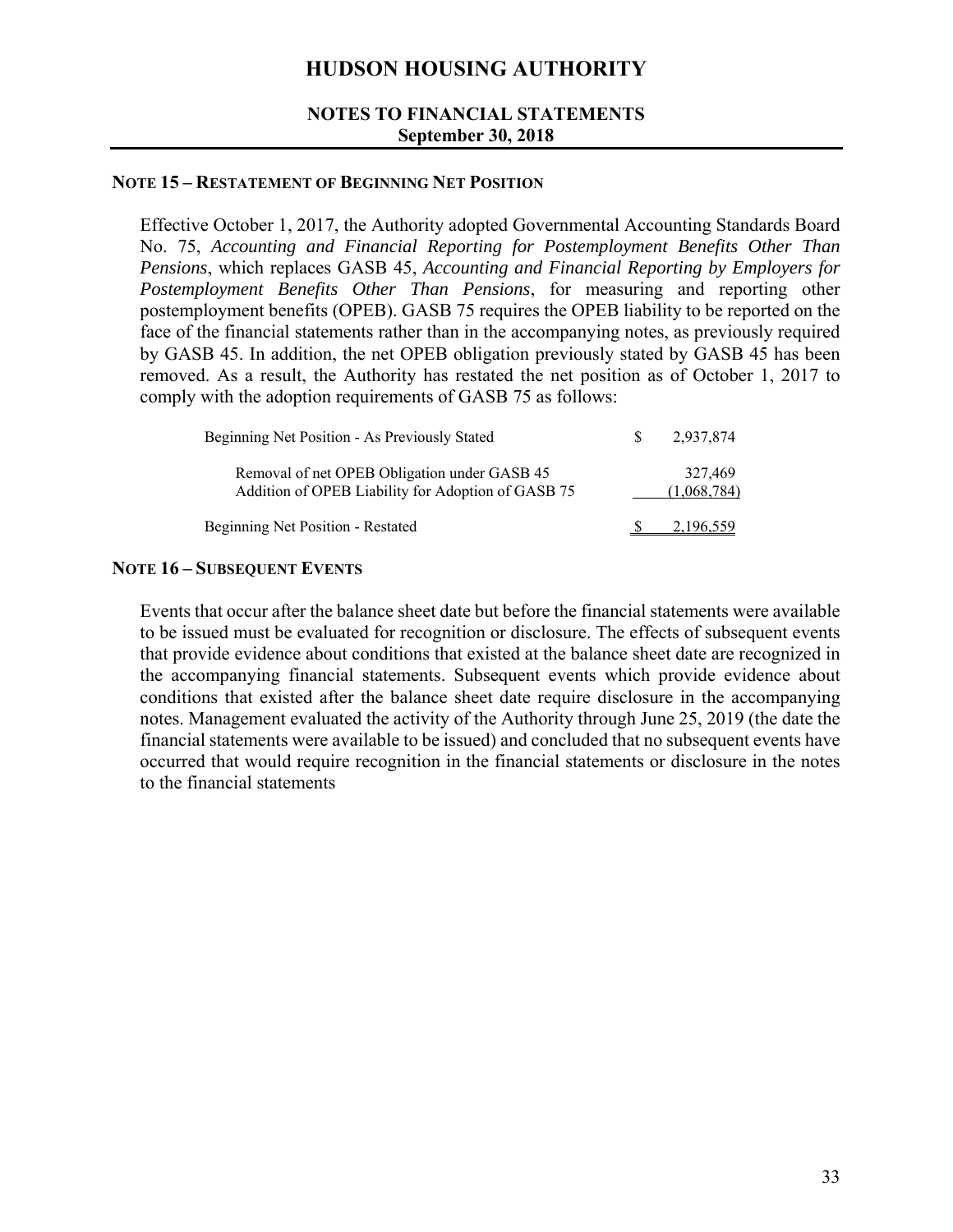#### **SCHEDULE OF CHANGES IN THE TOTAL OPEB LIABILITY AND RELATED RATIOS**

|                                                                                                                                                                                    |    | 2018                                                  |
|------------------------------------------------------------------------------------------------------------------------------------------------------------------------------------|----|-------------------------------------------------------|
| <b>Total OPEB Liability</b><br>Service cost<br>Interest<br>Changes of benefit terms<br>Benefit payments<br>Net Change in Total Pension Liability                                   | \$ | 38,150<br>34,011<br>(119,218)<br>(32,208)<br>(79,265) |
| <b>Total OPEB Liability - Beginning</b>                                                                                                                                            |    | 1,068,783                                             |
| <b>Total OPEB Liability - Ending (a)</b>                                                                                                                                           | \$ | 989,518                                               |
| <b>Plan Fiduciary Net Position</b><br>Contributions - Employer<br>Net investment income<br>Benefit payments<br>Administrative expense<br>Net Change in Plan Fiduciary Net Position | \$ |                                                       |
| <b>Plan Fiduciary Net Position - Beginning</b>                                                                                                                                     |    |                                                       |
| <b>Plan Fiduciary Net Position - Ending (b)</b>                                                                                                                                    | S  |                                                       |
| Net OPEB Liability/(Asset) - Ending (a) - (b)                                                                                                                                      |    | 989,518                                               |
| Plan Fiduciary Net Position as a Percentage of Total OPEB Liability                                                                                                                |    | $0.00\%$                                              |
| <b>Covered Employee Payroll</b>                                                                                                                                                    | \$ | 372,070                                               |
| Net OPEB Liability/(Asset) as a Percentage of Covered Employee Payroll                                                                                                             |    | 266%                                                  |

# **September 30, 2018**

*See accompanying notes*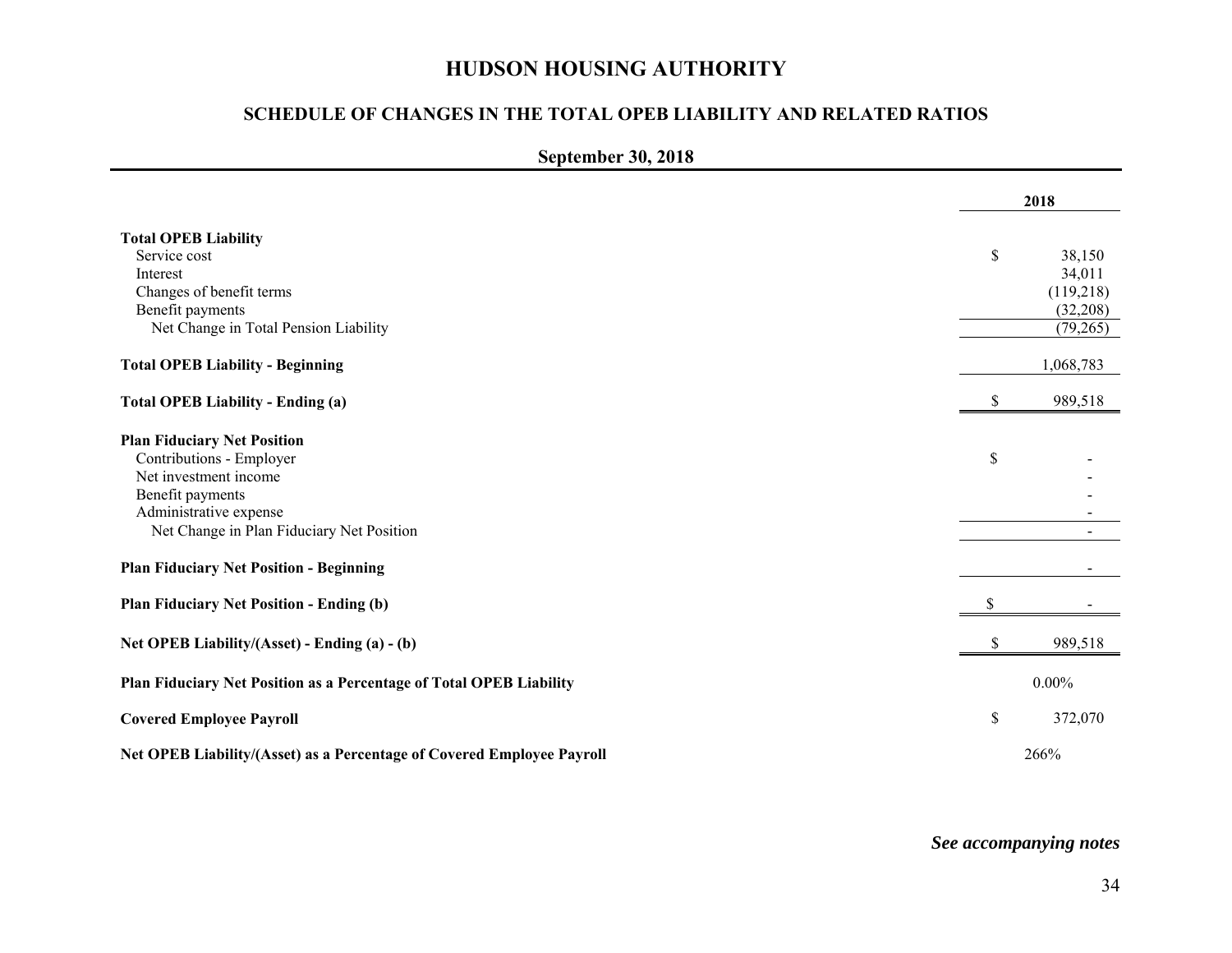## **SCHEDULE OF THE PROPORTIONATE SHARE OF THE NET PENSION LIABILITY MIDDLESEX COUNTY RETIREMENT SYSTEM**

### **LAST FOUR FISCAL YEARS**

|                                                                                                         |     | 2018      |    | <u>2017</u> |    | <u>2016</u> |               | 2015      |
|---------------------------------------------------------------------------------------------------------|-----|-----------|----|-------------|----|-------------|---------------|-----------|
| Proportion of the net pension liability (asset)                                                         |     | 0.081%    |    | $0.101\%$   |    | $0.102\%$   |               | $0.111\%$ |
| Proportionate share of the net pension liability (asset)                                                | ъĐ. | 1,155,541 | S  | 1,432,356   | S. | 1,399,262   | <sup>\$</sup> | 1,329,916 |
| Covered-employee payroll                                                                                | \$  | 257,663   | \$ | 325,812     | \$ | 283,285     | \$            | 347,298   |
| Proportionate share of the net pension liability (asset) as a percentage<br>of covered-employee payroll |     | 448.5%    |    | 439.6%      |    | 493.9%      |               | 382.9%    |
| Plan fiduciary net position as a percentage of the total pension<br>liability                           |     | 49.27%    |    | 47.65%      |    | 46.13%      |               | 47.65%    |

\* The amounts presented for each fiscal year were determined as of 12/31.

*See accompanying notes*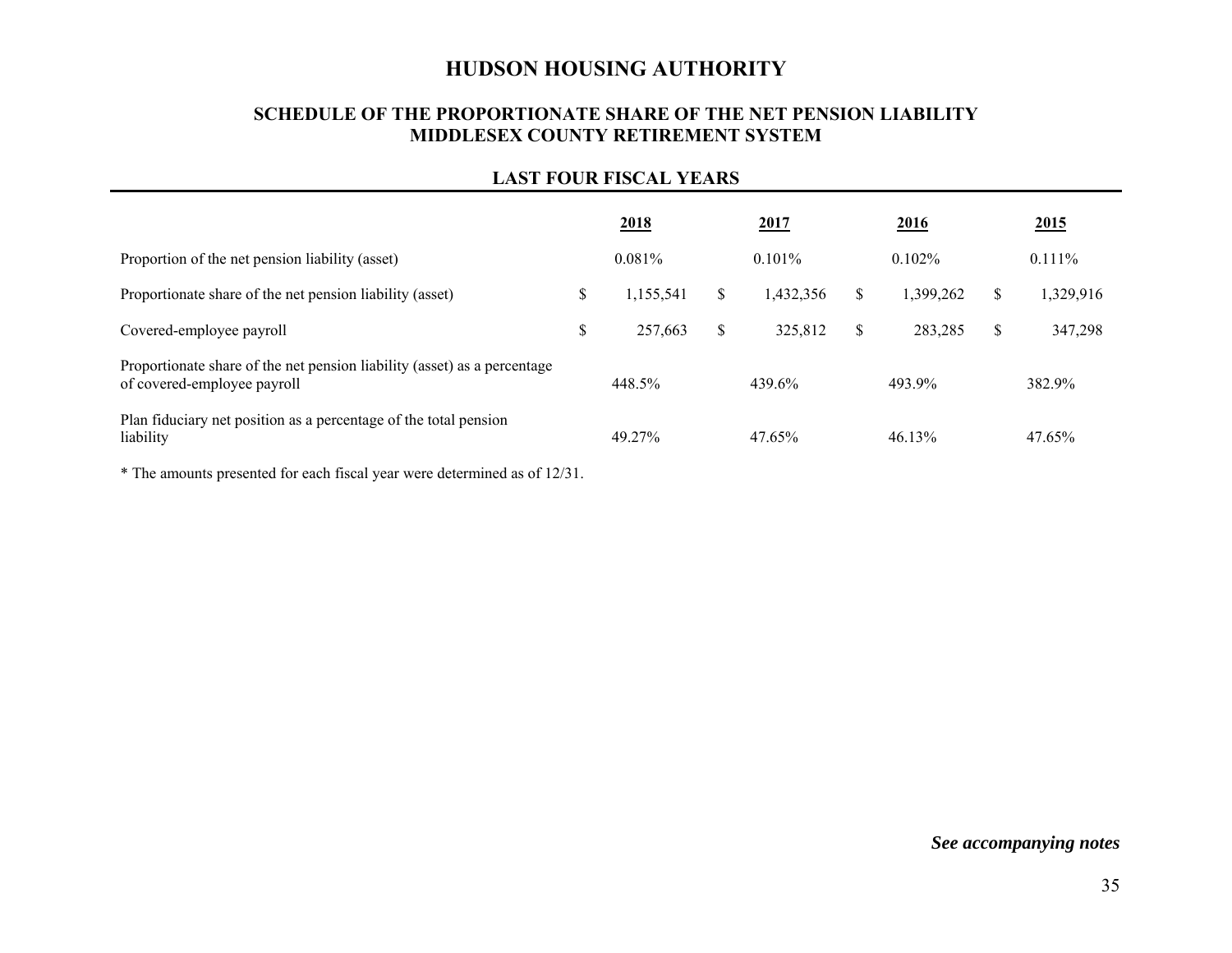## **SCHEDULE OF CONTRIBUTIONS MIDDLESEX COUNTY RETIREMENT SYSTEM**

## **LAST FOUR FISCAL YEARS**

|                                                                      |    | 2018    |    | 2017    |   | 2016    |   | 2015    |
|----------------------------------------------------------------------|----|---------|----|---------|---|---------|---|---------|
| Contractually required contribution                                  | J. | 100.489 | S  | 96,064  | S | 89.676  | S | 65,711  |
| Contributions in relation to the contractually required contribution |    | 100.489 |    | 96,064  |   | 89,676  |   | 65,711  |
| Contribution deficiency (excess)                                     |    |         |    |         |   |         |   |         |
| Covered-employee payroll                                             |    | 257,663 | \$ | 325,812 | S | 283,285 | S | 347,298 |
| Contributions as a percentage of covered-employee payroll            |    | 39.00%  |    | 29.48%  |   | 31.66%  |   | 18.92%  |

\* The amounts presented for each fiscal year were determined as of December 31

*See accompanying notes*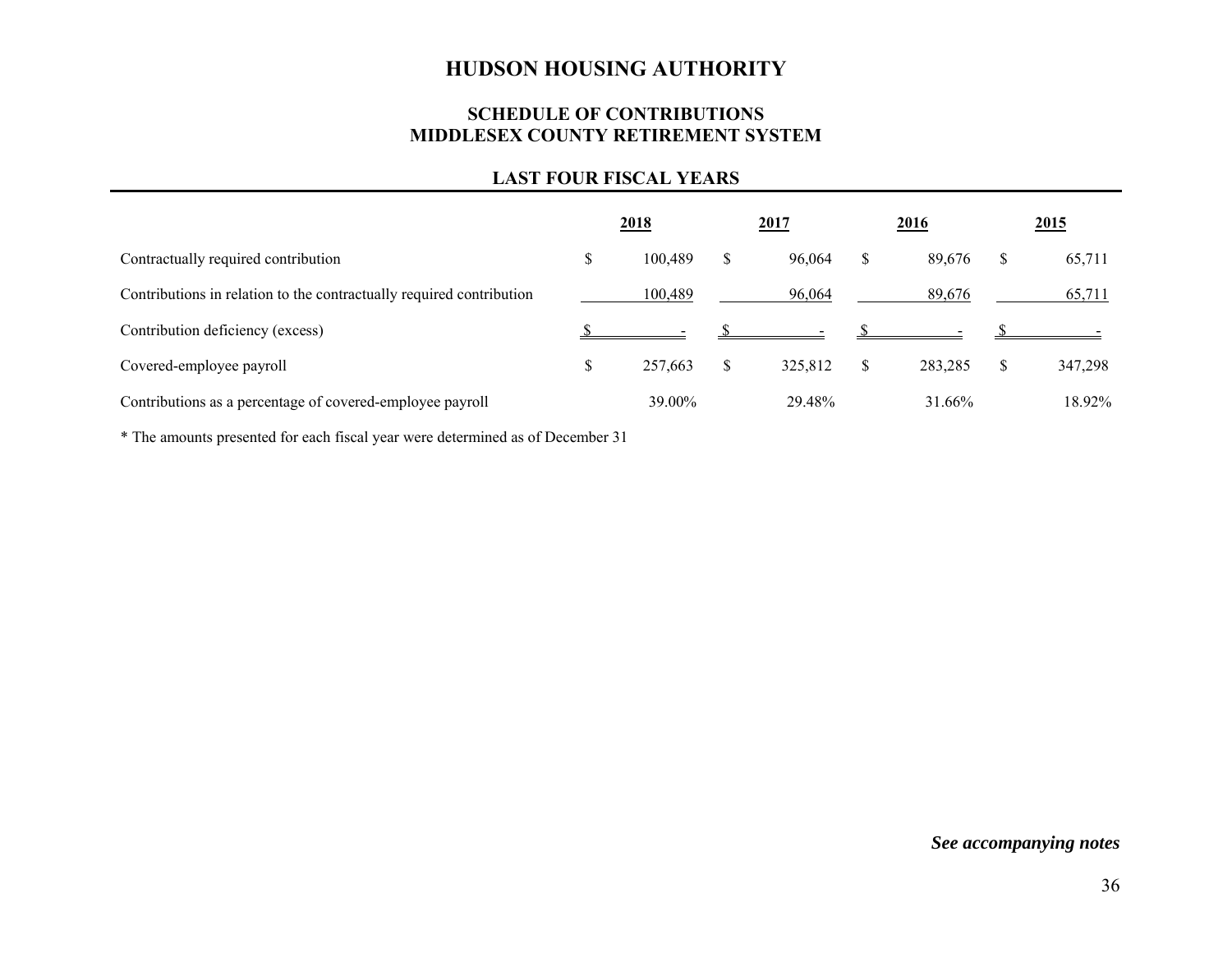## **NOTES TO REQUIRED SUPPLEMENTARY INFORMATION September 30, 2018**

## **NOTE 1 – POSTEMPLOYMENT BENEFIT PLANS OTHER THAN PENSIONS**

## **DESCRIPTION OF REQUIRED SUPPLEMENTARY INFORMATION**

The Schedule of the Proportionate Share of the Net Other Postemployment Benefit Liability details the Plan's net other postemployment benefit liability (asset) and the covered employee payroll. It also demonstrates the Plan's net position as a percentage of the total liability and the Plan's net other postemployment benefit liability as a percentage of covered payroll.

#### **10-YEAR TREND INFORMATION**

The Schedule of the Total OPEB liability is intended to present information for 10 years. Until a 10-year trend is compiled, information is presented for those years in which information is available.

#### **CHANGES IN ASSUMPTIONS**

Effective September 30, 2018:

- Discount rate is 3.50%, previously 4.00%
- The assumed pre-retirement mortality table is the RP-2000 Employee Mortality Table projected generationally with scale BB and a base year 2009 for males and females – previously RP-2000 Mortality Table.
- The assumed post-retirement mortality table is the RP-2000 Healthy Annuitant Mortality Table projected generationally with scale BB and a base year 2009 for males and females – previously RP-2000 Mortality Table.
- The Actuarial Cost Method is Entry Age Normal previously Projected Unit Credit.
- Assumption changes caused Normal Cost to increase by \$11 thousand.

### **CHANGES IN BENEFIT TERMS**

There were no changes in benefit terms from the prior measurement report.

### **NOTE 2 – PENSION PLAN SCHEDULES**

#### **DESCRIPTION OF REQUIRED SUPPLEMENTAL INFORMATION**

The Schedule of the Proportionate Share of the Net Pension Liability presents multi-year trend information on the Authority's share of the Net Pension Liability and related ratios.

The Schedule of Contributions presents multiyear trend information for the Authority's required and actual contributions relating to the pension plan.

### **10-YEAR TREND INFORMATION**

The Schedules of the Proportionate Share of the Net Pension Liability and the Schedule of Contributions are intended to present information for 10 years. Until a 10-year trend is compiled, information is presented for those years in which information is available.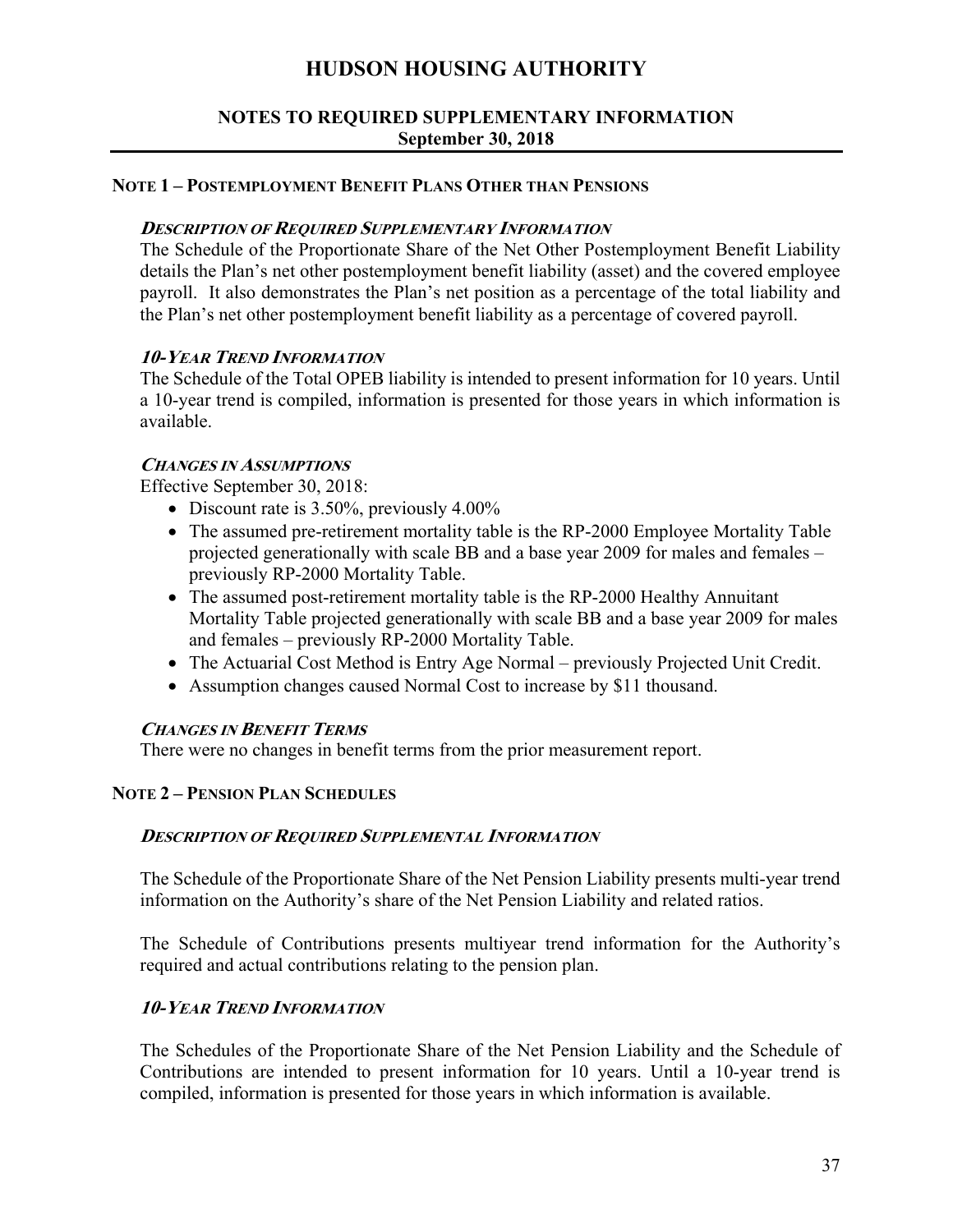## **NOTES TO REQUIRED SUPPLEMENTARY INFORMATION September 30, 2018**

### **NOTE 2 – PENSION PLAN SCHEDULES – (CONTINUED)**

### **CHANGES IN BENEFIT TERMS**

There were no changes in benefit terms from the prior measurement report.

#### **CHANGES IN ASSUMPTIONS**

- The mortality tables for healthy participants were changed from the RP-2000 Employee and Healthy Annuitant Mortality Tables projected generationally using Scale BB2D from 2009 to the RP-2014 Blue Collar Employee and Healthy Annuitant Mortality Tables projected generationally using Scale MP-2017.
- The mortality tables for disabled participants were changed from the RP-2000 Healthy Annuitant Mortality Table projected generationally using Scale BB2D from 2015 to the RP-2014 Blue Collar Healthy Annuitant Mortality Table set forward 1 year projected generationally using Scale MP-2017.
- The long-term salary increase assumption was lowered by 0.25% to 4.00% for Group 1 participants, 4.25% for Group 2 participants, and 4.50% for Group 4 participants.
- The investment rate of return was reduced from 7.75% to 7.50%.
- The inflation rate was reduced to 3.25% from the previous rate of 3.50%.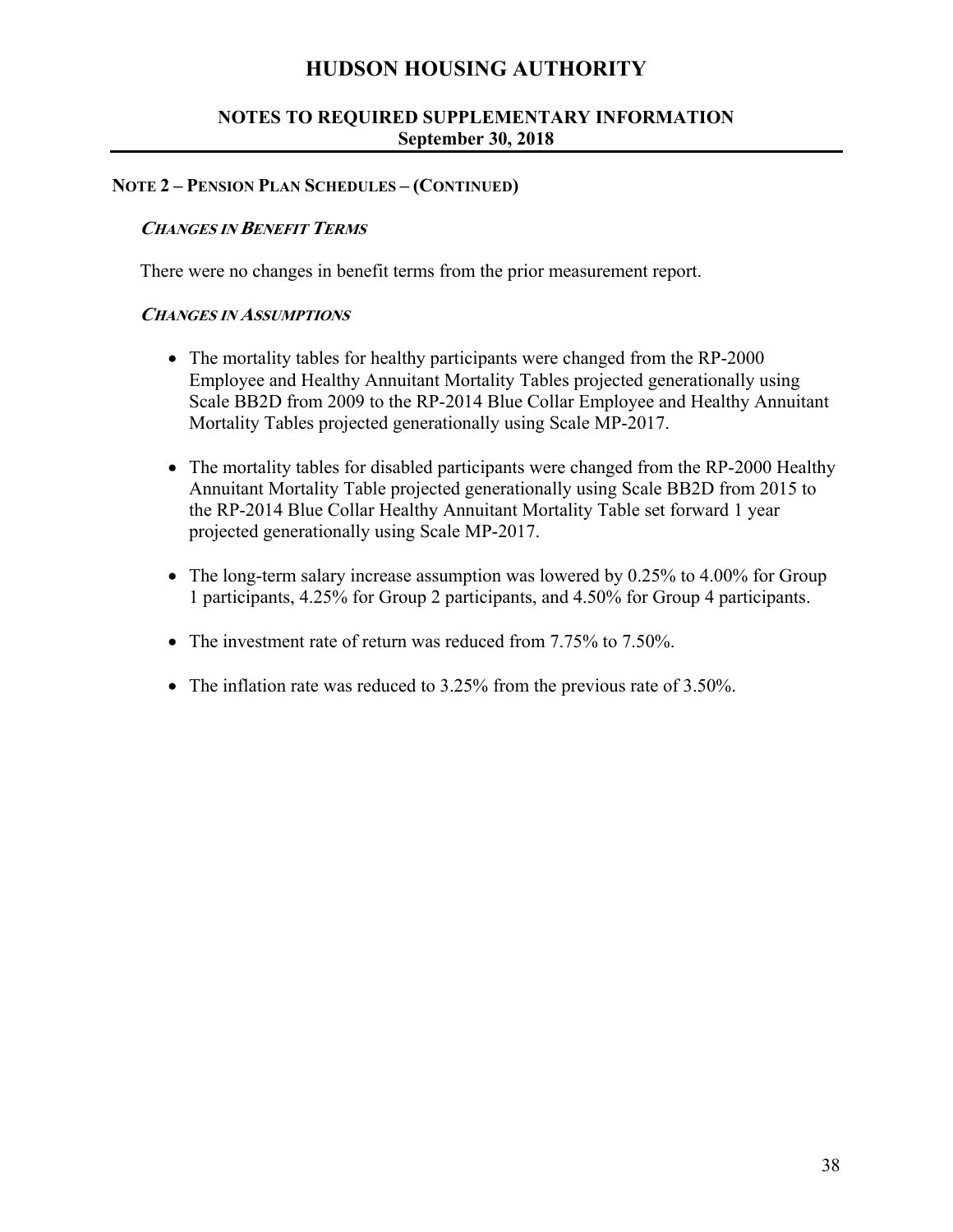#### **SUPPLEMENTARY FINANCIAL DATA SCHEDULE**

| <b>FDS</b><br>Line |                                                            |                | Housing<br>Choice        | <b>Business</b>           |                    |                     |              |
|--------------------|------------------------------------------------------------|----------------|--------------------------|---------------------------|--------------------|---------------------|--------------|
| Item               | <b>Description</b>                                         | <b>AMPs</b>    | <b>Vouchers</b>          | <b>Activities</b>         | <b>State/Local</b> | <b>Eliminations</b> | <b>Total</b> |
|                    |                                                            |                |                          |                           |                    |                     |              |
| 111                | Cash - Unrestricted                                        | 727,576        | 90,121                   | 63,390                    | 433,541            | $\sim$              | 1,314,628    |
| 113                | Cash - Other Restricted                                    | 8,693          | 15,498                   | $\blacksquare$            | 44,454             | $\blacksquare$      | 68,645       |
| 114                | Cash - Tenant Security Deposits                            |                |                          | $\mathbf{r}$              | 8,922              |                     | 8,922        |
| 100                | <b>Total Cash</b>                                          | 736,269        | 105,619                  | 63,390                    | 486,917            | $\sim$              | 1,392,195    |
|                    |                                                            |                |                          |                           |                    |                     |              |
| 122                | Accounts Receivable - HUD Other Projects                   | 32,958         |                          |                           |                    |                     | 32,958       |
| 124                | Accounts Receivable - Other Government                     | $\mathcal{L}$  | $\mathcal{L}$            | $\mathbb{L}^2$            | 20,302             | $\mathbf{u}$        | 20,302       |
| 125                | <b>Accounts Receivable - Miscellaneous</b>                 | $\sim$         | 767                      | 858,515                   | 1,539              | $\sim$              | 860,821      |
| 126                | Accounts Receivable - Tenants                              | 1,848          | $\blacksquare$           |                           | 1,998              | $\blacksquare$      | 3,846        |
| 126.1              | Allowance for Doubtful Accounts -Tenants                   | (945)          | $\blacksquare$           | $\overline{\phantom{a}}$  | (1,306)            | $\blacksquare$      | (2,251)      |
| 126.2              | Allowance for Doubtful Accounts - Other                    | $\sim$         | $\blacksquare$           | (858, 515)                |                    | $\sim$              | (858, 515)   |
| 128                | Fraud Recovery                                             | $\sim$         | $\overline{\phantom{a}}$ |                           | 1,861              | $\sim$              | 1,861        |
| 128.1              | Allowance for Doubtful Accounts - Fraud                    | $\blacksquare$ | $\blacksquare$           | $\blacksquare$            | (1,861)            | $\blacksquare$      | (1, 861)     |
| 120                | Total Receivables, Net of Allowances for Doubtful Accounts | 33,861         | 767                      | $\mathbb{L}^{\mathbb{N}}$ | 22,533             | $\sim$              | 57,161       |
|                    |                                                            |                |                          |                           |                    |                     |              |
| 142                | Prepaid Expenses and Other Assets                          | 23,349         | 1,289                    | 2,173                     | 9,619              | $\blacksquare$      | 36,430       |
| 144                | Inter Program Due From                                     |                |                          |                           | 118,380            | (118,380)           |              |
| 150                | <b>Total Current Assets</b>                                | 793,479        | 107,675                  | 65,563                    | 637,449            | (118,380)           | 1,485,786    |
|                    |                                                            |                |                          |                           |                    |                     |              |
| 161                | Land                                                       | 54,035         | $\blacksquare$           |                           | 260,160            | $\mathbf{u}$        | 314,195      |
| 162                | <b>Buildings</b>                                           | 7,491,882      | $\mathbb{Z}^2$           | 259,903                   | 4,815,693          | $\mathbf{r}$        | 12,567,478   |
| 163                | Furniture, Equipment & Machinery - Dwellings               | 122,969        | $\sim$                   |                           |                    | $\sim$              | 122,969      |
| 164                | Furniture, Equipment & Machinery - Administration          |                | $\blacksquare$           | $\sim$                    | 21,734             | $\blacksquare$      | 21,734       |
| 166                | Accumulated Depreciation                                   | (5,560,427)    | $\blacksquare$           | (85,346)                  | (4,131,001)        | $\blacksquare$      | (9,776,774)  |
| 167                | <b>Construction</b> in Progress                            | 92,714         | $\blacksquare$           | $\mathbf{r}$              | 208,562            | $\blacksquare$      | 301,276      |
| 160                | Total Capital Assets, Net of Accumulated Depreciation      | 2,201,173      | $\mathbb{L}$             | 174,557                   | 1,175,148          | $\sim$              | 3,550,878    |
|                    |                                                            |                |                          |                           |                    |                     |              |
| 180                | <b>Total Non-Current Assets</b>                            | 2,201,173      | $\mathbf{r}$             | 174,557                   | 1,175,148          |                     | 3,550,878    |
|                    |                                                            |                |                          |                           |                    |                     |              |
| 200                | Deferred Outflow of Resources                              | 91,733         | 24,712                   | $\mathbf{r}$              | 143,026            | $\sim$              | 259,471      |
|                    |                                                            |                |                          |                           |                    |                     |              |
| 290                | Total Assets and Deferred Outflow of Resources             | 3,086,385      | 132,387                  | 240,120                   | 1,955,623          | (118,380)           | 5,296,135    |
|                    |                                                            |                |                          |                           |                    |                     |              |
| 313                | Accounts Payable >90 Days Past Due                         |                |                          | $\sim$                    | 2,000              |                     | 2,000        |
| 321                | Accrued Wage/Payroll Taxes Payable                         | 4,302          | 423                      | $\blacksquare$            | 10,216             | $\blacksquare$      | 14,941       |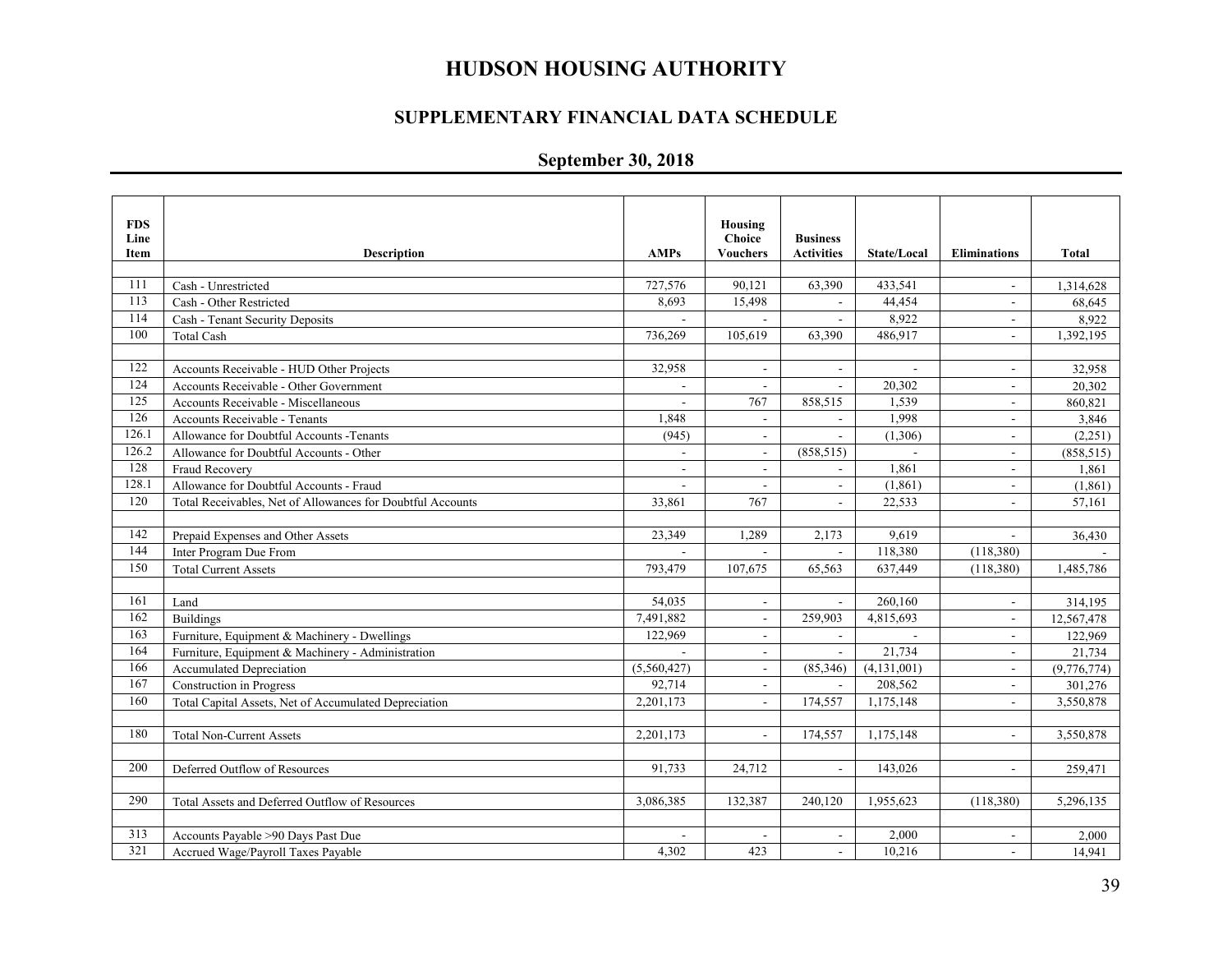#### **SUPPLEMENTARY FINANCIAL DATA SCHEDULE**

| <b>FDS</b> |                                                                      |                | Housing         |                          |                          |                          |              |
|------------|----------------------------------------------------------------------|----------------|-----------------|--------------------------|--------------------------|--------------------------|--------------|
| Line       |                                                                      |                | <b>Choice</b>   | <b>Business</b>          |                          |                          |              |
| Item       | <b>Description</b>                                                   | <b>AMPs</b>    | <b>Vouchers</b> | <b>Activities</b>        | State/Local              | <b>Eliminations</b>      | Total        |
| 322        | Accrued Compensated Absences - Current Portion                       | 3,282          | 291             | $\mathbf{r}$             | 5,182                    |                          | 8,755        |
| 333        | Accounts Payable - Other Government                                  | 30,060         | $\sim$          | ÷.                       | 46,403                   | $\blacksquare$           | 76,463       |
| 341        | <b>Tenant Security Deposits</b>                                      | $\overline{a}$ | $\blacksquare$  | $\blacksquare$           | 8,922                    | $\overline{\phantom{a}}$ | 8,922        |
| 342        | <b>Unearned Revenue</b>                                              | 595            | $\mathbb{Z}^2$  | $\mathbb{L}$             | 36,053                   | $\overline{a}$           | 36,648       |
| 345        | Other Current Liabilities                                            | $\sim$         | $\mathcal{L}$   | 78,595                   | $\sim$                   | $\blacksquare$           | 78,595       |
| 346        | Accrued Liabilities - Other                                          | 15,203         | 2,766           |                          | 39,960                   |                          | 57,929       |
| 347        | Inter Program - Due To                                               |                |                 | 118,380                  |                          | (118,380)                |              |
| 310        | <b>Total Current Liabilities</b>                                     | 53,442         | 3,480           | 196,975                  | 148,736                  | (118,380)                | 284,253      |
|            |                                                                      |                |                 |                          |                          |                          |              |
| 353        | Non-current Liabilities - Other                                      | 8,693          | $\blacksquare$  | $\overline{\phantom{a}}$ | 44,454                   | $\blacksquare$           | 53,147       |
| 357        | Accrued Pension and OPEB Liabilities                                 | 760,856        | 206,595         | $\blacksquare$           | 1,177,608                | $\blacksquare$           | 2,145,059    |
| 350        | <b>Total Non-Current Liabilities</b>                                 | 769,549        | 206,595         |                          | 1,222,062                | $\overline{a}$           | 2,198,206    |
|            |                                                                      |                |                 |                          |                          |                          |              |
| 300        | <b>Total Liabilities</b>                                             | 822,991        | 210,075         | 196,975                  | 1,370,798                | (118,380)                | 2,482,459    |
|            |                                                                      |                |                 |                          |                          |                          |              |
| 400        | Deferred Inflow of Resources                                         | 111,112        | 31,267          | $\blacksquare$           | 174,749                  | $\overline{\phantom{a}}$ | 317,128      |
|            |                                                                      |                |                 |                          |                          |                          |              |
| 508.4      | Net Investment in Capital Assets                                     | 2,201,173      | $\blacksquare$  | 174,557                  | 1,175,148                | ÷                        | 3,550,878    |
| 511.4      | <b>Restricted Net Position</b>                                       | ÷              | 15,498          | $\mathbf{r}$             |                          | ÷                        | 15,498       |
| 512.4      | <b>Unrestricted Net Position</b>                                     | (48, 891)      | (124, 453)      | (131, 412)               | (765, 072)               | ÷                        | (1,069,828)  |
| 513        | Total Equity - Net Assets / Position                                 | 2,152,282      | (108, 955)      | 43,145                   | 410,076                  | ÷                        | 2,496,548    |
|            |                                                                      |                |                 |                          |                          |                          |              |
| 600        | Total Liab., Def. Inflow of Res., and Equity - Net Assets / Position | 3,086,385      | 132,387         | 240,120                  | 1,955,623                | (118,380)                | 5,296,135    |
|            |                                                                      |                |                 |                          |                          |                          |              |
| 70300      | Net Tenant Rental Revenue                                            | 378,480        | $\blacksquare$  | 31,731                   | 624,747                  | $\blacksquare$           | 1,034,958    |
| 70500      | <b>Total Tenant Revenue</b>                                          | 378,480        | $\mathcal{L}$   | 31,731                   | 624,747                  | $\overline{a}$           | 1,034,958    |
|            |                                                                      |                |                 |                          |                          |                          |              |
| 70600      | HUD PHA Operating Grants                                             | 210,602        | 891,922         | $\overline{\phantom{a}}$ | $\blacksquare$           | $\blacksquare$           | 1,102,524    |
| 70610      | Capital Grants                                                       | 92,714         | $\blacksquare$  | $\overline{a}$           | $\overline{\phantom{a}}$ | $\overline{\phantom{a}}$ | 92,714       |
| 70700      | Total Fee Revenue                                                    | $\mathbf{u}$   | $\sim$          | ÷.                       | $\blacksquare$           | $\sim$                   | $\mathbf{r}$ |
|            |                                                                      |                |                 |                          |                          |                          |              |
| 70800      | Other Government Grants                                              | $\sim$         | $\blacksquare$  | $\overline{\phantom{a}}$ | 439,920                  | $\blacksquare$           | 439,920      |
| 71100      | Investment Income - Unrestricted                                     | 34             | $\mathbf{r}$    | $\mathbf{r}$             | 71                       | $\overline{a}$           | 105          |
| 71500      | Other Revenue                                                        | 175            | 143,311         | $\blacksquare$           | 36,709                   | $\overline{\phantom{a}}$ | 180,195      |
| 71600      | Gain or Loss on Sale of Capital Assets                               | 42             |                 |                          | 58                       | ÷                        | 100          |
| 70000      | <b>Total Revenue</b>                                                 | 682,047        | 1,035,233       | 31,731                   | 1,101,505                | $\overline{\phantom{a}}$ | 2,850,516    |
|            |                                                                      |                |                 |                          |                          |                          |              |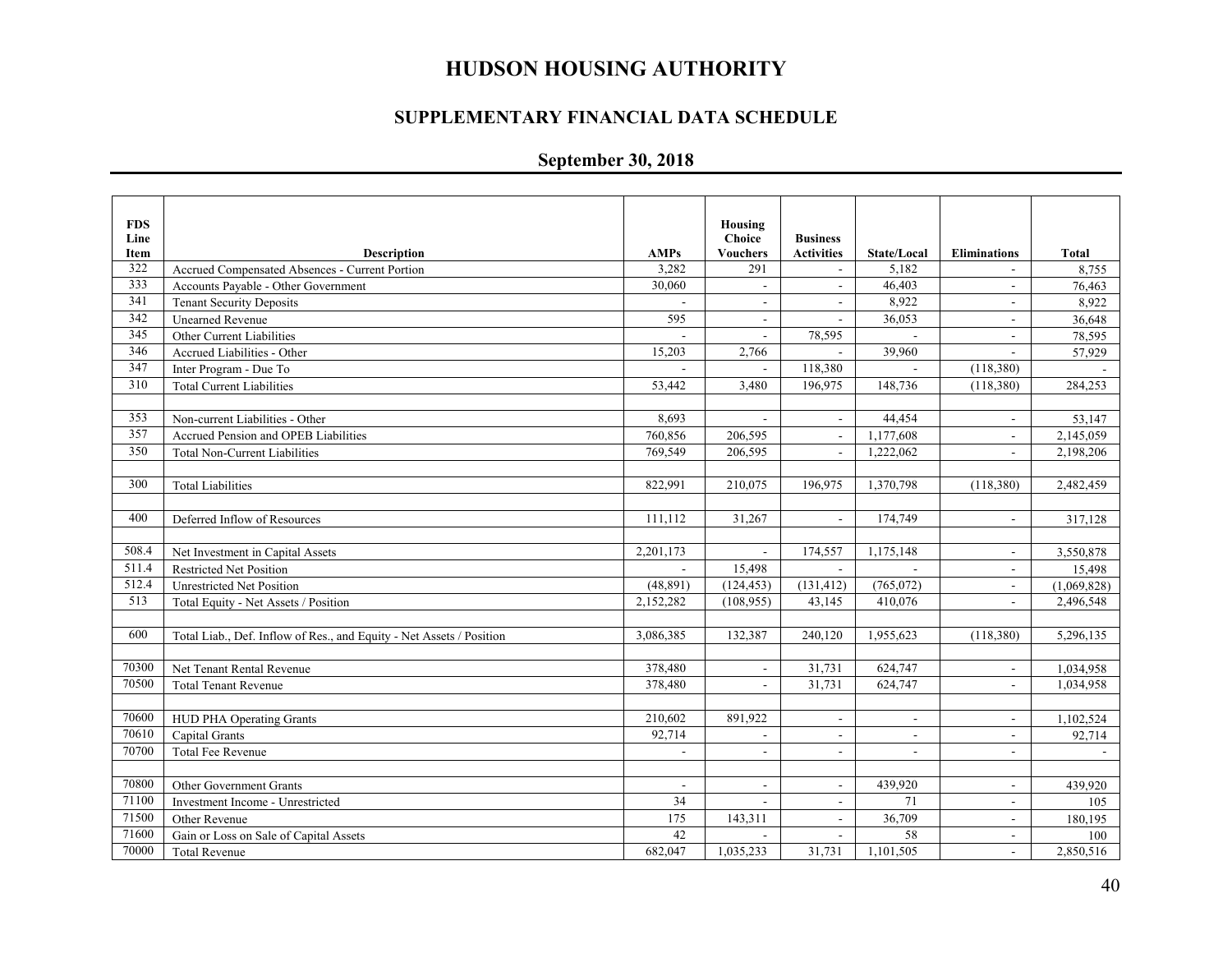#### **SUPPLEMENTARY FINANCIAL DATA SCHEDULE**

| <b>FDS</b>   |                                                           |                | Housing                          |                                      |                |                          |                |
|--------------|-----------------------------------------------------------|----------------|----------------------------------|--------------------------------------|----------------|--------------------------|----------------|
| Line<br>Item | <b>Description</b>                                        | <b>AMPs</b>    | <b>Choice</b><br><b>Vouchers</b> | <b>Business</b><br><b>Activities</b> | State/Local    | <b>Eliminations</b>      | Total          |
|              |                                                           |                |                                  |                                      |                |                          |                |
| 91100        | <b>Administrative Salaries</b>                            | 64,939         | 31,391                           | $\blacksquare$                       | 108,323        | $\overline{\phantom{a}}$ | 204,653        |
| 91200        | <b>Auditing Fees</b>                                      | 2,091          | 2,714                            | $\overline{\phantom{a}}$             | 5,795          | $\blacksquare$           | 10,600         |
| 91500        | Employee Benefit contributions - Administrative           | (20, 031)      | 4,841                            | $\blacksquare$                       | (28, 441)      | $\overline{\phantom{a}}$ | (43, 631)      |
| 91700        | Legal Expense                                             | 2,486          | 241                              | 1,163                                | 689            | $\sim$                   | 4,579          |
| 91800        | Travel                                                    | 611            | 1,125                            | ÷.                                   | 1,489          | ÷                        | 3,225          |
| 91900        | Other                                                     | 21,017         | 16,786                           | 389                                  | 45,263         | ÷                        | 83,455         |
| 91000        | Total Operating - Administrative                          | 71,113         | 57,098                           | 1.552                                | 133,118        | $\blacksquare$           | 262,881        |
|              |                                                           |                |                                  |                                      |                |                          |                |
| 92500        | <b>Total Tenant Services</b>                              | $\blacksquare$ | $\blacksquare$                   | $\blacksquare$                       | $\blacksquare$ | ÷                        | $\blacksquare$ |
|              |                                                           |                |                                  |                                      |                |                          |                |
| 93100        | Water                                                     | 19,094         | $\blacksquare$                   | $\mathbf{r}$                         | 27,957         | ÷                        | 47.051         |
| 93200        | Electricity                                               | 23,087         | $\overline{\phantom{a}}$         | ÷.                                   | 127,210        | $\sim$                   | 150,297        |
| 93300        | Gas                                                       | 35,697         | $\blacksquare$                   | $\mathbf{r}$                         |                | $\overline{a}$           | 35,697         |
| 93000        | <b>Total Utilities</b>                                    | 77,878         | $\blacksquare$                   | $\blacksquare$                       | 155, 167       | ÷                        | 233,045        |
|              |                                                           |                |                                  |                                      |                |                          |                |
| 94100        | Ordinary Maintenance and Operations - Labor               | 54,829         | $\blacksquare$                   | $\overline{a}$                       | 84,627         | $\blacksquare$           | 139,456        |
| 94200        | Ordinary Maintenance and Operations - Materials and Other | 25,368         | $\blacksquare$                   | 372                                  | 28,891         | $\blacksquare$           | 54,631         |
| 94300        | Ordinary Maintenance and Operations Contracts             | 54,120         | 2,121                            | 8,785                                | 48,609         | $\blacksquare$           | 113,635        |
| 94500        | Employee Benefit Contributions - Ordinary Maintenance     | 41,121         | $\sim$                           | $\overline{\phantom{a}}$             | 63,461         | ÷                        | 104,582        |
| 94000        | Total Maintenance                                         | 175,438        | 2,121                            | 9,157                                | 225,588        | $\overline{a}$           | 412,304        |
|              |                                                           |                |                                  |                                      |                |                          |                |
| 95000        | <b>Total Protective Services</b>                          | $\sim$         | $\mathcal{L}$                    | $\mathbf{r}$                         | $\mathbf{r}$   | ÷.                       | $\omega$       |
|              |                                                           |                |                                  |                                      |                |                          |                |
| 96110        | Property Insurance                                        | 13,693         | $\overline{\phantom{a}}$         | $\sim$                               | 14,519         | $\blacksquare$           | 28,212         |
| 96120        | Liability Insurance                                       | 4,935          | 502                              | 137                                  |                | $\blacksquare$           | 5,574          |
| 96130        | Workmen's Compensation                                    | 3,515          | 969                              | $\mathbf{r}$                         | 5,705          | $\sim$                   | 10,189         |
| 96140        | All Other Insurance                                       | 2,576          | 377                              | $\overline{a}$                       | 3,173          | $\sim$                   | 6,126          |
| 96100        | <b>Total insurance Premiums</b>                           | 24,719         | 1,848                            | 137                                  | 23,397         | ÷                        | 50,101         |
|              |                                                           |                |                                  |                                      |                |                          |                |
| 96200        | Other General Expenses                                    | $\sim$         | 2.105                            | $\blacksquare$                       | $\sim$         | $\sim$                   | 2,105          |
| 96210        | <b>Compensated Absences</b>                               | 331            | $\blacksquare$                   | $\blacksquare$                       | 411            | $\blacksquare$           | 742            |
| 96300        | Payments in Lieu of Taxes                                 | 30,060         | $\overline{\phantom{a}}$         | 6,196                                | 1,850          | $\overline{\phantom{a}}$ | 38,106         |
| 96400        | Bad debt - Tenant Rents                                   | 554            | $\mathbf{r}$                     | $\mathbf{r}$                         | 1,306          | $\overline{\phantom{a}}$ | 1,860          |
| 96000        | <b>Total Other General Expenses</b>                       | 30,945         | 2,105                            | 6,196                                | 3,567          | $\blacksquare$           | 42,813         |
|              |                                                           |                |                                  |                                      |                |                          |                |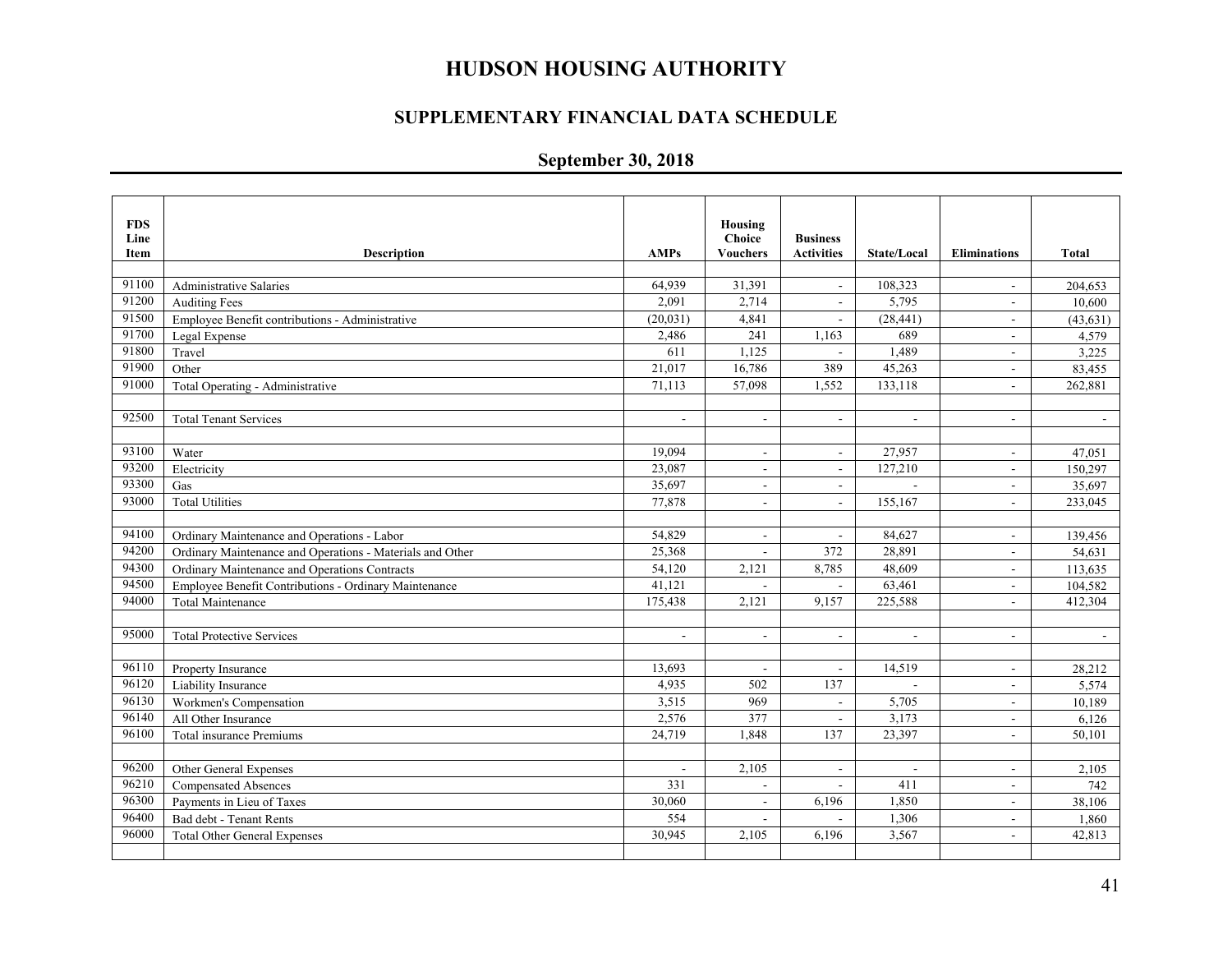#### **SUPPLEMENTARY FINANCIAL DATA SCHEDULE**

| <b>FDS</b><br>Line<br>Item | <b>Description</b>                                                  | <b>AMPs</b>    | Housing<br>Choice<br><b>Vouchers</b> | <b>Business</b><br><b>Activities</b> | State/Local              | <b>Eliminations</b> | <b>Total</b> |
|----------------------------|---------------------------------------------------------------------|----------------|--------------------------------------|--------------------------------------|--------------------------|---------------------|--------------|
| 96700                      | Total Interest Expense and Amortization Cost                        | ٠              |                                      |                                      |                          |                     |              |
| 96900                      | <b>Total Operating Expenses</b>                                     | 380,093        | 63,172                               | 17,042                               | 540,837                  | $\sim$              | 1,001,144    |
| 97000                      | Excess of Operating Revenue over Operating Expenses                 | 301,954        | 972,061                              | 14.689                               | 560,668                  |                     | 1,849,372    |
| 97100                      | <b>Extraordinary Maintenance</b>                                    | 16,191         | $\overline{\phantom{a}}$             | 2,794                                | 56,649                   |                     | 75,634       |
| 97300                      | Housing Assistance Payments                                         | $\overline{a}$ | 803,129                              |                                      | 285,479                  |                     | 1,088,608    |
| 97350                      | HAP Portability-In                                                  | $\sim$         | 134,391                              | $\sim$                               |                          |                     | 134,391      |
| 97400                      | Depreciation Expense                                                | 255,273        |                                      | 8,663                                | (13, 186)                |                     | 250,750      |
| 90000                      | <b>Total Expenses</b>                                               | 651,557        | 1,000,692                            | 28,499                               | 869,779                  |                     | 2,550,527    |
| 10100                      | Total Other financing Sources (Uses)                                | $\blacksquare$ | $\overline{\phantom{a}}$             | $\overline{\phantom{a}}$             | $\overline{\phantom{a}}$ |                     | $\sim$       |
| 10000                      | Excess (Deficiency) of Total Revenue Over (Under) Total Expenses    | 30,490         | 34,541                               | 3,232                                | 231,726                  | $\sim$              | 299,989      |
| 11030                      | <b>Beginning Equity</b>                                             | 2,378,281      | (70, 948)                            | 39,913                               | 590,628                  |                     | 2,937,874    |
| 11040                      | Prior Period Adjustments, Equity Transfers and Correction of Errors | (256, 489)     | (72, 548)                            |                                      | (412, 278)               |                     | (741, 315)   |
| 11170                      | Administrative Fee Equity                                           | $\overline{a}$ | (124, 453)                           | $\sim$                               |                          |                     | (124, 453)   |
| 11180                      | Housing Assistance Payments Equity                                  | ٠              | 15,498                               |                                      |                          |                     | 15,498       |
| 11190                      | Unit Months Available                                               | 1,104          | 816                                  | 24                                   | 2,031                    |                     | 3,975        |
| 11210                      | Number of Unit Months Leased                                        | 1.104          | 789                                  | 24                                   | 1,986                    |                     | 3,903        |
| 11620                      | <b>Building Purchases</b>                                           | 92,714         | $\overline{a}$                       |                                      |                          |                     | 92,714       |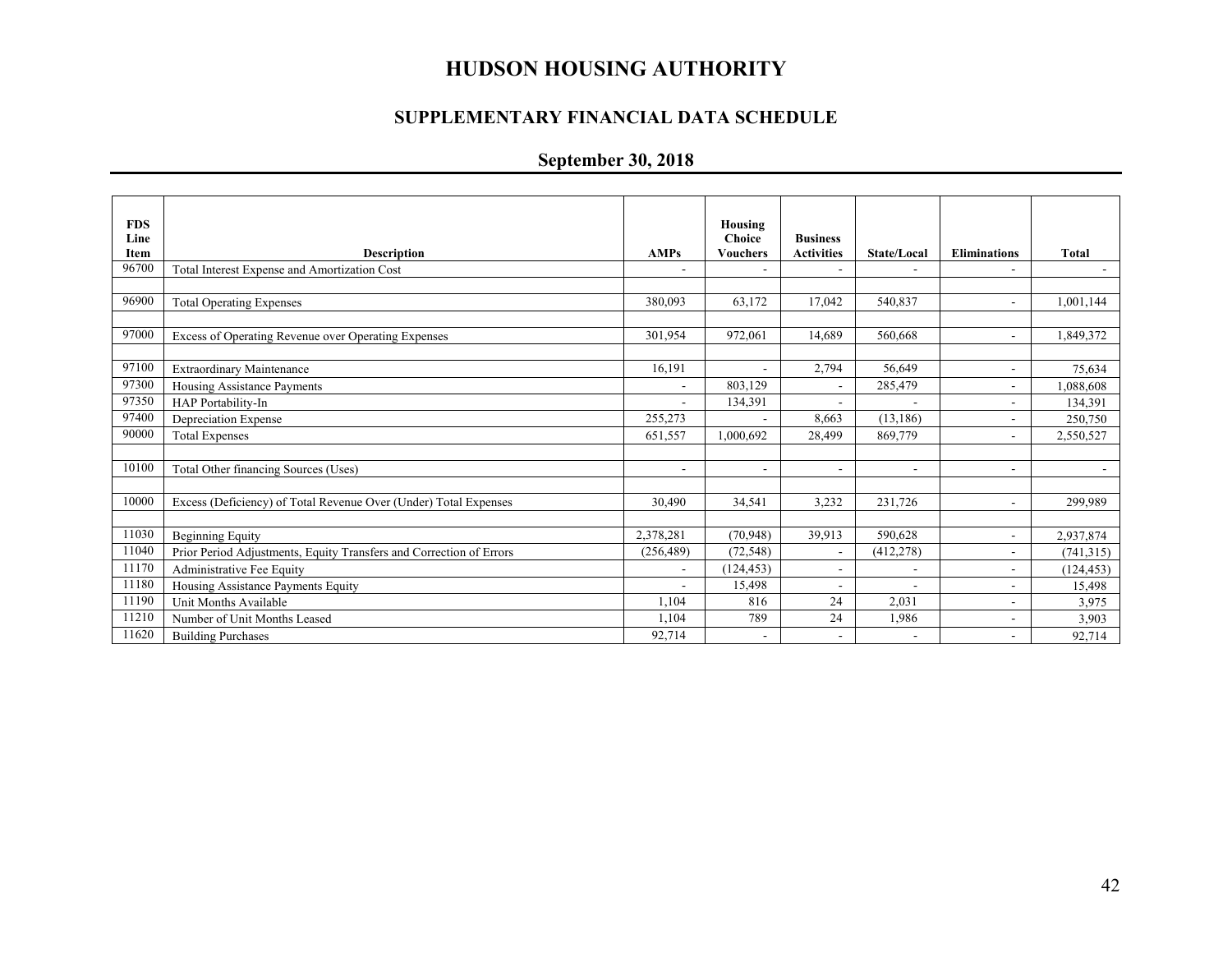# **STATEMENT OF ACTUAL MODERNIZATION COSTS – UNCOMPLETED**

| Project:                               | MA01P091501-17 |
|----------------------------------------|----------------|
| Modernization Funds Approved           | \$<br>109,366  |
| Modernization Funds Expended           | 92,714         |
| Excess of Modernization Funds Approved | <u>16,652</u>  |
| Modernization Funds Advanced           | \$<br>59,983   |
| Modernization Funds Expended           | 92,714         |
| Excess of Modernization Funds Advanced | (32.731        |

# **For the Year Ended September 30, 2018**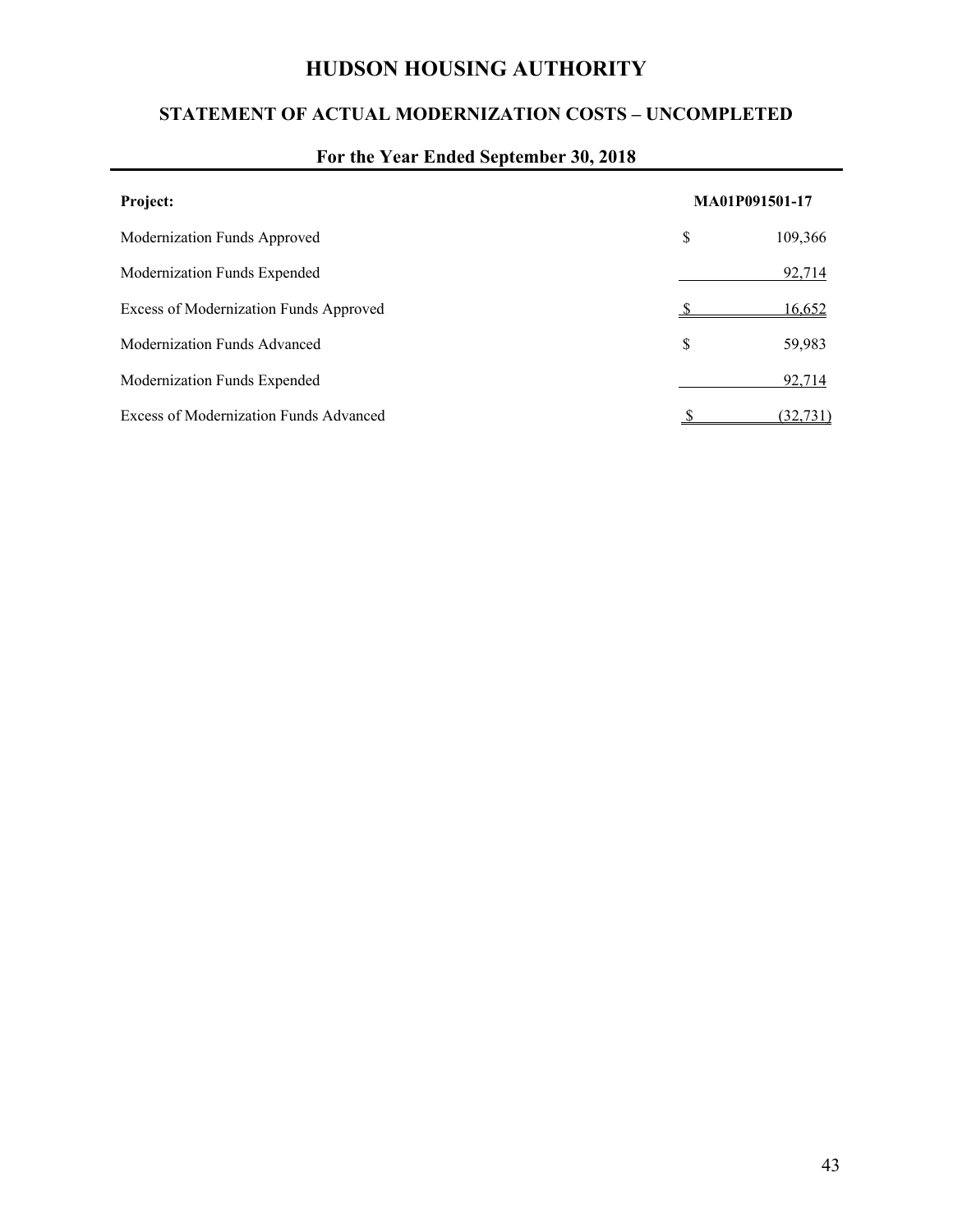#### **SCHEDULE OF EXPENDITURES OF FEDERAL AWARDS**

## **For the Year Ended September 30, 2018**

|                                                                                                      | <b>CFDA</b><br>Number | Pass-<br><b>Through</b><br>Award<br><b>Number</b> |                    | <b>Amounts</b><br><b>Provided to</b><br>Sub-recipients |    | <b>Total</b><br>Federal<br>Financial<br><b>Assistance</b><br><b>Expenditures</b> |
|------------------------------------------------------------------------------------------------------|-----------------------|---------------------------------------------------|--------------------|--------------------------------------------------------|----|----------------------------------------------------------------------------------|
| Department of Housing & Urban Development (HUD)                                                      |                       |                                                   |                    |                                                        |    |                                                                                  |
| Housing Voucher Cluster<br>Section 8 Housing Choice Vouchers<br><b>Total Housing Voucher Cluster</b> | 14.871                | N/A                                               | $\mathbf{\hat{s}}$ | $\blacksquare$<br>$\overline{\phantom{a}}$             | S  | 867,307<br>867,307                                                               |
| Public and Indian Housing<br>Public Housing Capital Fund (CFP)                                       | 14.850<br>14.872      | N/A<br>N/A                                        |                    | -<br>$\blacksquare$                                    |    | 210,602<br>92,714                                                                |
| Total Department of Housing & Urban Development                                                      |                       |                                                   |                    | $\overline{\phantom{a}}$                               |    | 1,170,623                                                                        |
| <b>Total Expenditures of Federal Awards</b>                                                          |                       |                                                   | \$                 | $\overline{\phantom{a}}$                               | S. | 1,170,623                                                                        |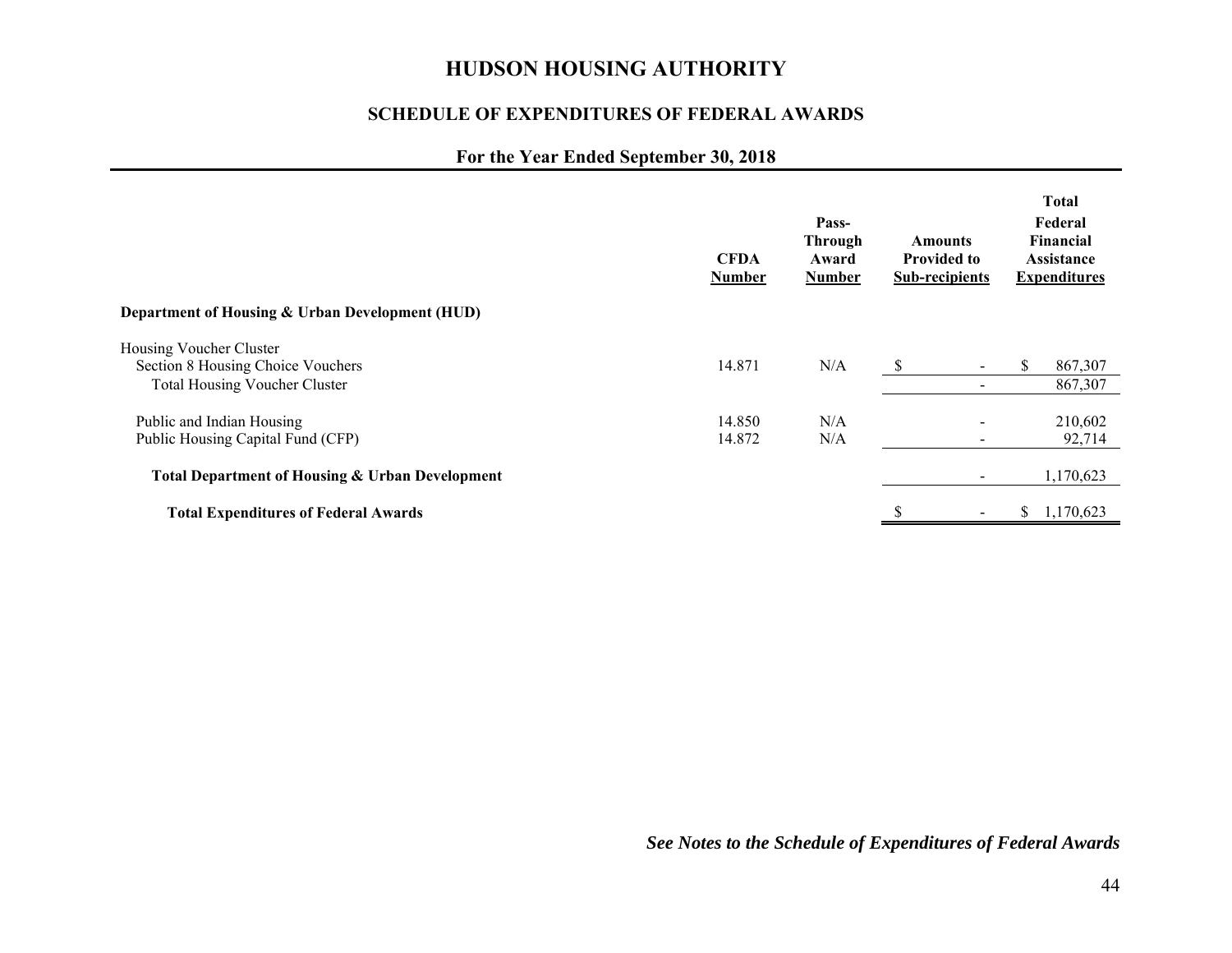## **NOTES TO SCHEDULE OF EXPENDITURES OF FEDERAL AWARDS**

#### **For the Year Ended September 30, 2018**

#### **NOTE 1 – BASIS OF PRESENTATION**

The accompanying schedule of expenditures of federal awards (the schedule) includes the federal grant activity of Hudson Housing Authority, under programs of the federal government for the year ended September 30, 2018. The information in the schedule is presented in accordance with the requirements of the requirements of Title 2 U.S. *Code of Federal Regulations* Part 200, *Uniform Administrative Requirement, Cost Principles, and Audit Requirements for Federal Awards* (Uniform Guidance). Because the schedule presents only a selected portion of the operations of Hudson Housing Authority, it is not intended to and does not present the financial position, changes in net assets or cash flows of Hudson Housing Authority.

#### **NOTE 2 – SUMMARY OF SIGNIFICANT ACCOUNTING POLICIES**

Expenditures reported on the schedule are reported on the accrual basis of accounting. For cost-reimbursement awards, such expenditures are recognized following the cost principles contained in the Uniform Guidance, wherein certain types of expenditures are not allowable or are limited as to reimbursement. For performance-based awards, expenditures reported represent amounts earned.

### **NOTE 3 – INDIRECT COST RATE**

The Hudson Housing Authority has elected not to use the 10% de minimis indirect cost rate allowed under the Uniform Guidance.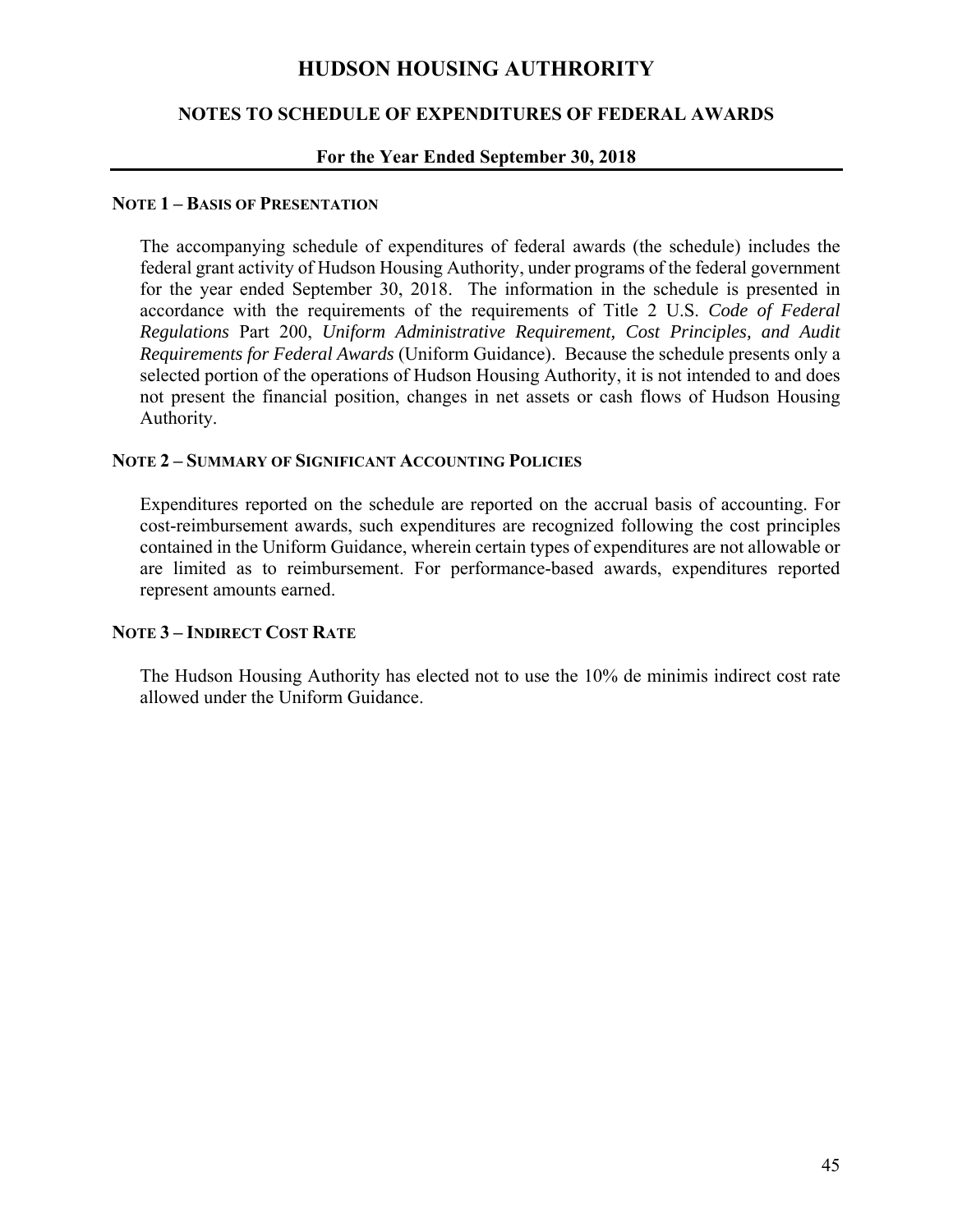

## **INDEPENDENT AUDITORS' REPORT ON INTERNAL CONTROL OVER FINANCIAL REPORTING AND ON COMPLIANCE AND OTHER MATTERS BASED ON AN AUDIT OF FINANCIAL STATEMENTS PERFORMED IN ACCORDANCE WITH** *GOVERNMENT AUDITING STANDARDS*

To The Board of Commissioners Hudson Housing Authority Hudson, Massachusetts

We have audited, in accordance with auditing standards generally accepted in the United States of America and the standards applicable to financial audits contained in Government Auditing Standards issued by the Comptroller General of the United States, the financial statements of the Hudson Housing Authority as of and for the year ended September 30, 2018, and the related notes to the financial statements, which collectively comprise the Hudson Housing Authority's basic financial statements, and have issued our report thereon dated June 25, 2019.

## **Internal Control over Financial Reporting**

In planning and performing our audit of the financial statements, we considered Hudson Housing Authority's internal control over financial reporting (internal control) to determine the audit procedures that are appropriate in the circumstances for the purpose of expressing our opinion on the financial statements, but not for the purpose of expressing an opinion on the effectiveness of Hudson Housing Authority's internal control. Accordingly, we do not express an opinion on the effectiveness of Hudson Housing Authority's internal control.

A *deficiency in internal control* exists when the design or operation of a control does not allow management or employees, in the normal course of performing their assigned functions, to prevent, or detect and correct, misstatements on a timely basis. A *material weakness* is a deficiency, or a combination of deficiencies, in internal control, such that there is a reasonable possibility that a material misstatement of the entity's financial statements will not be prevented, or detected and corrected on a timely basis. A *significant deficiency* is a deficiency, or a combination of deficiencies, in internal control that is less severe than a material weakness, yet important enough to merit attention by those charged with governance.



Marcum LLP = 53 State Street = 17th Floor = Boston, Massachusetts 02109 = Phone 617.807.5000 = Fax 617.807.5001 = marcum llp.com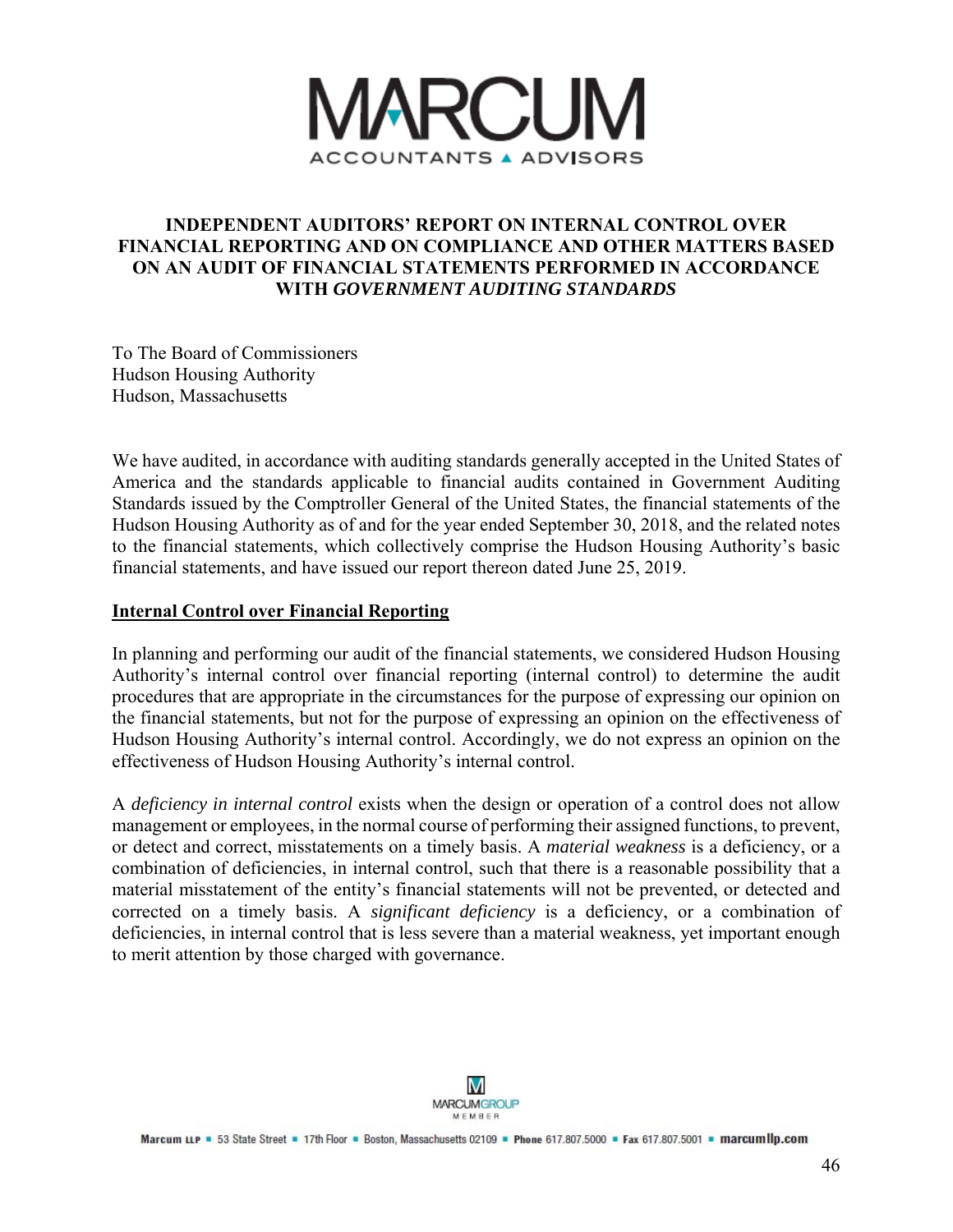Our consideration of internal control was for the limited purpose described in the first paragraph of this section and was not designed to identify all deficiencies in internal control that might be material weaknesses or, significant deficiencies. Given these limitations, during our audit we did not identify any deficiencies in internal control that we consider to be material weaknesses. However, material weaknesses may exist that have not been identified.

## **Compliance and Other Matters**

As part of obtaining reasonable assurance about whether the Hudson Housing Authority's financial statements are free of material misstatement, we performed tests of its compliance with certain provisions of laws, regulations, contracts, and grant agreements, noncompliance with which could have a direct and material effect on the determination of financial statement amounts. However, providing an opinion on compliance with those provisions was not an objective of our audit, and accordingly, we do not express such an opinion. The results of our tests disclosed no instances of noncompliance or other matters that are required to be reported under *Government Auditing Standards*.

## **Purpose of this Report**

The purpose of this report is solely to describe the scope of our testing of internal control and compliance and the results of that testing, and not to provide an opinion on the effectiveness of the entity's internal control or on compliance. This report is an integral part of an audit performed in accordance with Government Auditing Standards in considering the entity's internal control and compliance. Accordingly, this communication is not suitable for any other purpose.

Marcum LLP

Boston, Massachusetts June 25, 2019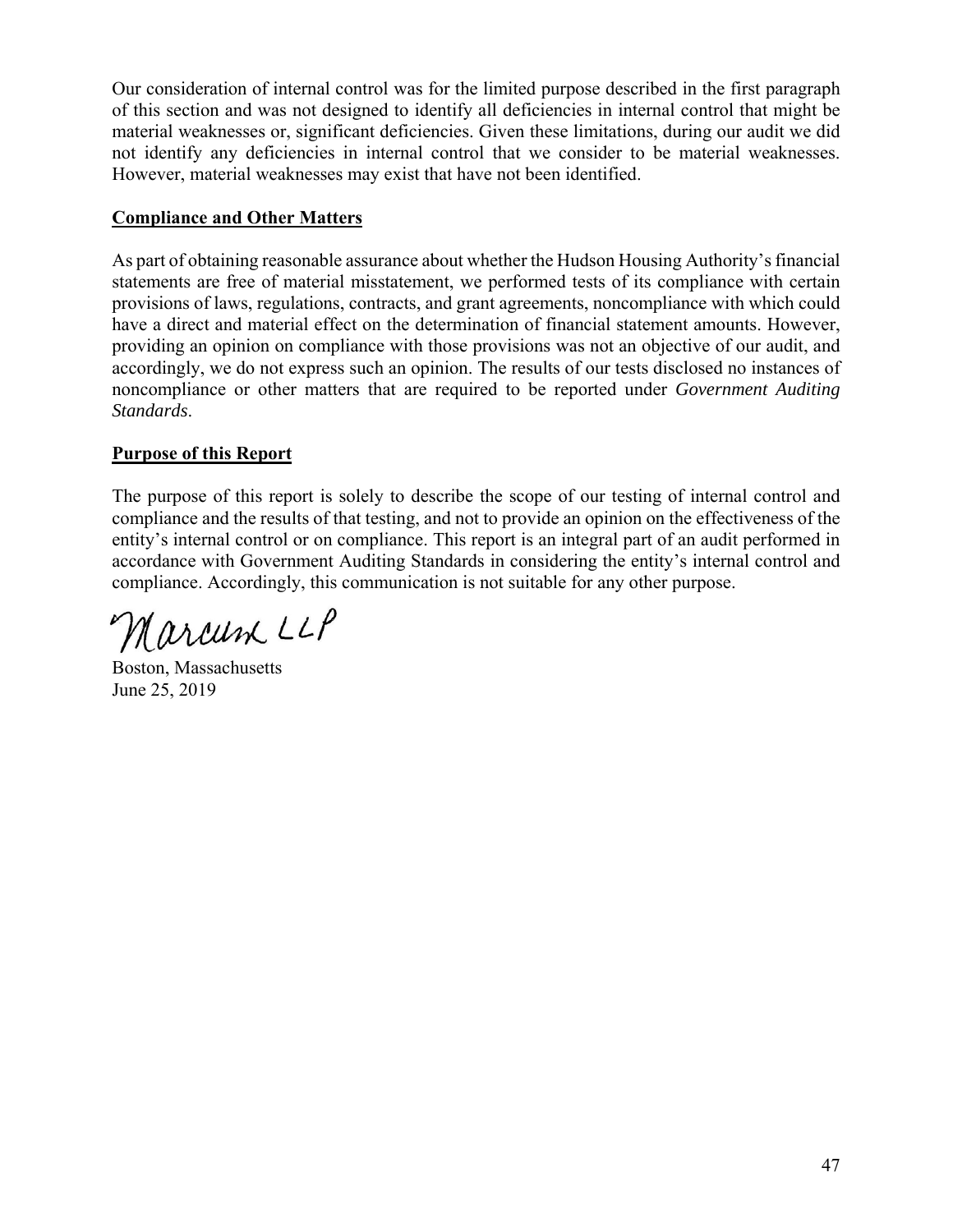

## **INDEPENDENT AUDITORS' REPORT ON COMPLIANCE FOR EACH MAJOR FEDERAL PROGRAM AND REPORT ON INTERNAL CONTROL OVER COMPLIANCE IN ACCORDANCE WITH THE UNIFORM GUIDANCE**

To The Board of Commissioners Hudson Housing Authority Hudson, Massachusetts

### **Report on Compliance for Each Major Federal Program**

We have audited the Hudson Housing Authority's compliance with the types of compliance requirements described in the U.S. Office of Management and Budget (OMB) Compliance Supplement that could have a direct and material effect on each of the Hudson Housing Authority's major federal programs for the year ended September 30, 2018. The Hudson Housing Authority's major federal programs are identified in the summary of auditors' results section of the accompanying schedule of findings and questioned costs.

#### **Management's Responsibility**

Management is responsible for compliance with federal statutes, regulations, and the terms and conditions of its federal awards applicable to its federal programs.

### **Auditor's Responsibility**

Our responsibility is to express an opinion on compliance for each of the Hudson Housing Authority's major federal programs based on our audit of the types of compliance requirements referred to above. We conducted our audit of compliance in accordance with auditing standards generally accepted in the United States of America; the standards applicable to financial audits contained in *Government Auditing Standards*, issued by the Comptroller General of the United States; and the audit requirements of Title 2 U.S. *Code of Federal Regulations (CFR) Part 200, Uniform Administrative Requirements, Cost Principles, and Audit Requirements for Federal Awards* (Uniform Guidance). Those standards and the Uniform Guidance require that we plan and perform the audit to obtain reasonable assurance about whether noncompliance with the types of compliance requirements referred to above that could have a direct and material effect on a major federal program occurred. An audit includes examining, on a test basis, evidence about the Hudson Housing Authority's compliance with those requirements and performing such other procedures as we considered necessary in the circumstances.

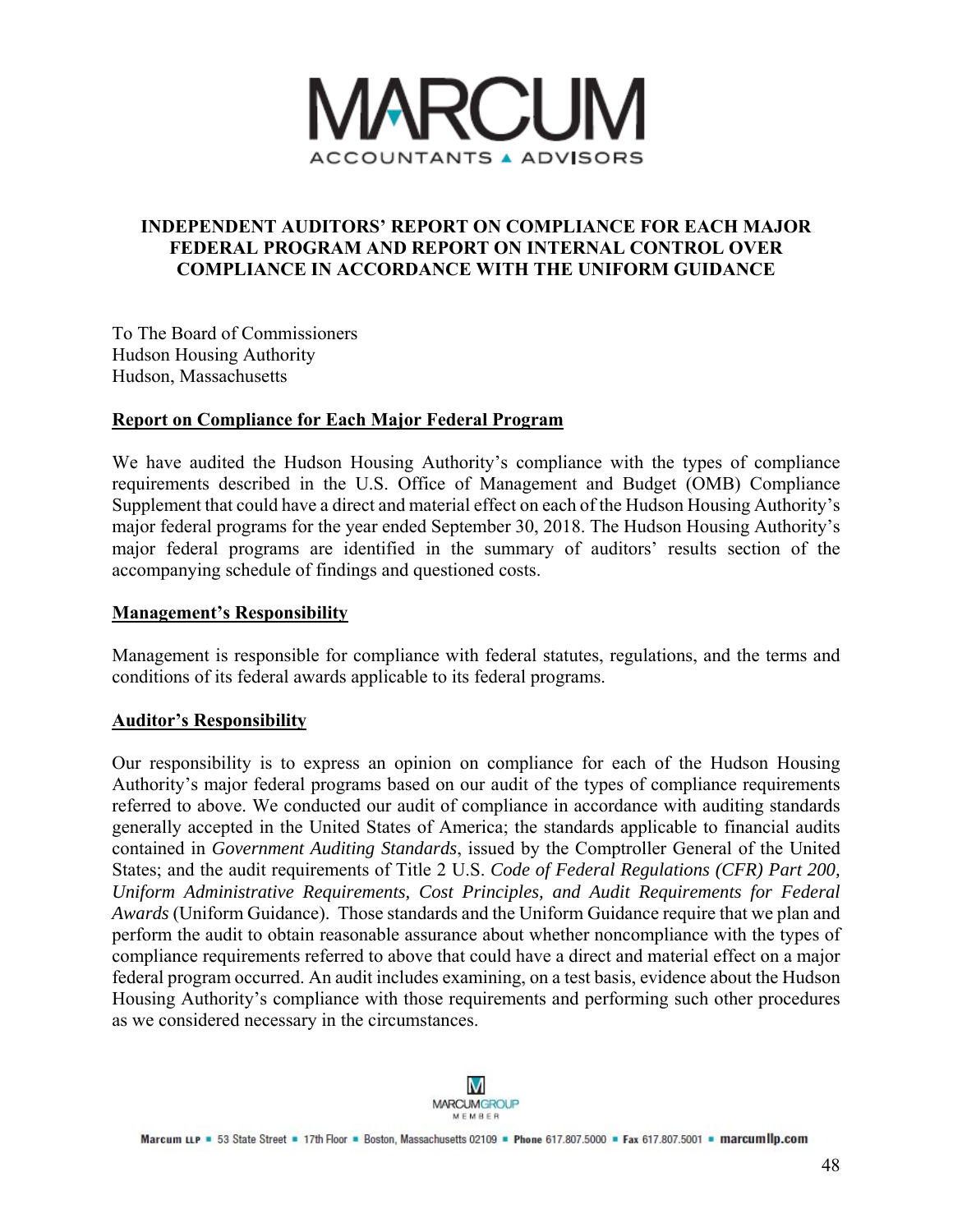We believe that our audit provides a reasonable basis for our opinion on compliance for each major federal program. However, our audit does not provide a legal determination of the Hudson Housing Authority's compliance.

## **Opinion on Each Major Federal Program**

In our opinion, the Hudson Housing Authority complied, in all material respects, with the types of compliance requirements referred to above that could have a direct and material effect on each of its major federal programs for the year ended September 30, 2018.

## **Other Matters**

The results of our auditing procedures disclosed one instance of noncompliance which is required to be reported in accordance with the Uniform Guidance and which is described in the accompanying schedule of findings and questioned costs as item 2018-001. Our opinion on each major federal program is not modified with respect to this matter.

Hudson Housing Authority's response to the noncompliance finding identified in our audit is described in the accompanying corrective action plan. Hudson Housing Authority's response was not subjected to the auditing procedures applied in the audit of compliance and, accordingly, we express no opinion on the response.

### **Report on Internal Control over Compliance**

Management of Hudson Housing Authority is responsible for establishing and maintaining effective internal control over compliance with the types of compliance requirements referred to above. In planning and performing our audit of compliance, we considered Hudson Housing Authority's internal control over compliance with the types of requirements that could have a direct and material effect on each major federal program to determine the auditing procedures that are appropriate in the circumstances for the purpose of expressing an opinion on compliance for each major federal program and to test and report on internal control over compliance in accordance with the Uniform Guidance, but not for the purpose of expressing an opinion on the effectiveness of internal control over compliance. Accordingly, we do not express an opinion on the effectiveness of Hudson Housing Authority's internal control over compliance.

A *deficiency in internal control over compliance* exists when the design or operation of a control over compliance does not allow management or employees, in the normal course of performing their assigned functions, to prevent, or detect and correct, noncompliance with a type of compliance requirement of a federal program on a timely basis. A *material weakness in internal control over compliance* is a deficiency, or a combination of deficiencies, in internal control over compliance, such that there is a reasonable possibility that material noncompliance with a type of compliance requirement of a federal program will not be prevented, or detected and corrected, on a timely basis. A *significant deficiency in internal control over compliance* is a deficiency, or a combination of deficiencies, in internal control over compliance with a type of compliance requirement of a federal program that is less severe than a material weakness in internal control over compliance, yet important enough to merit attention by those charged with governance.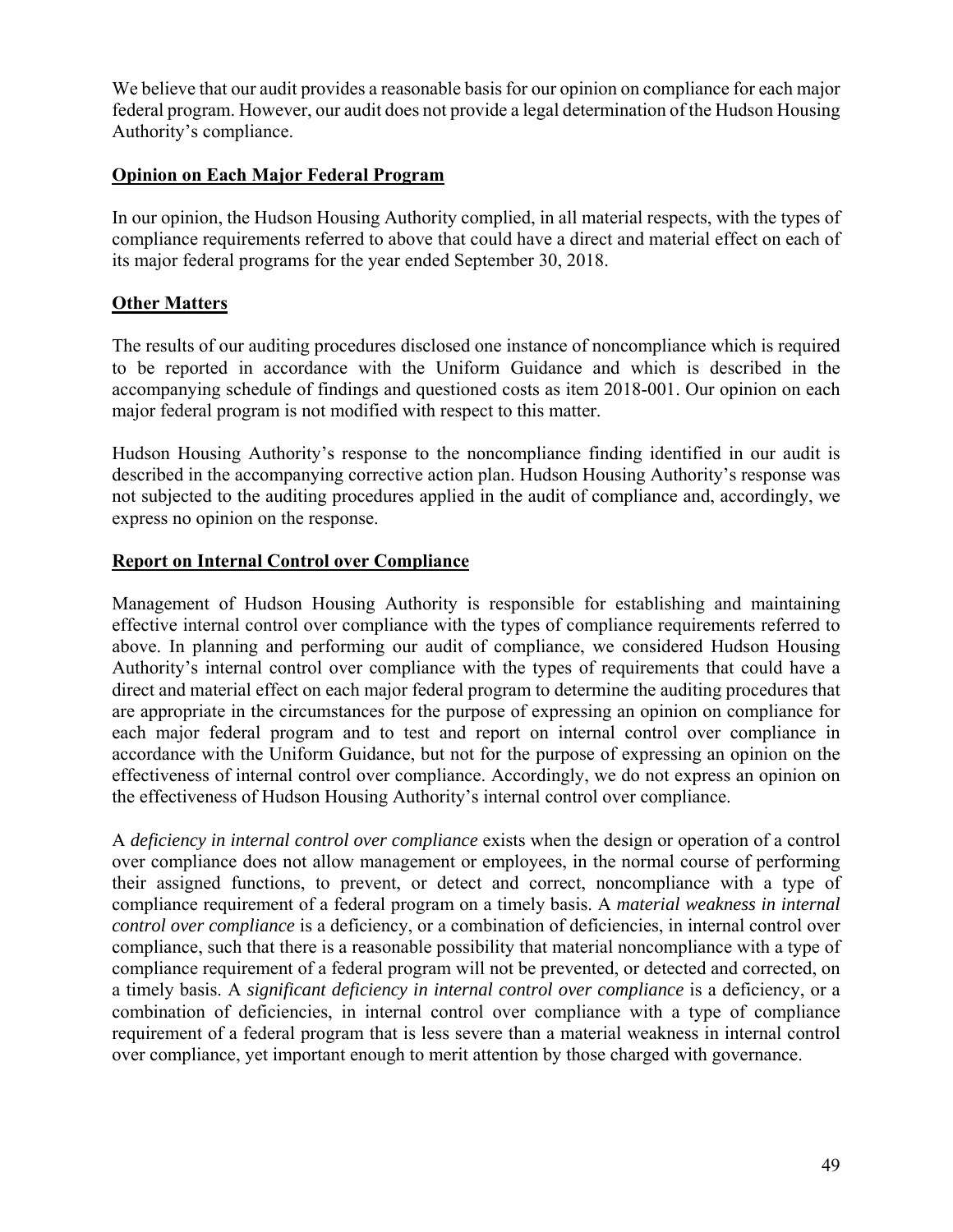Our consideration of internal control over compliance was for the limited purpose described in the first paragraph of this section and was not designed to identify all deficiencies in internal control over compliance that might be material weaknesses or significant deficiencies and therefore, material weaknesses or significant deficiencies may exist that have not been identified. We did not identify any deficiencies in internal control over compliance that we consider to be material weaknesses. However, we did identity certain one deficiency in internal control over compliance, described in the accompanying schedule of findings and questioned costs as item 2018-001 that we consider to be a significant deficiency.

Hudson Housing Authority's response to the internal control over compliance findings identified in our audit is described in the accompanying corrective action plan. Hudson Housing Authority's response was not subjected to the auditing procedures applied in the audit of compliance and, accordingly, we express no opinion on the response.

The purpose of this report on internal control over compliance is solely to describe the scope of our testing of internal control over compliance and the results of that testing based on the requirements of the Uniform Guidance. Accordingly, this report is not suitable for any other purpose.

Marcum LLP

Boston, Massachusetts June 25, 2019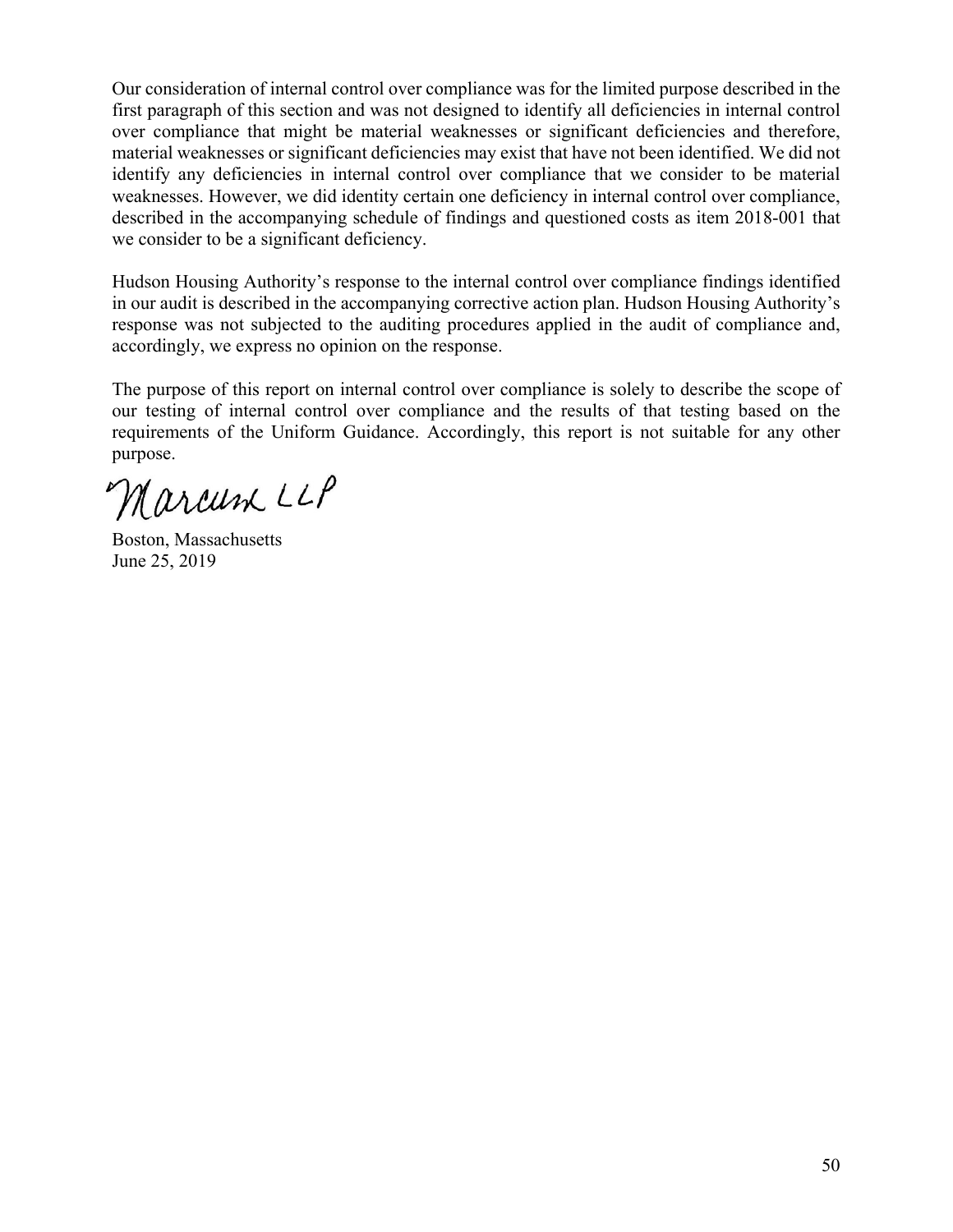## **SCHEDULE OF FINDINGS AND QUESTIONED COSTS**

## **For the Year Ended September 30, 2018**

#### **SECTION I - SUMMARY OF AUDITORS' RESULTS**

#### *FINANCIAL STATEMENTS*

Type of auditors' report issued on whether the financial statements audited were prepared in accordance with GAAP: *Unmodified Opinion* 

Internal control over financial reporting:

| • Material weakness(es) identified?                                                                                                           | $Yes$ X No                          |
|-----------------------------------------------------------------------------------------------------------------------------------------------|-------------------------------------|
| Significant deficiency (ies) identified?<br>$\bullet$                                                                                         | $\frac{X}{X}$ None Reported         |
| Noncompliance material to financial statements noted?                                                                                         | $Yes$ X No                          |
| <b>FEDERAL AWARDS</b>                                                                                                                         |                                     |
| Internal control over major federal programs:<br>• Material weakness(es) identified?<br>Significant deficiency (ies) identified?<br>$\bullet$ | $Yes \tX$ No<br>X Yes None Reported |
| Type of auditors' report issued on compliance<br>for major federal programs:                                                                  | <b>Unmodified Opinion</b>           |
| Any audit findings disclosed that are required to be<br>reported in accordance with 2 CFR $200.516(a)$ ?                                      | $X$ Yes $N$ o                       |
| Identification of major federal programs:                                                                                                     |                                     |
| CFDA #<br>Name of Federal Program or Cluster                                                                                                  |                                     |

14.871 Section 8 Housing Choice Voucher (Cluster) 14.850 Public and Indian Housing

Dollar threshold used to distinguish between Type A and Type B programs: \$750,000

Auditee qualified as low-risk auditee? The South of the South of the Ves X No

#### **SECTION II - FINANCIAL STATEMENTS FINDINGS**

No matters were reported.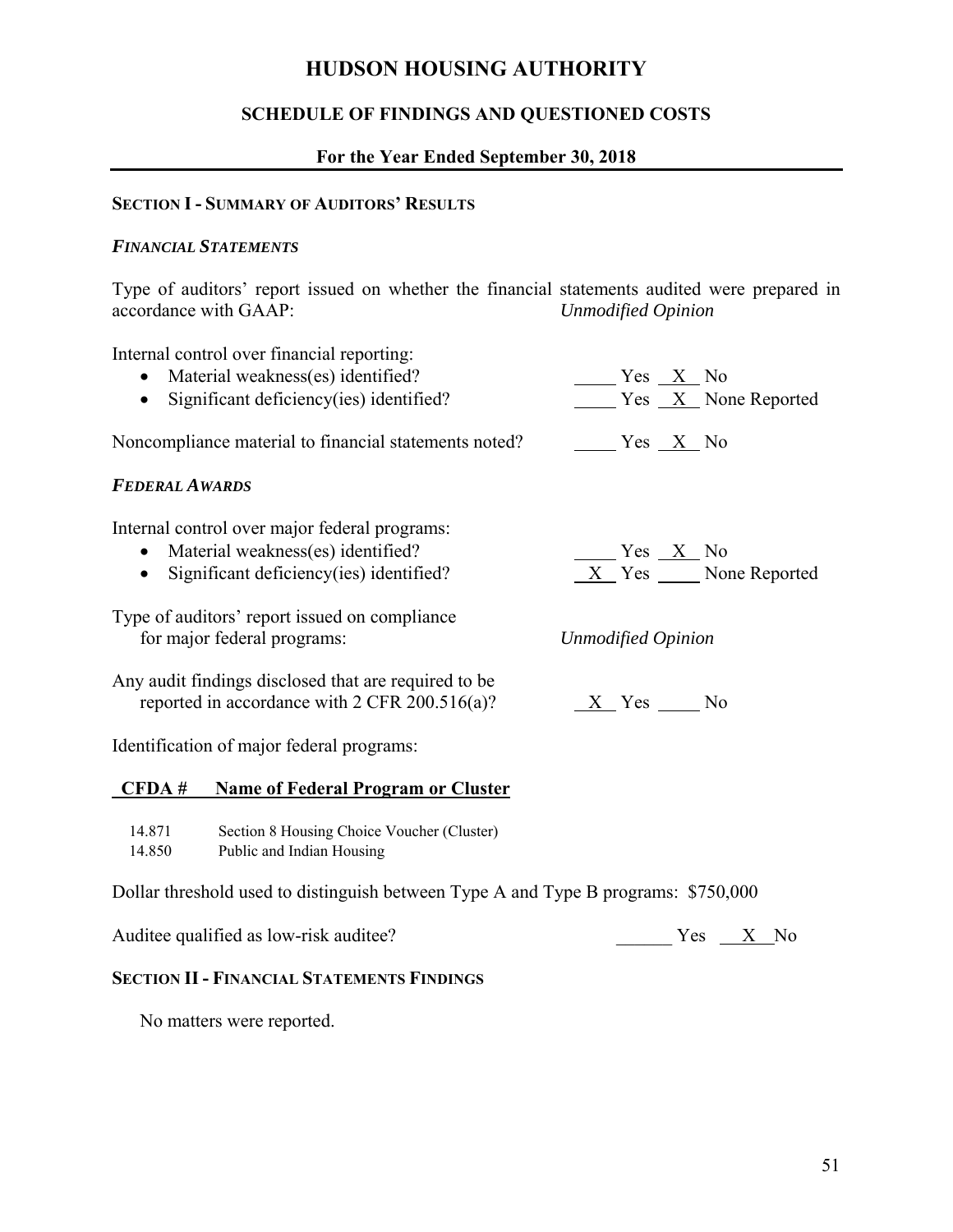## **SCHEDULE OF FINDINGS AND QUESTIONED COSTS**

## **For the Year Ended September 30, 2018**

### **Section III - Federal Award Findings and Questioned Costs**

*2018-001 – Reporting – Performance Reporting: SEMAP Certification* 

## **U.S. Department of Housing and Urban Development CFDA #: 14.874 – Section 8 Housing Choice Vouchers Significant Deficiency**

## **Criteria**

As prescribed by HUD, when pulling the samples for all SEMAP indicators, the Public Housing Authority (PHA) must leave a clear audit trail that can be used to verify that the PHA's quality control sample was drawn in an unbiased manner. (24 CFR 985.3)

### **Condition**

As part of our audit, we examined the supporting documentation for the Authority's SEMAP assessment. As a result of our procedures, we identified that the Authority did not adequately document the related universes, samples, and sample methodology for the following indicators: Reasonable Rent (Indicator 2) and HQS Quality Control Inspections (Indicator 5).

### **Cause**

The Authority did not implement procedures to ensure that adequate documentation is retained.

### **Questioned Costs**

None identified.

### **Context**

The Authority conducts the SEMAP assessment on an annual basis. During the SEMAP sample selection process, the Authority needs to generate reports to accurately represent the universes related to each indicator.

### **Effect or Potential Effect**

The Authority may not have made adequate selections in accordance with the requirements of SEMAP and therefore may have potentially incorrectly reported the performance rating.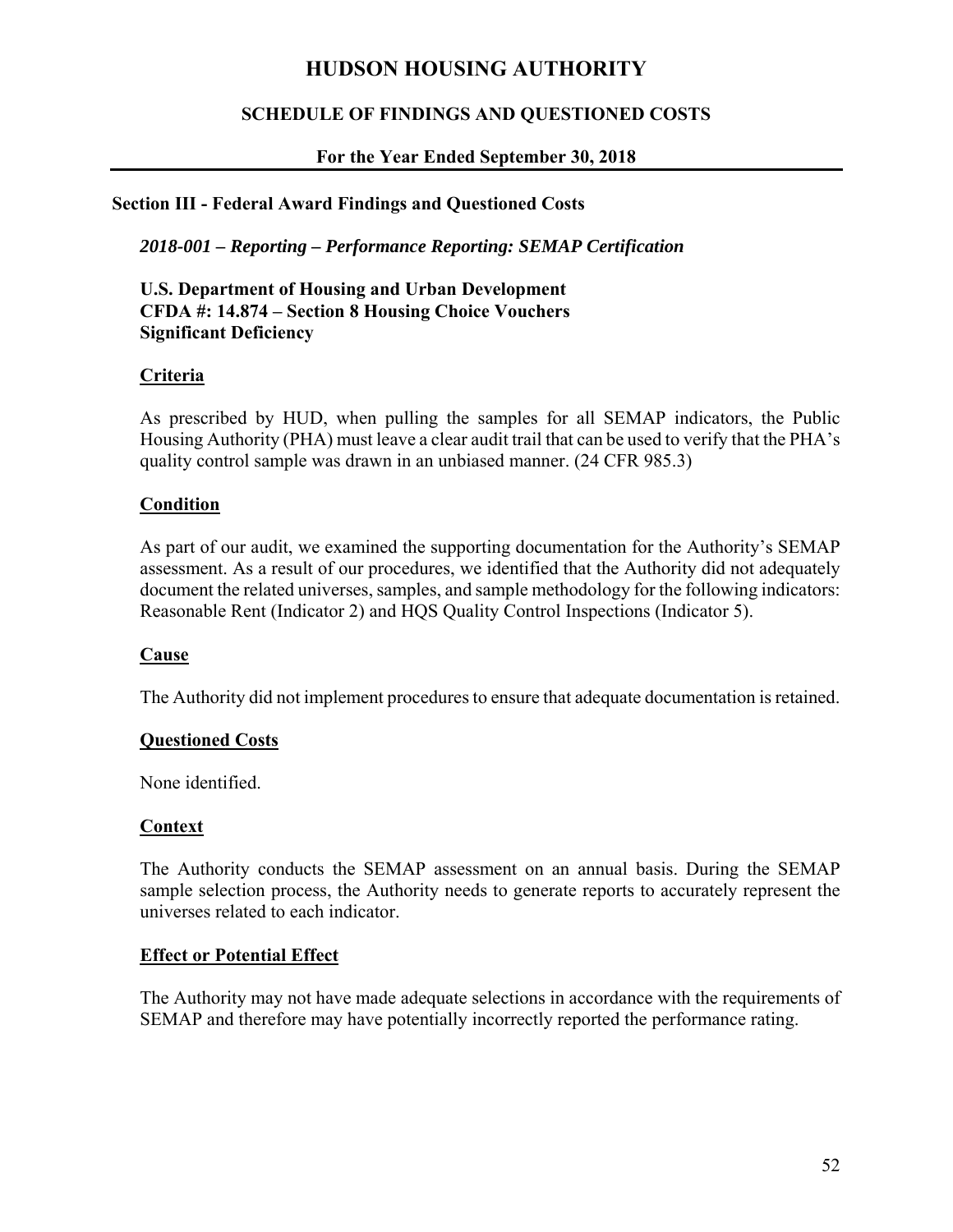# **SCHEDULE OF FINDINGS AND QUESTIONED COSTS**

## **For the Year Ended September 30, 2018**

## **Section III - Federal Award Findings and Questioned Costs – (Continued)**

*2018-001 – Reporting – Performance Reporting: SEMAP Certification – (Continued)* 

### **Repeat Finding**

Not a repeat finding.

## **Recommendation**

The Firm recommends that the Authority adequately documents the SEMAP populations and sample selection process for each indicator.

## **Auditee's Response and Planned Corrective Action**

See Corrective Action Plan.

## **SECTION IV – SUMMARY SCHEDULE OF PRIOR AUDIT FINDINGS**

No matters were reported.